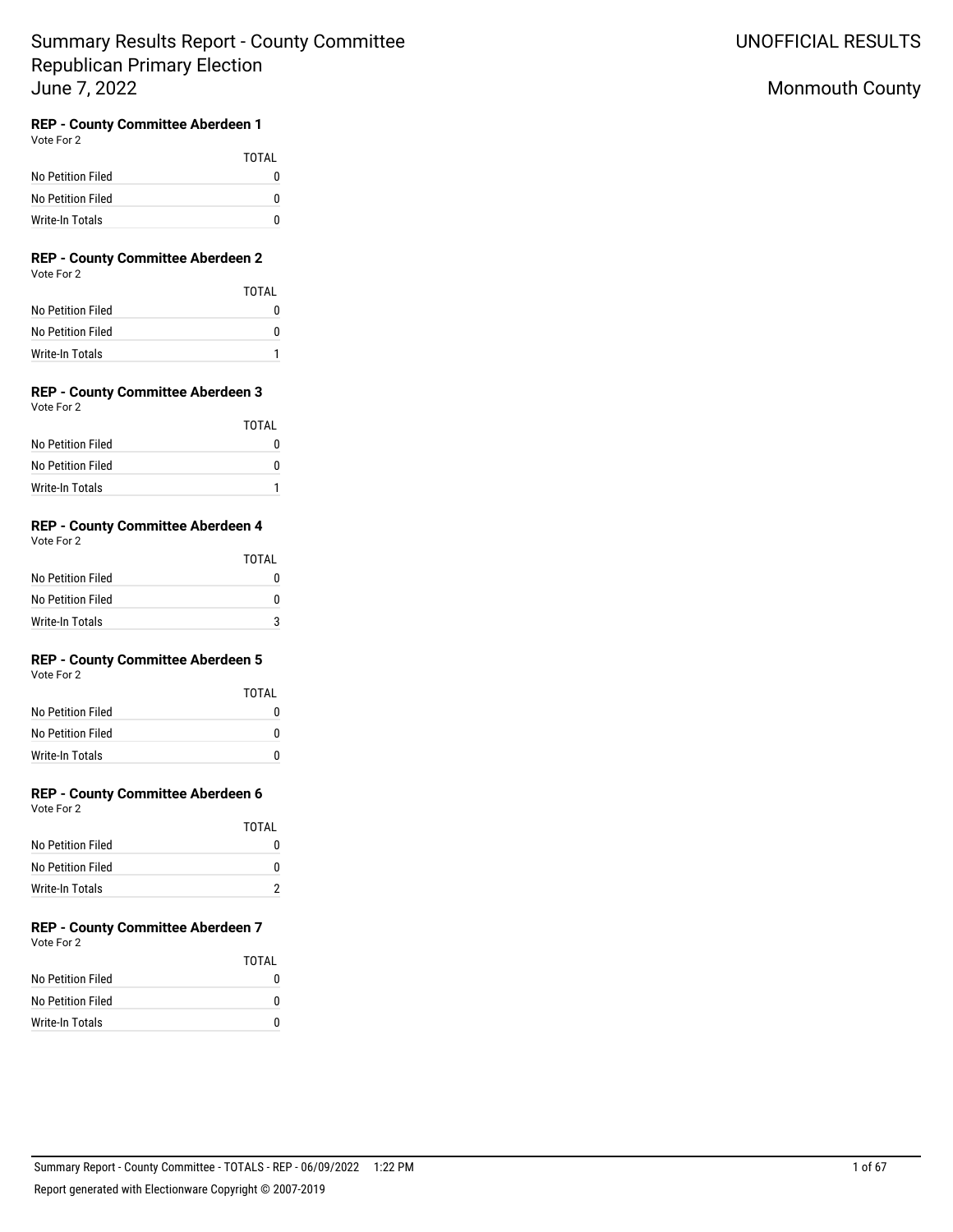## Monmouth County

## **REP - County Committee Aberdeen 8**

Vote For 2

|                   | TOTAL |
|-------------------|-------|
| No Petition Filed | n     |
| No Petition Filed | n     |
| Write-In Totals   | 10    |

### **REP - County Committee Aberdeen 9** Vote For 2

|                   | TOTAL |
|-------------------|-------|
| No Petition Filed |       |
| No Petition Filed |       |
| Write-In Totals   |       |

#### **REP - County Committee Aberdeen 10** Vote For 2

|                   | <b>TOTAL</b> |
|-------------------|--------------|
| No Petition Filed |              |
| No Petition Filed | $\mathbf{I}$ |
| Write-In Totals   | n            |

## **REP - County Committee Aberdeen 11**

Vote For 2

|                   | TOTAI |
|-------------------|-------|
| No Petition Filed |       |
| No Petition Filed | 0     |
| Write-In Totals   |       |

## **REP - County Committee Aberdeen 12**

Vote For 2

|                   | TOTAI |
|-------------------|-------|
| Kenneth M. AITKEN | 68    |
| Michele AITKFN    | 67    |
| Write-In Totals   |       |

# **REP - County Committee Aberdeen 13**

Vote For 2

|                   | TOTAI |
|-------------------|-------|
| No Petition Filed |       |
| No Petition Filed | O     |
| Write-In Totals   | O     |

#### **REP - County Committee Allenhurst 1** Vote For 2

|                   | TOTAI |
|-------------------|-------|
| No Petition Filed | n     |
| No Petition Filed | n     |
| Write-In Totals   | 2     |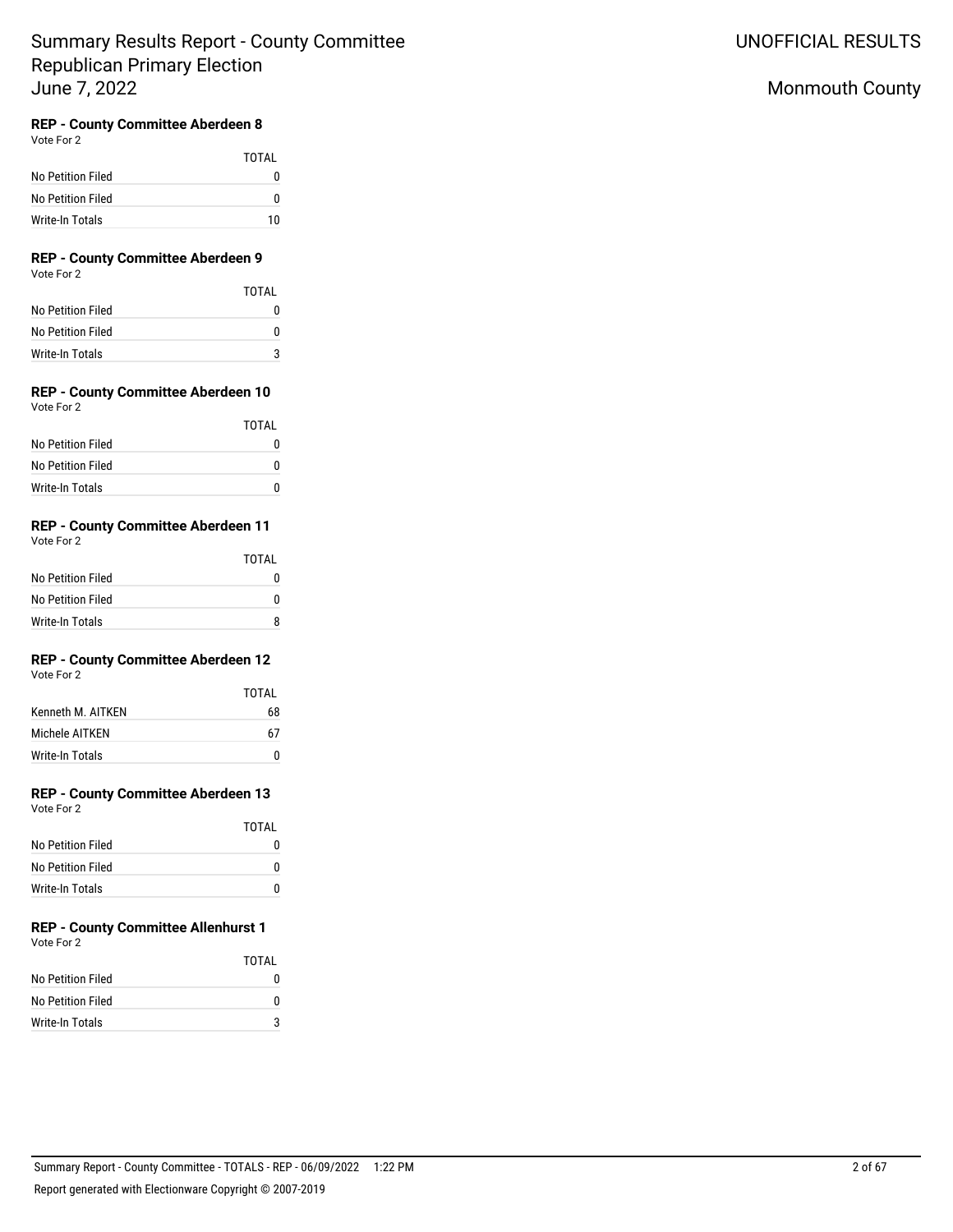## Monmouth County

## **REP - County Committee Allentown 1**

Vote For 2

|                   | TOTAI |
|-------------------|-------|
| No Petition Filed |       |
| No Petition Filed |       |
| Write-In Totals   |       |

### **REP - County Committee Allentown 2** Vote For 2

|                   | TOTAI |
|-------------------|-------|
| No Petition Filed | 0     |
| No Petition Filed | O     |
| Write-In Totals   |       |

### **REP - County Committee Asbury Park 1** Vote For 2

|                   | TOTAI |
|-------------------|-------|
| No Petition Filed |       |
| No Petition Filed | n     |
| Write-In Totals   | Ш     |

#### **REP - County Committee Asbury Park 2** Vote For 2

|                      | TOTAI |
|----------------------|-------|
| Charles SMENTKOWSKI  | 17    |
| Rosemary SMENTKOWSKI | 17    |
| Write-In Totals      |       |

# **REP - County Committee Asbury Park 3**

| Vote For 2 |  |
|------------|--|
|            |  |

|                   | TOTAL    |
|-------------------|----------|
| No Petition Filed | $^{(1)}$ |
| No Petition Filed | o        |
| Write-In Totals   | n        |

## **REP - County Committee Asbury Park 4**

Vote For 2

|                   | TOTAI |
|-------------------|-------|
| No Petition Filed |       |
| No Petition Filed |       |
| Write-In Totals   |       |

#### **REP - County Committee Asbury Park 5** Vote For 2

|                      | TOTAI |
|----------------------|-------|
| John McCARTHY        | 18    |
| <b>Bess McCARTHY</b> | 18    |
| Write-In Totals      |       |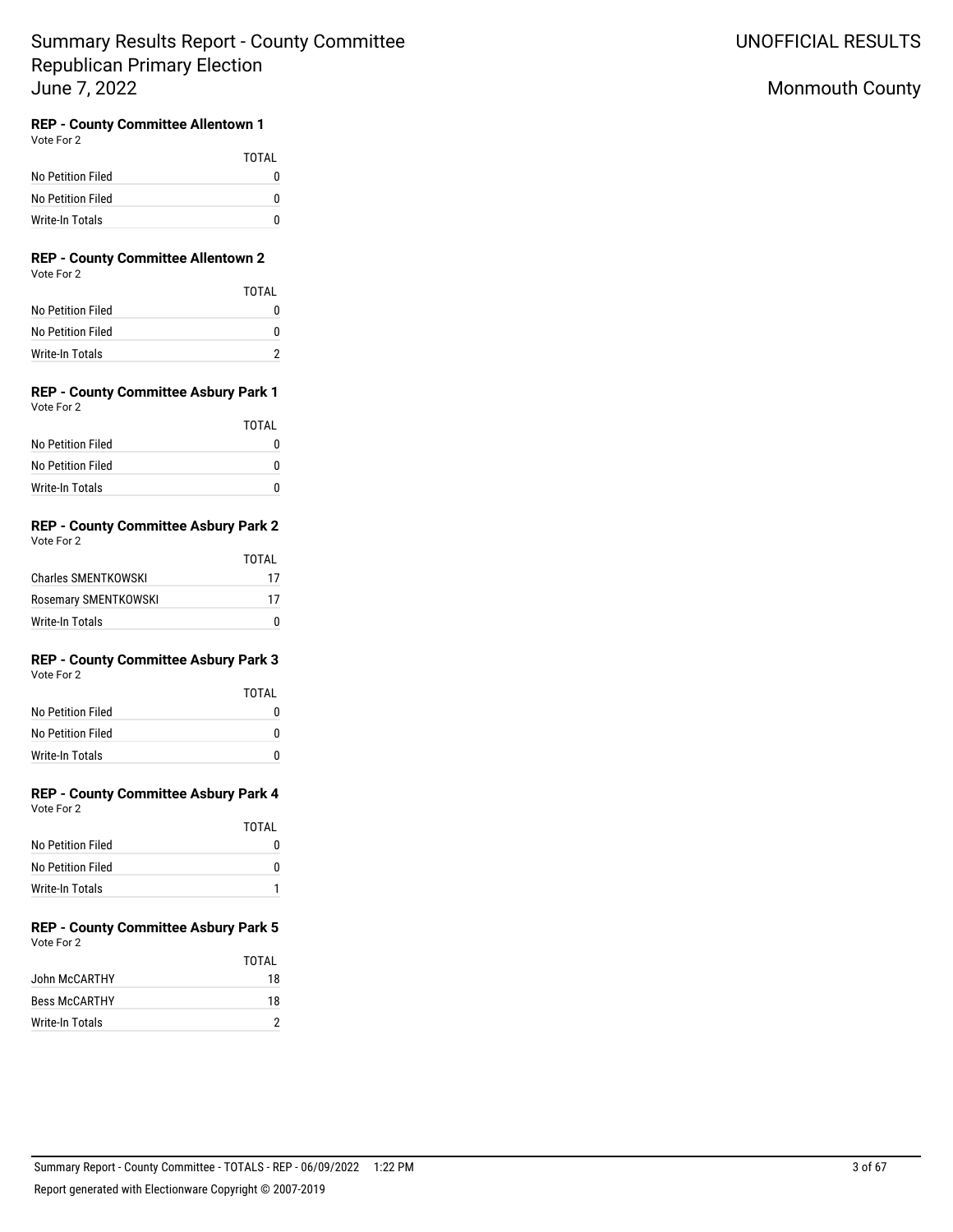UNOFFICIAL RESULTS

# Monmouth County

#### **REP - County Committee Asbury Park 6** Vote For 2

|                     | TOTAL |
|---------------------|-------|
| Thomas J. SZYMANSKI | 22    |
| Chris ASCARI        | 24    |
| Louise MURRAY       | Զ     |
| Write-In Totals     |       |

# **REP - County Committee Asbury Park 7**

| Vote For 2 |  |
|------------|--|
|------------|--|

|                   | TOTAI |
|-------------------|-------|
| Ryan CURRAN       | 23    |
| No Petition Filed |       |
| Write-In Totals   |       |

### **REP - County Committee Asbury Park 8** Vote For 2

|                   | TOTAI |
|-------------------|-------|
| No Petition Filed |       |
| Rita MARANO       | 11    |
| Write-In Totals   |       |

#### **REP - County Committee Asbury Park 9** Vote For 2

|                   | TOTAI |
|-------------------|-------|
| Robert LEITNER    | 11    |
| No Petition Filed |       |
| Write-In Totals   | פ     |

### **REP - County Committee Atlantic Highlands 1** Vote For 2

|                    | TOTAI |
|--------------------|-------|
| Loretta GLUCKSTEIN | 70    |
| Paul BARBATO       | 69    |
| Write-In Totals    | n     |

#### **REP - County Committee Atlantic Highlands 2** Vote For 2

|                 | TOTAI |
|-----------------|-------|
| Kim SPATOLA     | 58    |
| Janet HRBEK     | 58    |
| Write-In Totals |       |

### **REP - County Committee Atlantic Highlands 3** Vote For 2

|                 | TOTAI |
|-----------------|-------|
| James MURPHY    | 48    |
| Laura HESSE     | 45    |
| Write-In Totals |       |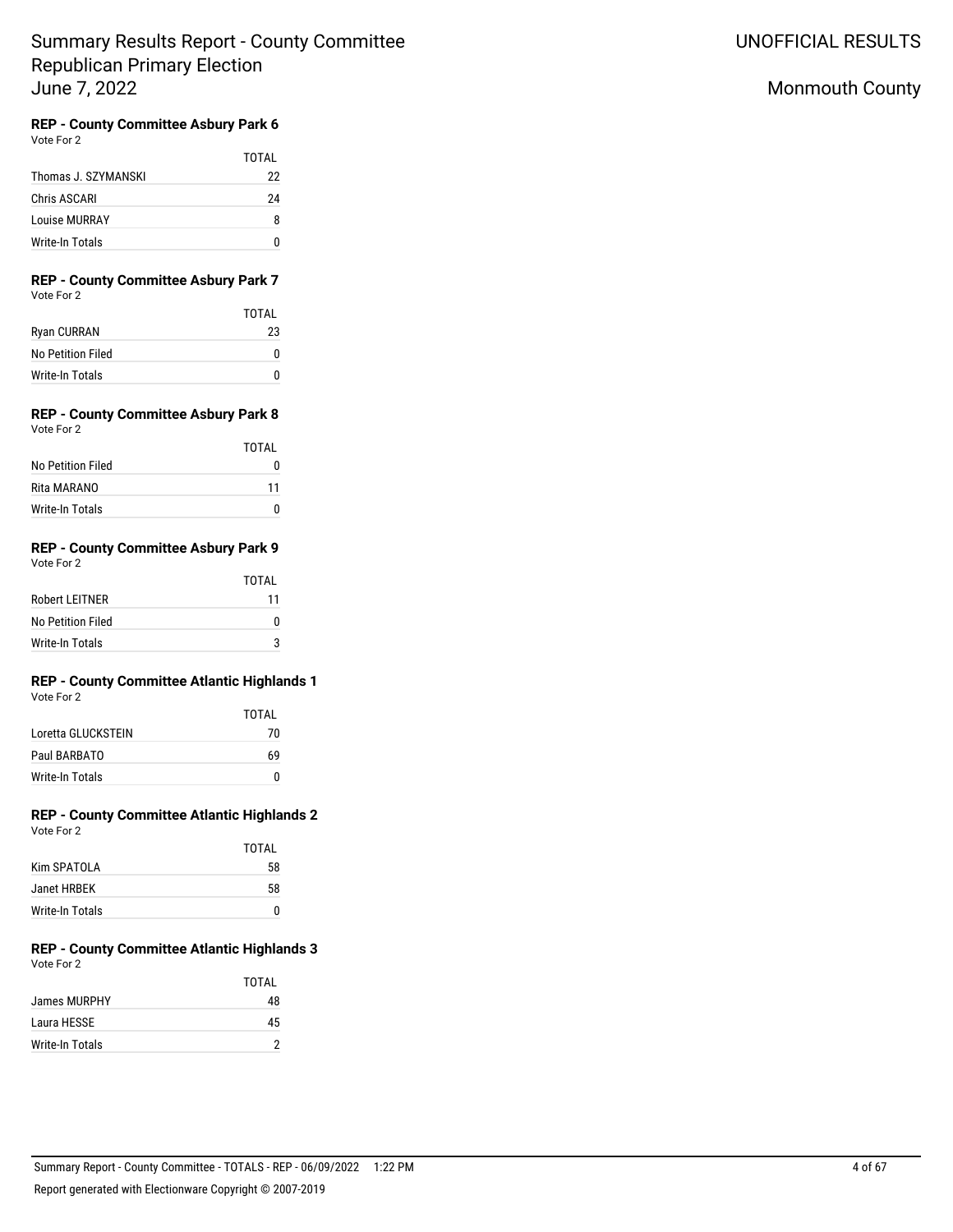# **REP - County Committee Atlantic Highlands 4**

Vote For 2

|                   | TOTAI |
|-------------------|-------|
| Stephen BORACCHIA | 36    |
| Sherrill PIAZZA   | 39    |
| Write-In Totals   | U     |

## **REP - County Committee Avon 1**

Vote For 2

|                   | TOTAI |
|-------------------|-------|
| No Petition Filed | 0     |
| No Petition Filed | n     |
| Write-In Totals   | 12    |

## **REP - County Committee Avon 2**

| Vote For 2 |  |
|------------|--|
|            |  |

|                   | TOTAI |
|-------------------|-------|
| No Petition Filed | 0     |
| No Petition Filed | o     |
| Write-In Totals   | O     |

## **REP - County Committee Belmar 1**

Vote For 2

|                 | TOTAI |
|-----------------|-------|
| Jay McDERMOTT   | 34    |
| Thomas MacGOWAN | 35    |
| Write-In Totals |       |

## **REP - County Committee Belmar 2**

Vote For 2

|                         | TOTAI |
|-------------------------|-------|
| Mark WALSIFER           | 61    |
| <b>Barbara HENNIGER</b> | 61    |
| Write-In Totals         |       |

### **REP - County Committee Belmar 3**

Vote For 2

|                       | TOTAI |
|-----------------------|-------|
| AnneMarie DRAZENOVICH | 53    |
| Christine WORKMAN     | 52    |
| Write-In Totals       |       |

# **REP - County Committee Belmar 4**

Vote For 2

|                 | TOTAI |
|-----------------|-------|
| John YANNUZZI   | 83    |
| Katrina CLAPSIS | 79    |
| Write-In Totals |       |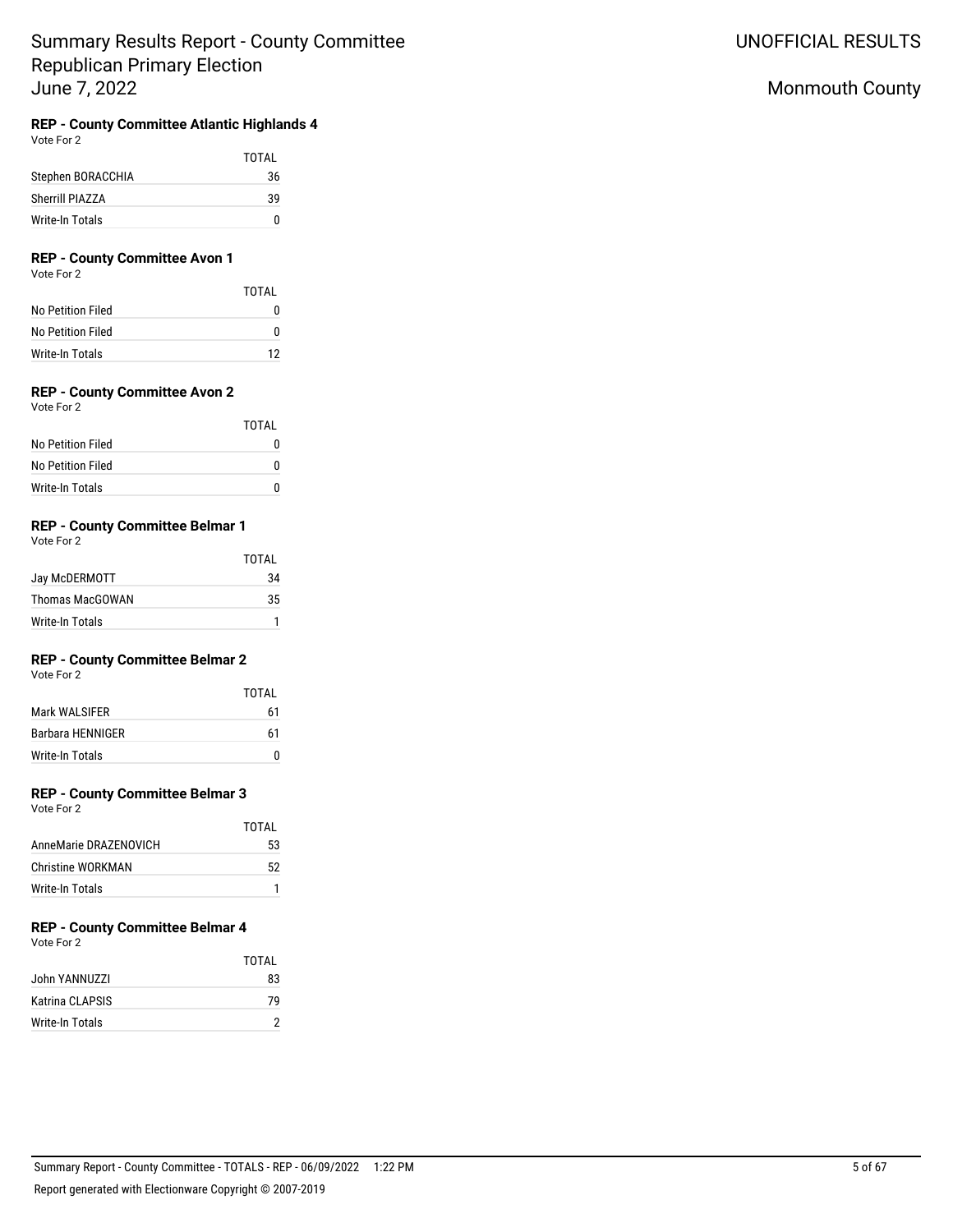## Monmouth County

## **REP - County Committee Belmar 5**

Vote For 2

|                 | TOTAI |
|-----------------|-------|
| James McCRACKEN | 79    |
| Patricia WANN   | 75    |
| Write-In Totals | n     |

### **REP - County Committee Bradley Beach 1** Vote For 2

|                   | TOTAI |
|-------------------|-------|
| No Petition Filed |       |
| No Petition Filed |       |
| Write-In Totals   |       |

### **REP - County Committee Bradley Beach 2** Vote For 2

|                   | TOTAL |
|-------------------|-------|
| Eric BLOMGREN     | 32    |
| No Petition Filed |       |
| Write-In Totals   |       |

#### **REP - County Committee Bradley Beach 3** Vote For 2

| VULCIUI A       | TOTAL |
|-----------------|-------|
| Thomas J. COAN  | 35    |
| Jane DeNOBLE    | 36    |
| Write-In Totals |       |

# **REP - County Committee Bradley Beach 4**

Vote For 2

|                   | TOTAI |
|-------------------|-------|
| No Petition Filed | O     |
| No Petition Filed | O     |
| Write-In Totals   | n     |

## **REP - County Committee Brielle 1**

Vote For 2

|                 | TOTAI |
|-----------------|-------|
| Timothy SHAAK   | 148   |
| Cheryl SHAAK    | 145   |
| Write-In Totals |       |

# **REP - County Committee Brielle 2**

Vote For 2

|                 | TOTAL |
|-----------------|-------|
| Frank GARRUZZO  | 162   |
| Darcy GARRUZZO  | 151   |
| Write-In Totals |       |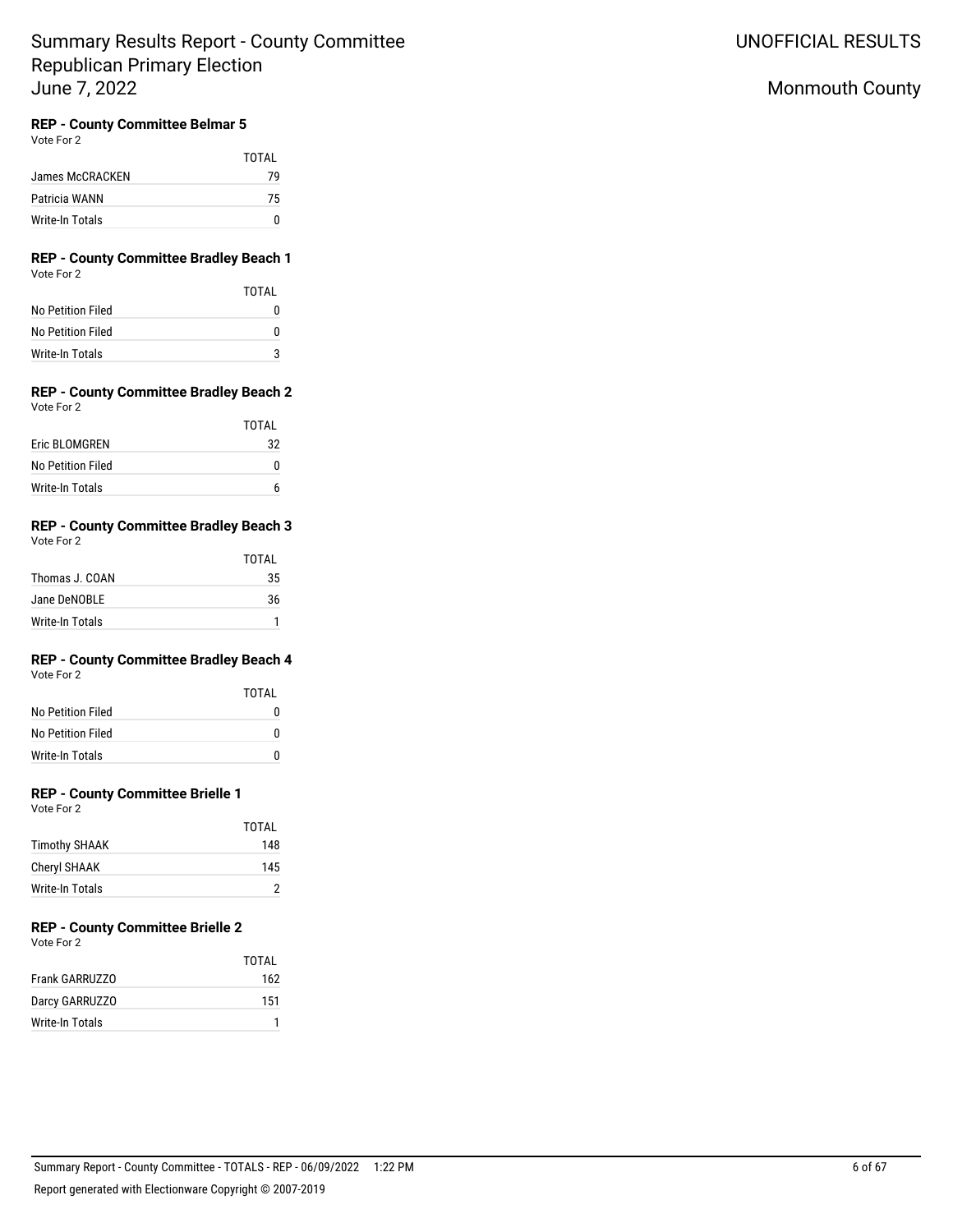# **REP - County Committee Brielle 3**

Vote For 2

|                   | TOTAI |
|-------------------|-------|
| Thomas B. NICOL   | 119   |
| No Petition Filed | o     |
| Write-In Totals   |       |

### **REP - County Committee Colts Neck 1** Vote For 2

|                             | TOTAI |
|-----------------------------|-------|
| Marquerite MAGGS-FITZGERALD | 102   |
| Stephen D. DNISTRIAN        | 104   |
| Write-In Totals             |       |

#### **REP - County Committee Colts Neck 2** Vote For 2

| TOTAL |
|-------|
| 189   |
| 188   |
| 3     |
|       |

#### **REP - County Committee Colts Neck 3** Vote For 2

| $\cdots$        |       |
|-----------------|-------|
|                 | TOTAL |
| Dina M. RYAN    | 146   |
| Tom SULLIVAN    | 145   |
| Write-In Totals |       |

## **REP - County Committee Colts Neck 4**

Vote For 2

|                     | TOTAL |
|---------------------|-------|
| John A. MAGUIRE, IV | 75    |
| Ann HAGER           | 78    |
| Write-In Totals     |       |

## **REP - County Committee Colts Neck 5**

Vote For 2

|                        | TOTAI |
|------------------------|-------|
| Starlette YOUNG-DETTRO | 102   |
| Michael TAFSCHI FR     | 103   |
| Write-In Totals        |       |

#### **REP - County Committee Colts Neck 6** Vote For 2

|                   | TOTAI |
|-------------------|-------|
| John M. CANTALUPO | 137   |
| No Petition Filed |       |
| Write-In Totals   | 28    |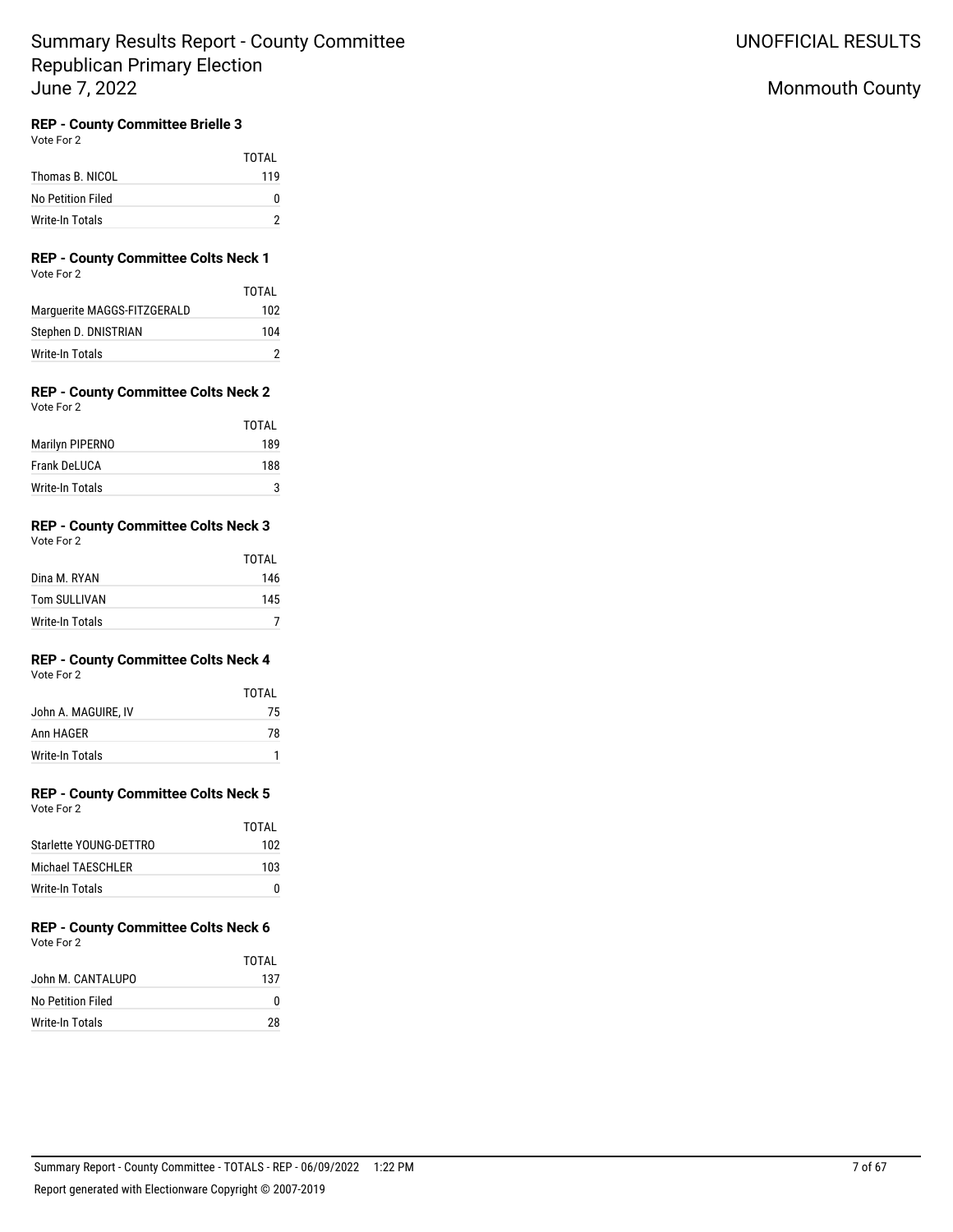## Monmouth County

# **REP - County Committee Colts Neck 7**

Vote For 2

|                   | <b>TOTAL</b> |
|-------------------|--------------|
| Vito VIOLA        | 189          |
| Kimberly CLEMENTE | 185          |
| Write-In Totals   |              |

### **REP - County Committee Colts Neck 8** Vote For 2

|                   | TOTAI |
|-------------------|-------|
| Kris J. HIKOWITZ  | 94    |
| Damian BESCULIDES | 96    |
| Write-In Totals   |       |

## **REP - County Committee Deal 1**

Vote For 2

|                   | TOTAI        |
|-------------------|--------------|
| No Petition Filed | $\mathbf{I}$ |
| No Petition Filed | O            |
| Write-In Totals   | O            |

## **REP - County Committee Eatontown 1**

Vote For 2

|                   | TOTAI |
|-------------------|-------|
| No Petition Filed |       |
| No Petition Filed | O     |
| Write-In Totals   | Б,    |

## **REP - County Committee Eatontown 2**

Vote For 2

|                    | TOTAI |
|--------------------|-------|
| No Petition Filed  |       |
| Karen Anne ZALETEL | 18    |
| Write-In Totals    |       |

## **REP - County Committee Eatontown 3**

Vote For 2

|                   | TOTAL |
|-------------------|-------|
| No Petition Filed |       |
| No Petition Filed |       |
| Write-In Totals   |       |

#### **REP - County Committee Eatontown 4** Vote For 2

|                   | TOTAI |
|-------------------|-------|
| No Petition Filed | n     |
| No Petition Filed | o     |
| Write-In Totals   | Զ     |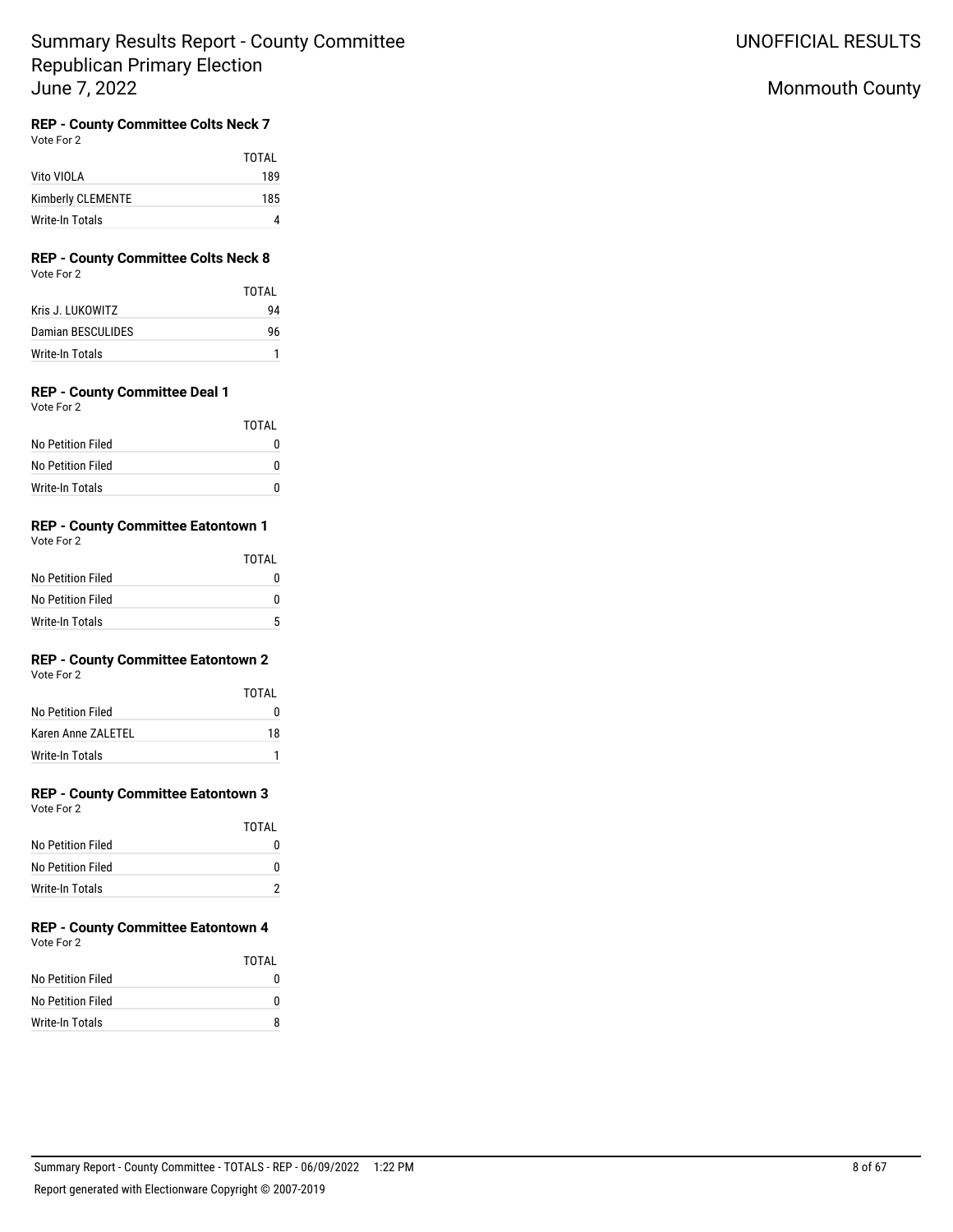## Monmouth County

## **REP - County Committee Eatontown 5**

Vote For 2

|                   | TOTAI    |
|-------------------|----------|
| No Petition Filed | $^{(1)}$ |
| No Petition Filed | o        |
| Write-In Totals   | Б,       |

### **REP - County Committee Eatontown 6** Vote For 2

|                   | TOTAI |
|-------------------|-------|
| No Petition Filed | 0     |
| No Petition Filed | 0     |
| Write-In Totals   | n     |

#### **REP - County Committee Eatontown 7** Vote For 2

|                   | TOTAL |
|-------------------|-------|
| No Petition Filed |       |
| No Petition Filed |       |
| Write-In Totals   |       |

## **REP - County Committee Eatontown 8**

Vote For 2

|                   | TOTAI |
|-------------------|-------|
| No Petition Filed |       |
| No Petition Filed | O     |
| Write-In Totals   | n     |

## **REP - County Committee Eatontown 9**

Vote For 2

|                   | TOTAI |
|-------------------|-------|
| No Petition Filed |       |
| No Petition Filed | n     |
| Write-In Totals   | я     |

## **REP - County Committee Englishtown 1**

Vote For 2

|                     | TOTAL |
|---------------------|-------|
| Gregory WOJYN       | 56    |
| Tracy L. WEISBERGER | 58    |
| Daniel FRANCISCO    | 71    |
| Write-In Totals     | 48    |

### **REP - County Committee Fair Haven 1** Vote For 2

|                         | TOTAI |
|-------------------------|-------|
| Christopher BRACELAND   | 86    |
| <b>Flizabeth SLAVIN</b> | 81    |
| Write-In Totals         | 28    |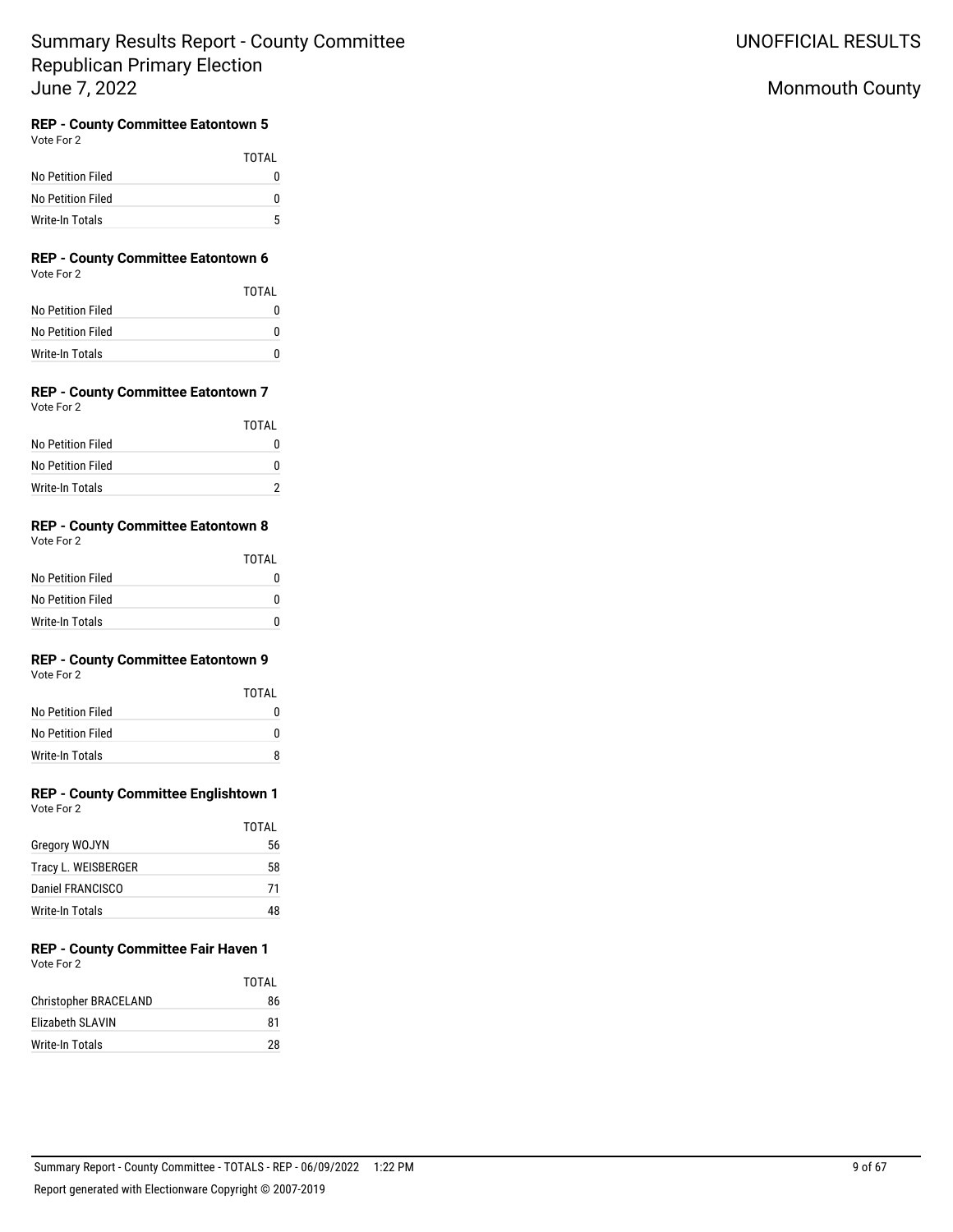# **REP - County Committee Fair Haven 2**

Vote For 2

|                 | TOTAI |
|-----------------|-------|
| Jacqueline RICE | 45    |
| James NEWELL    | 51    |
| Suzanne McCABE  | 68    |
| Write-In Totals |       |

# **REP - County Committee Fair Haven 3**

|                        | TOTAI |
|------------------------|-------|
| Kathleen SULLIVAN      | 59    |
| Skylar WILSON          | 59    |
| Helen SPALDING         | 53    |
| Jonathan PETERS        | 52    |
| <b>Write-In Totals</b> |       |

## **REP - County Committee Fair Haven 4**

Vote For 2

|                      | TOTAL |
|----------------------|-------|
| <b>Beatrice SENA</b> | 41    |
| Sheri D'ANGELO       | 72    |
| Samuel "Skip" LAUFER | h/    |
| Write-In Totals      |       |

#### **REP - County Committee Fair Haven 5** Vote For 2

|                       | TOTAL |
|-----------------------|-------|
| <b>Susan SORENSEN</b> | 52    |
| Peter J. MAHER, Jr.   | 54    |
| Cynthia M. De LASKI   | 46    |
| <b>Kevin GRIFFIN</b>  | 49    |
| Write-In Totals       |       |

# **REP - County Committee Fair Haven 6**

| Vote For 2              |       |
|-------------------------|-------|
|                         | TOTAL |
| Elizabeth "Liza" DOONAN | 61    |
| Jodie KENT              | 59    |
| Andrew F. TROCCHIA, Jr. |       |

## **REP - County Committee Farmingdale 1** Vote For 2

Write-In Totals 0

|                     | TOTAI |
|---------------------|-------|
| James A. DALY       | 107   |
| Patricia A. LINSZKY | 106   |
| Write-In Totals     |       |

## Monmouth County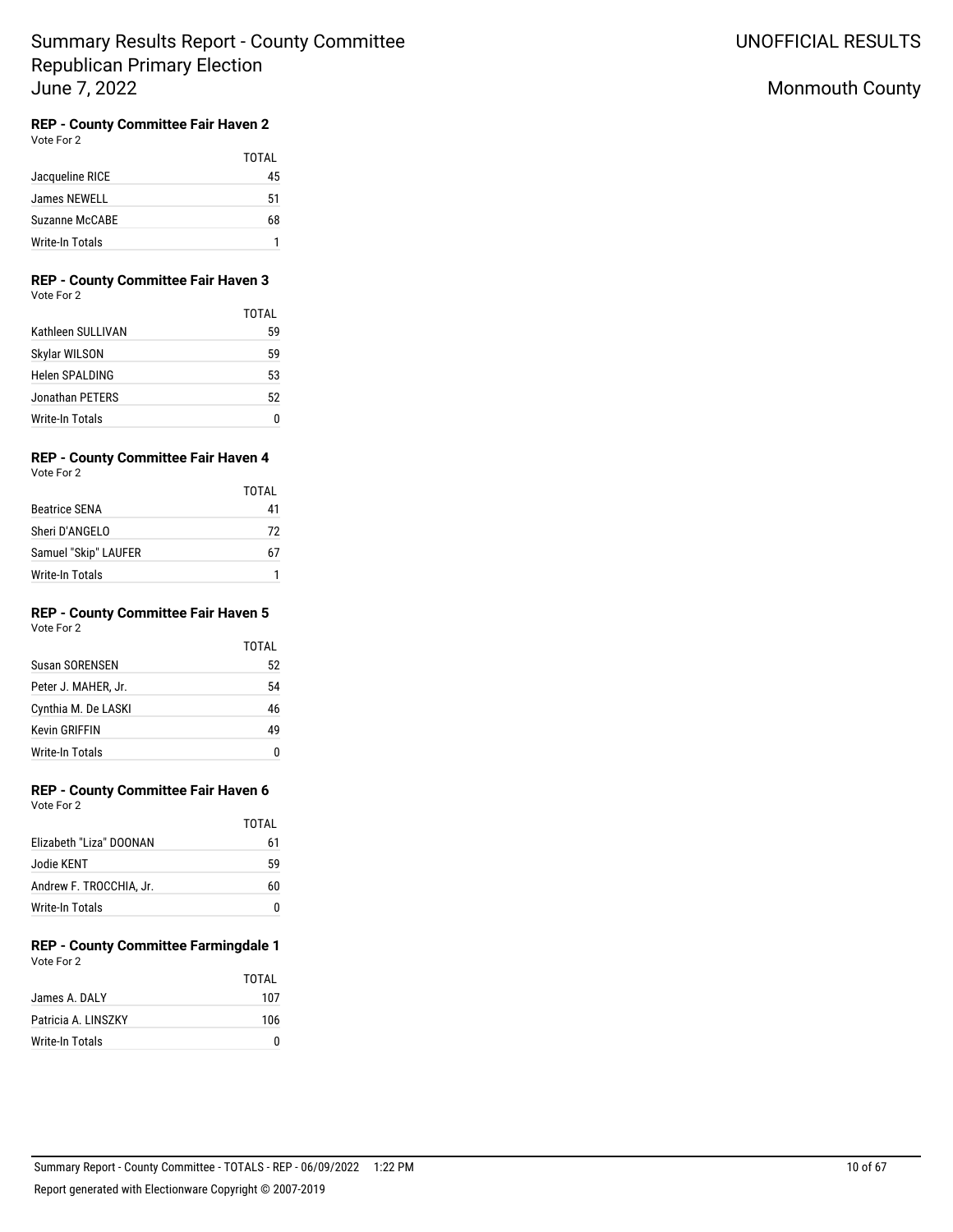# Monmouth County

#### **REP - County Committee Freehold Borough 1** Vote For 2

|                   | TOTAI |
|-------------------|-------|
| No Petition Filed | o     |
| No Petition Filed | 0     |
| Write-In Totals   | n     |

### **REP - County Committee Freehold Borough 2** Vote For 2

|                   | TOTAI |
|-------------------|-------|
| No Petition Filed | O     |
| No Petition Filed | O     |
| Write-In Totals   | n     |

#### **REP - County Committee Freehold Borough 3** Vote For 2

|                   | TOTAI |
|-------------------|-------|
| No Petition Filed |       |
| No Petition Filed | n     |
| Write-In Totals   |       |

## **REP - County Committee Freehold Borough 4**

| Vote For 2 |  |
|------------|--|
|            |  |

|                   | TOTAL |
|-------------------|-------|
| No Petition Filed | O     |
| No Petition Filed | n     |
| Write-In Totals   | 12    |

# **REP - County Committee Freehold Borough 5**

Vote For 2

|                   | TOTAI |
|-------------------|-------|
| No Petition Filed | 0     |
| No Petition Filed | O     |
| Write-In Totals   | U     |

#### **REP - County Committee Freehold Borough 6** Vote For 2

| vote For 2 |  |  |
|------------|--|--|
|            |  |  |
|            |  |  |

|                   | TOTAI |
|-------------------|-------|
| No Petition Filed | O     |
| No Petition Filed | U     |
| Write-In Totals   |       |

### **REP - County Committee Freehold Borough 7** Vote For 2

|                   | TOTAI |
|-------------------|-------|
| No Petition Filed | 0     |
| No Petition Filed | 0     |
| Write-In Totals   |       |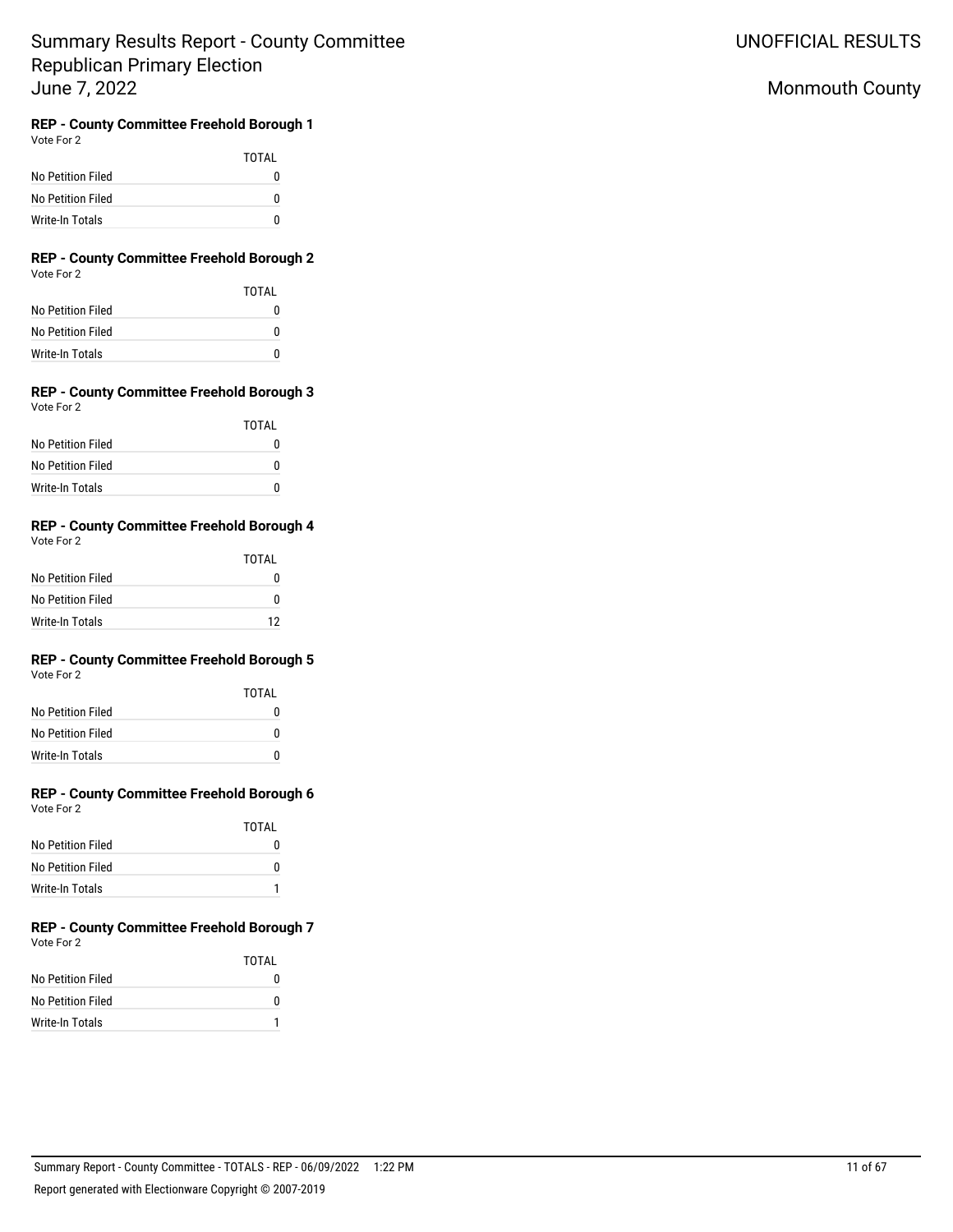UNOFFICIAL RESULTS

# Monmouth County

# **REP - County Committee Freehold Township 1**

|                   | TOTAI |
|-------------------|-------|
| John J. CERRATO   | 53    |
| No Petition Filed | 0     |
| Write-In Totals   |       |

### **REP - County Committee Freehold Township 2** Vote For 2

|                    | TOTAI |
|--------------------|-------|
| Greg J. RITZER     | 74    |
| Connie A. SANTIAGO | 74    |
| Write-In Totals    | 0     |

#### **REP - County Committee Freehold Township 3** Vote For 2

|                 | <b>TOTAL</b> |
|-----------------|--------------|
| Liam P. SCHUBEL | 70           |
| Parinda SCHUBEL | 68           |
| Write-In Totals | U            |

## **REP - County Committee Freehold Township 4**

| Vote For 2 |  |
|------------|--|
|------------|--|

|                   | TOTAI |
|-------------------|-------|
| No Petition Filed | O     |
| No Petition Filed | O     |
| Write-In Totals   |       |

# **REP - County Committee Freehold Township 5**

| Vote For 2 |  |  |
|------------|--|--|
|------------|--|--|

|                    | TOTAI |
|--------------------|-------|
| Anthony J. AMMIANO | 89    |
| Adam GUNDAKER      | 90    |
| Write-In Totals    |       |

### **REP - County Committee Freehold Township 6** Vote For 2

|                 | TOTAL |
|-----------------|-------|
| Steven LEONE    | 35    |
| Kelly A. LEONE  | 35    |
| Write-In Totals | 0     |

#### **REP - County Committee Freehold Township 7** Vote For 2

|                     | TOTAI |
|---------------------|-------|
| Christopher NOVELLA | 54    |
| Veronica J. NOVELLA | 53    |
| Write-In Totals     | O     |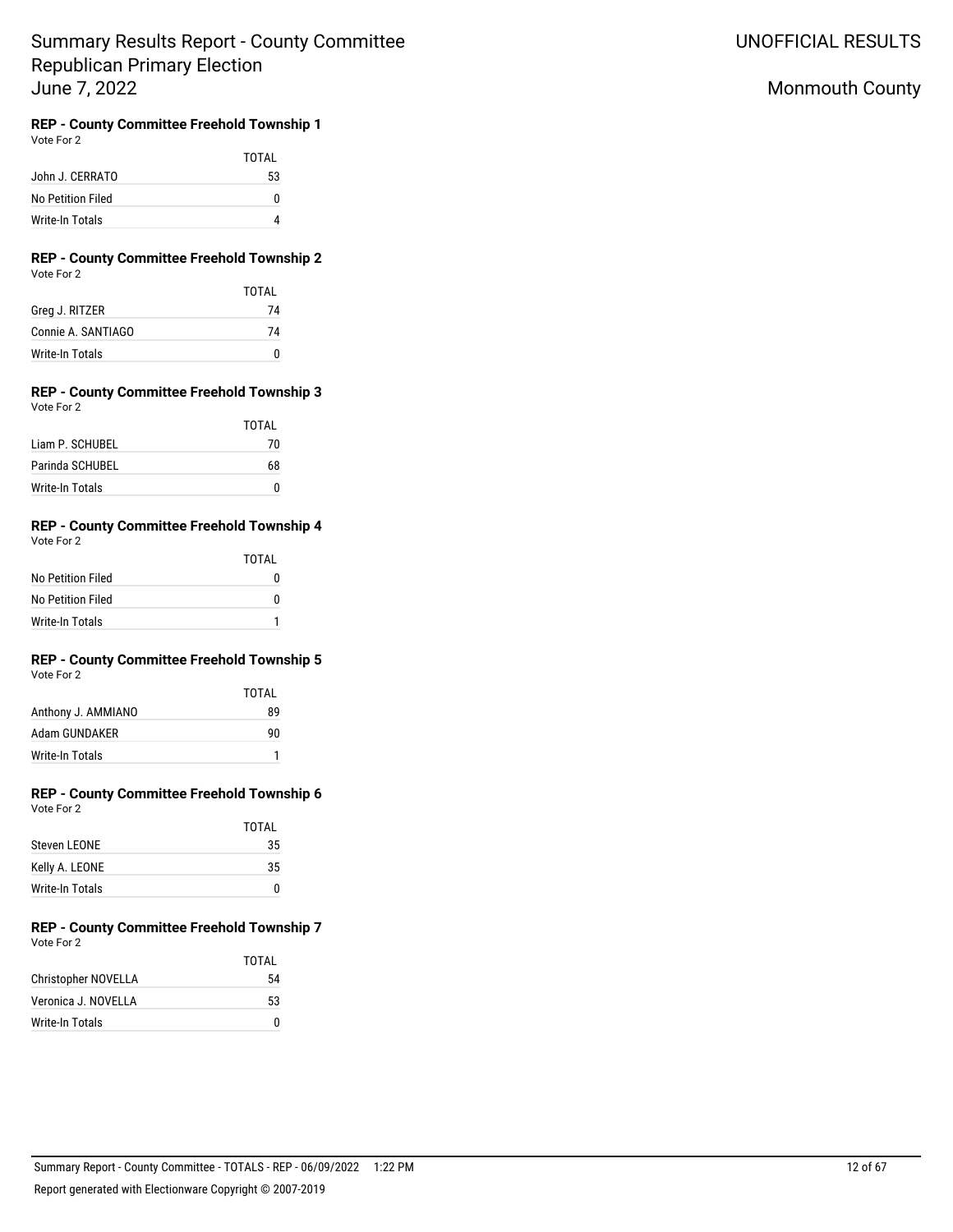UNOFFICIAL RESULTS

# Monmouth County

## **REP - County Committee Freehold Township 8**

| Vote For 2 |  |
|------------|--|
|------------|--|

TOTAL Patrick D. AMMIANO 80 George A. ROSSI 79 Write-In Totals 0

### **REP - County Committee Freehold Township 9** Vote For 2

|                    | TOTAI |
|--------------------|-------|
| Michael F. AMMIANO | 53    |
| Madalina AMMIANO   | 53    |
| Write-In Totals    | N     |

#### **REP - County Committee Freehold Township 10** Vote For 2

|                        | TOTAL |
|------------------------|-------|
| Alice L. CADOTTE       | 97    |
| Alan WALKER            | 98    |
| <b>Write-In Totals</b> | ŋ     |

## **REP - County Committee Freehold Township 11**

| Vote For 2 |  |
|------------|--|
|------------|--|

|                   | TOTAI |
|-------------------|-------|
| No Petition Filed | 0     |
| No Petition Filed | 0     |
| Write-In Totals   | n     |

# **REP - County Committee Freehold Township 12**

|                        | TOTAI |
|------------------------|-------|
| Lester A. PRESTON. Jr. | 76    |
| Debra PRESTON          | 72    |
| Write-In Totals        | з     |

### **REP - County Committee Freehold Township 13** Vote For 2

|                   | TOTAI |
|-------------------|-------|
| Thomas L. COOK    | 48    |
| Kimberley N. COOK | 49    |
| Write-In Totals   | 0     |

### **REP - County Committee Freehold Township 14** Vote For 2

|                 | TOTAI |
|-----------------|-------|
| Maureen FASANO  | 32    |
| Eric FASANO     | 32    |
| Write-In Totals | n     |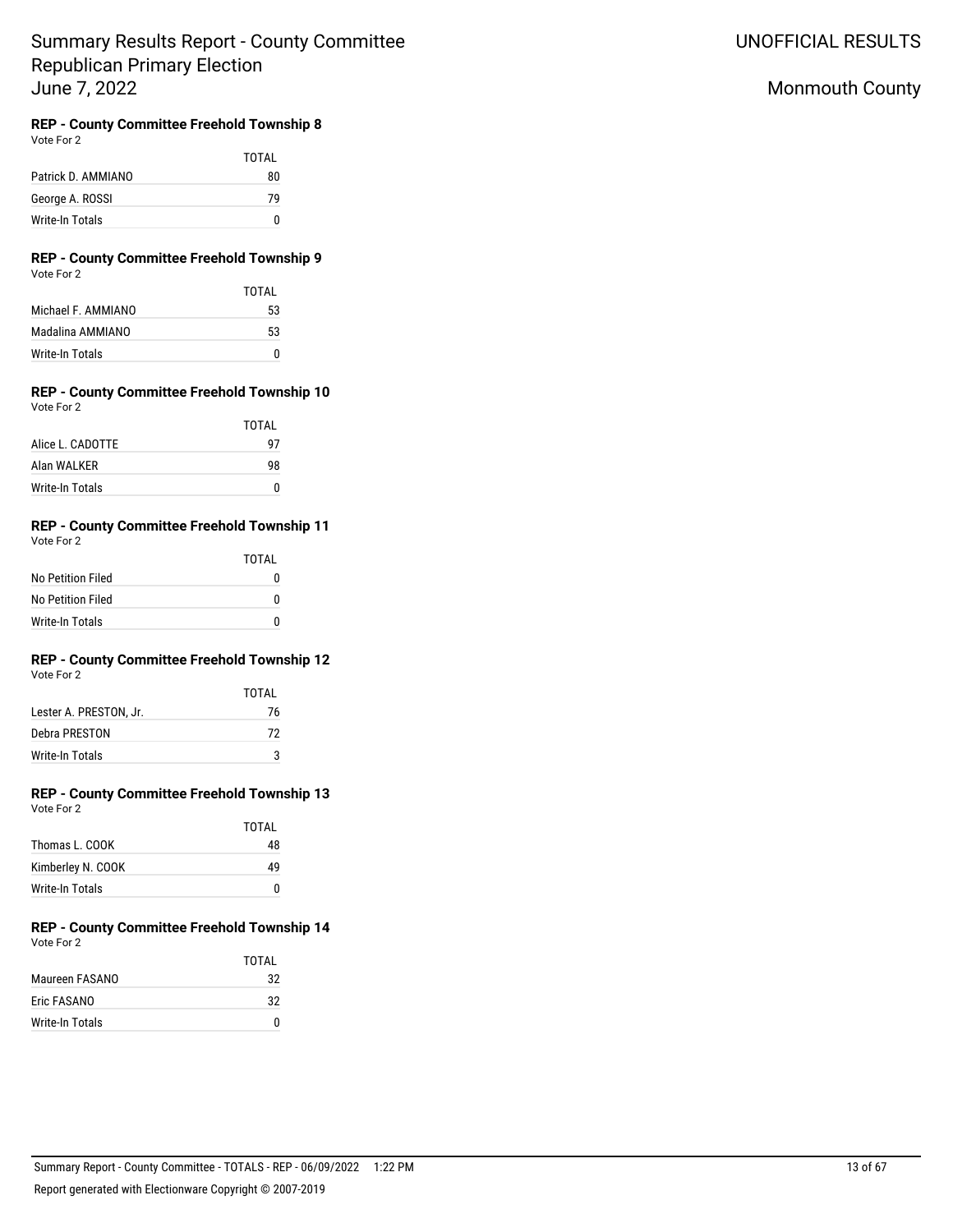UNOFFICIAL RESULTS

# Monmouth County

## **REP - County Committee Freehold Township 15**

|                          | TOTAI |
|--------------------------|-------|
| Mark F. BRENNAN          | 60    |
| Linda Jaye MOLEE O'BRIEN | 56    |
| Write-In Totals          | 0     |

### **REP - County Committee Freehold Township 16** Vote For 2

|                   | TOTAI |
|-------------------|-------|
| No Petition Filed | O     |
| No Petition Filed | O     |
| Write-In Totals   | O     |

#### **REP - County Committee Freehold Township 17** Vote For 2

|                 | TOTAL |
|-----------------|-------|
| Apryl L. KURTZ  | 103   |
| Kevin M. KURTZ  | 104   |
| Write-In Totals | n     |

## **REP - County Committee Freehold Township 18**

| Vote For 2 |  |
|------------|--|
|------------|--|

|                   | TOTAI |
|-------------------|-------|
| Amanda M. AGUILOS | 65    |
| Rowe R. AGUILOS   | 65    |
| Write-In Totals   | n     |

# **REP - County Committee Freehold Township 19**

Vote For 2

|                   | TOTAI |
|-------------------|-------|
| No Petition Filed | O     |
| No Petition Filed | U     |
| Write-In Totals   |       |

### **REP - County Committee Freehold Township 20** Vote For 2

|                   | TOTAI |
|-------------------|-------|
| No Petition Filed | O     |
| No Petition Filed | n     |
| Write-In Totals   |       |

### **REP - County Committee Freehold Township 21** Vote For 2

|                   | TOTAL |
|-------------------|-------|
| No Petition Filed | 0     |
| No Petition Filed | n     |
| Write-In Totals   | n     |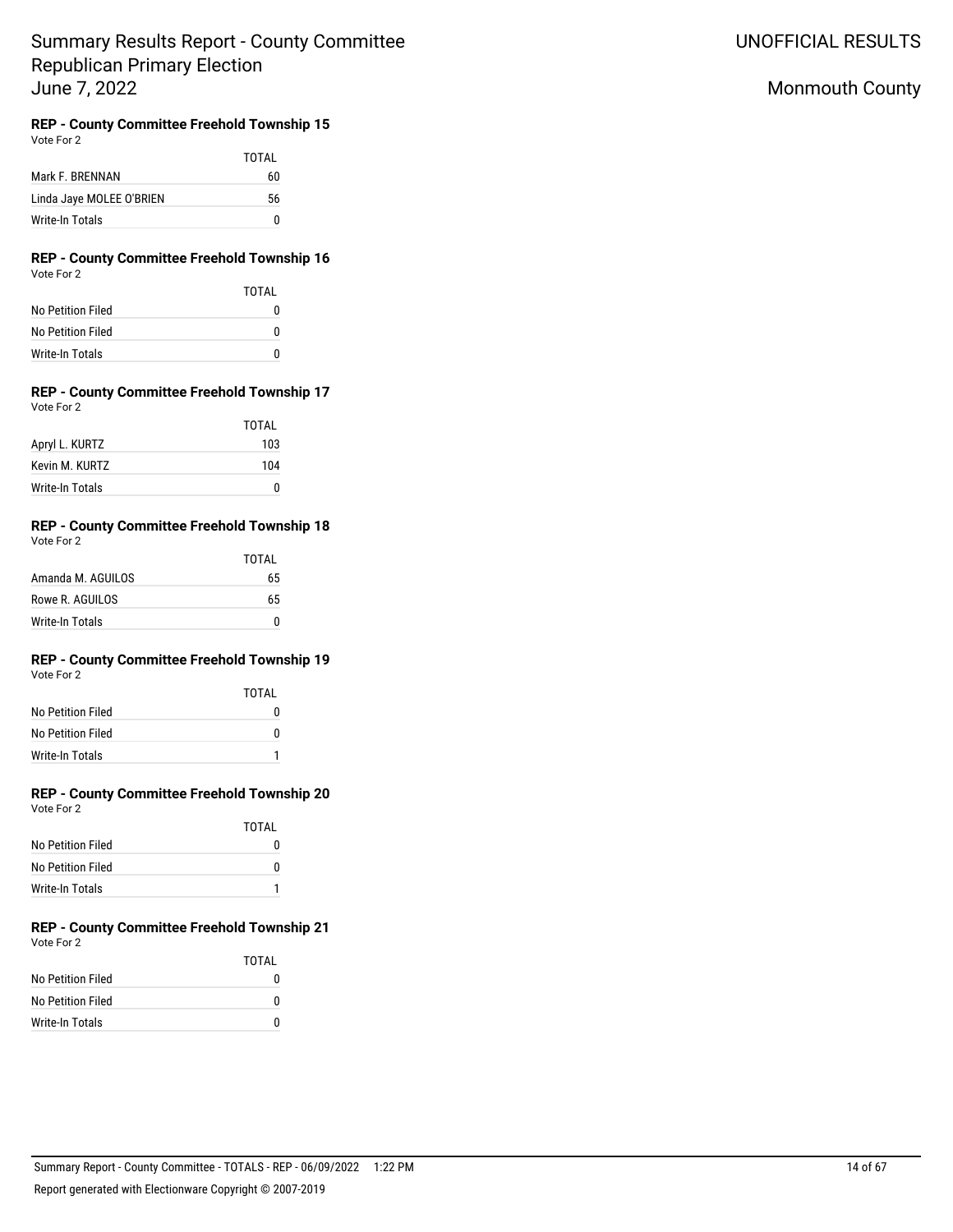UNOFFICIAL RESULTS

# Monmouth County

# **REP - County Committee Freehold Township 22**

TOTAL Cara TRENTADUE 72 Michael J. MAGLIOZZO 72 Write-In Totals 1

### **REP - County Committee Freehold Township 23** Vote For 2

|                     | TOTAI |
|---------------------|-------|
| Constance A. ROEDER | 44    |
| Michael J. CELANO   | 44    |
| Write-In Totals     | n     |

#### **REP - County Committee Freehold Township 24** Vote For 2

|                        | TOTAL |
|------------------------|-------|
| Michael AMOROSO        | 88    |
| Maria AMOROSO          | 91    |
| <b>Write-In Totals</b> | n     |

## **REP - County Committee Freehold Township 25**

| Vote For 2 |  |
|------------|--|
|            |  |

|                 | TOTAI |
|-----------------|-------|
| Vera CERAVOLO   | 38    |
| Frank CERAVOLO  | 37    |
| Write-In Totals |       |

## **REP - County Committee Freehold Township 26**

Vote For 2

|                 | TOTAI |
|-----------------|-------|
| Jarrad KODRAN   | 74    |
| Craig J. NIMICK | 74    |
| Write-In Totals |       |

### **REP - County Committee Freehold Township 27** Vote For 2

|                   | TOTAI |
|-------------------|-------|
| Jason L. LEVY     | 36    |
| No Petition Filed | O     |
| Write-In Totals   |       |

# **REP - County Committee Hazlet 1**

Vote For 2

|                    | TOTAL |
|--------------------|-------|
| Michael C. STORCKS | 64    |
| Jessica ROHR       | 63    |
| Write-In Totals    |       |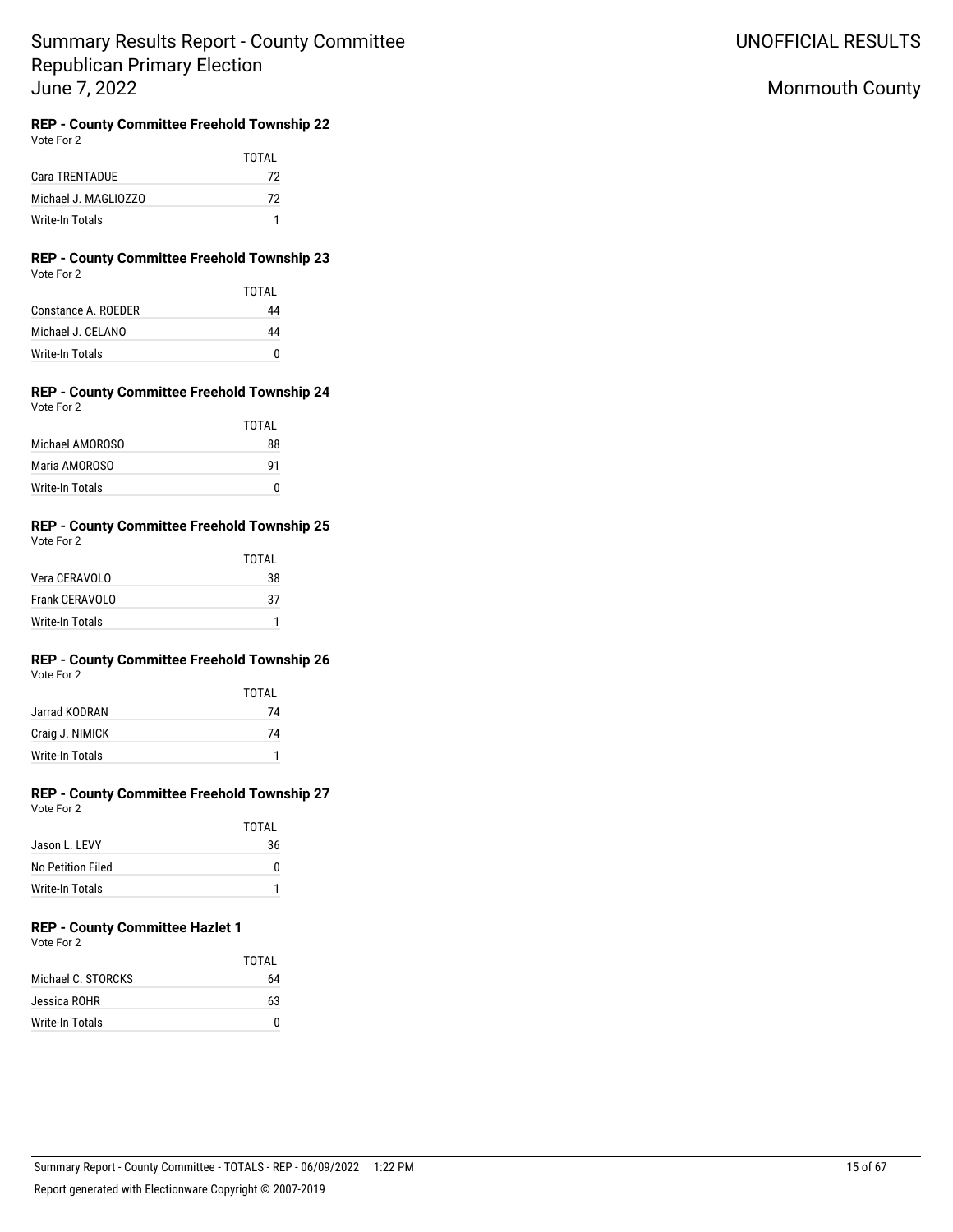## **REP - County Committee Hazlet 2**

Vote For 2

|                     | TOTAI |
|---------------------|-------|
| Tara CORCORAN-CLARK | 114   |
| Kathryn BOSSERT     | 110   |
| Write-In Totals     | n     |

## **REP - County Committee Hazlet 3**

Vote For 2

|                   | TOTAI |
|-------------------|-------|
| Joseph ZAZZARINO  | 84    |
| No Petition Filed | O     |
| Write-In Totals   | n     |

## **REP - County Committee Hazlet 4**

Vote For 2

|                       | TOTAI |
|-----------------------|-------|
| <b>Keith McGREEVY</b> | 59    |
| Angela LIPEL          | 58    |
| Write-In Totals       | O     |

## **REP - County Committee Hazlet 5**

Vote For 2

|                    | TOTAL |
|--------------------|-------|
| Peter TERRANOVA    | 46    |
| Debra WICKENHAUSER | 42    |
| Write-In Totals    |       |

## **REP - County Committee Hazlet 6**

Vote For 2

|                  | TOTAI |
|------------------|-------|
| Michael C. SACHS | 82    |
| Christine CAVUTO | 80    |
| Write-In Totals  | n     |

## **REP - County Committee Hazlet 7**

Vote For 2

|                 | TOTAI |
|-----------------|-------|
| Flien S. LAMB   | 71    |
| Michael GLACKIN | 74    |
| Write-In Totals |       |

# **REP - County Committee Hazlet 8**

Vote For 2

|                 | TOTAI |
|-----------------|-------|
| Susan M. KII FY | 54    |
| Eugene G. KILEY | 57    |
| Write-In Totals | n     |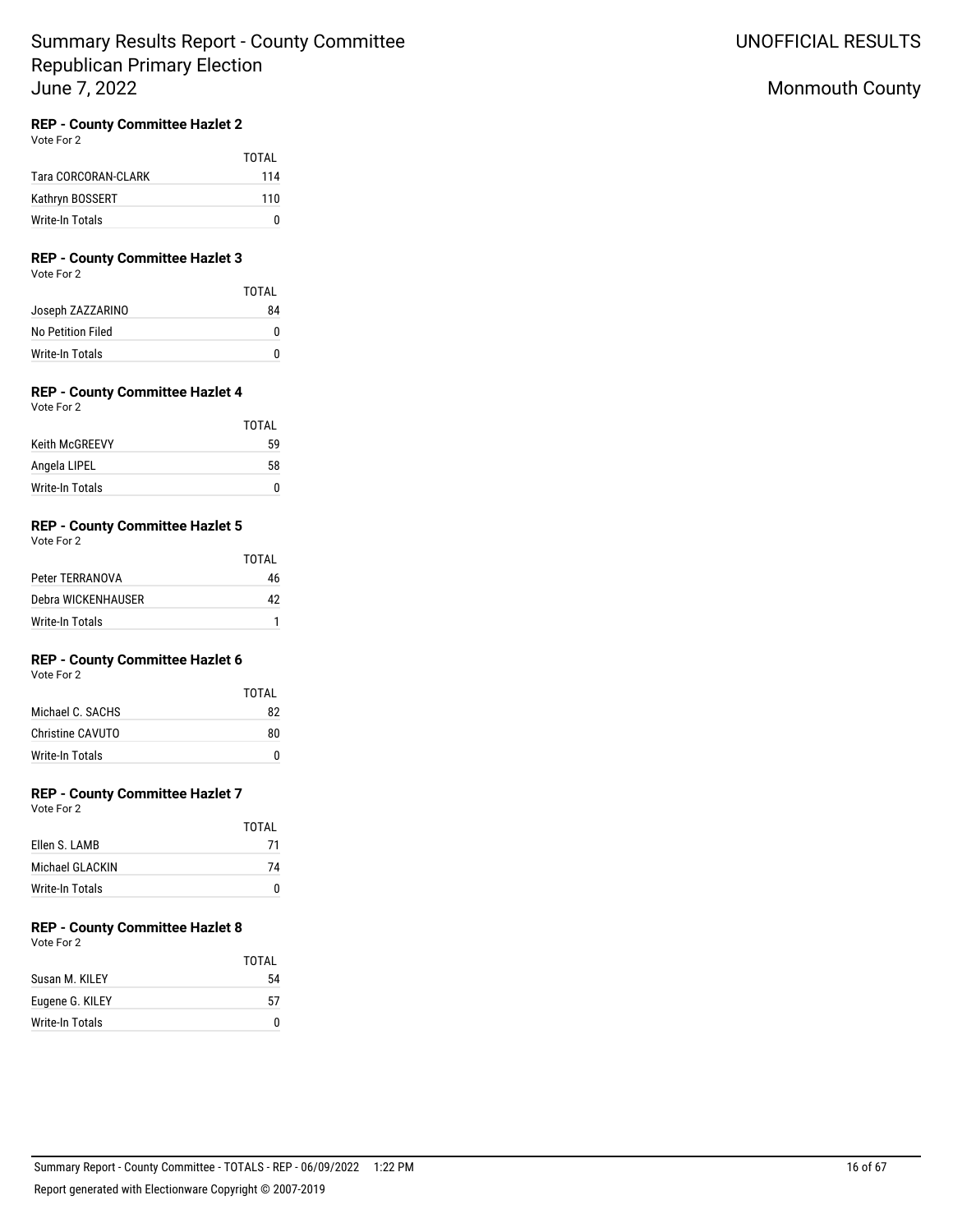## **REP - County Committee Hazlet 9**

Vote For 2

|                   | TOTAI |
|-------------------|-------|
| No Petition Filed | O     |
| No Petition Filed | O     |
| Write-In Totals   |       |

# **REP - County Committee Hazlet 10**

Vote For 2

|                      | TOTAI |
|----------------------|-------|
| Noreen SMENTKOWSKI   | 48    |
| David J. SMENTKOWSKI | 49    |
| Write-In Totals      | n     |

## **REP - County Committee Hazlet 11**

Vote For 2

|                    | TOTAI |
|--------------------|-------|
| Darren G. SCHWEDES | 61    |
| No Petition Filed  | n     |
| Write-In Totals    |       |

## **REP - County Committee Hazlet 12**

Vote For 2

|                        | TOTAI |
|------------------------|-------|
| Cheryl RONGO           | 65    |
| Robert RONGO           | 63    |
| <b>Write-In Totals</b> |       |

## **REP - County Committee Hazlet 13**

Vote For 2

|                  | TOTAI |
|------------------|-------|
| Michael MARSHALL | 77    |
| Sarah WII LIAMS  | 78    |
| Write-In Totals  | U     |

## **REP - County Committee Hazlet 14**

Vote For 2

|                   | TOTAI |
|-------------------|-------|
| Michael I FNCSAK  | 39    |
| Melanie A. HUGHES | 39    |
| Write-In Totals   | O     |

#### **REP - County Committee Hazlet 15** Vote For 2

|                  | TOTAI       |
|------------------|-------------|
| Susan FLYNN      | 33          |
| Lawrence McKENNA | 27          |
| Write-In Totals  | $^{\prime}$ |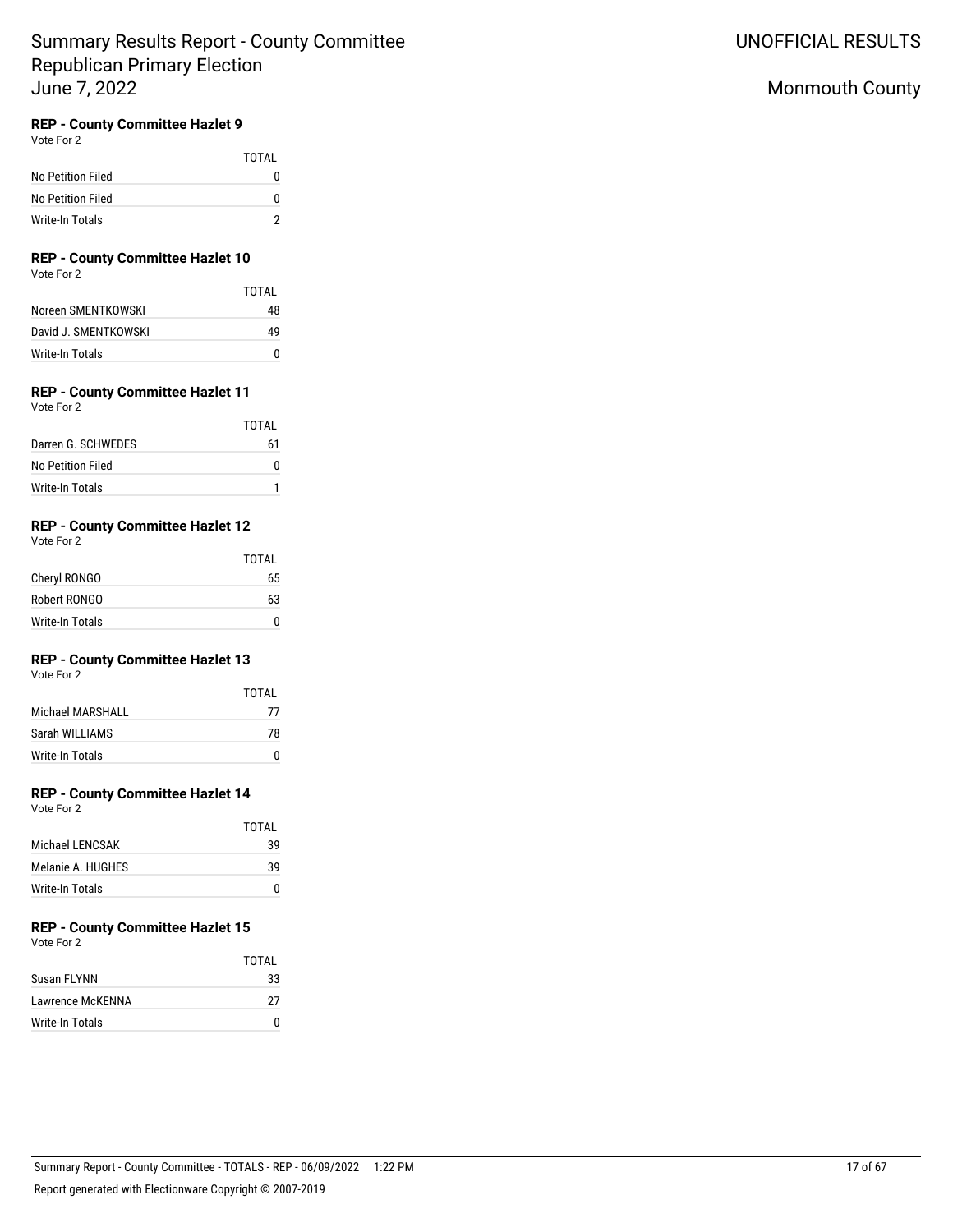## **REP - County Committee Hazlet 16**

Vote For 2

|                     | TOTAL |
|---------------------|-------|
| Alice CAMPOS-ZANGHI | 69    |
| Joseph ZANGHI       | 68    |
| Write-In Totals     | n     |

# **REP - County Committee Hazlet 17**

Vote For 2

|                    | TOTAI |
|--------------------|-------|
| Justin DALHAMER    | 46    |
| Nicolette DALHAMER | 44    |
| Write-In Totals    |       |

#### **REP - County Committee Highlands 1** Vote For 2

| VULCIUI <i>L</i>       |       |
|------------------------|-------|
|                        | TOTAL |
| No Petition Filed      |       |
| No Petition Filed      |       |
| <b>Write-In Totals</b> |       |

## **REP - County Committee Highlands 2**

Vote For 2

|                   | TOTAI |
|-------------------|-------|
| No Petition Filed | O     |
| No Petition Filed | O     |
| Write-In Totals   | n     |

## **REP - County Committee Highlands 3**

Vote For 2

|                   | TOTAI |
|-------------------|-------|
| No Petition Filed | n     |
| No Petition Filed | n     |
| Write-In Totals   |       |

## **REP - County Committee Highlands 4**

Vote For 2

|                        | TOTAI |
|------------------------|-------|
| No Petition Filed      |       |
| No Petition Filed      |       |
| <b>Write-In Totals</b> | 3     |

# **REP - County Committee Holmdel 1**

Vote For 2

|                 | TOTAI |
|-----------------|-------|
| Wesley R. FAGAN | 132   |
| Delia D. FAGAN  | 132   |
| Write-In Totals | n     |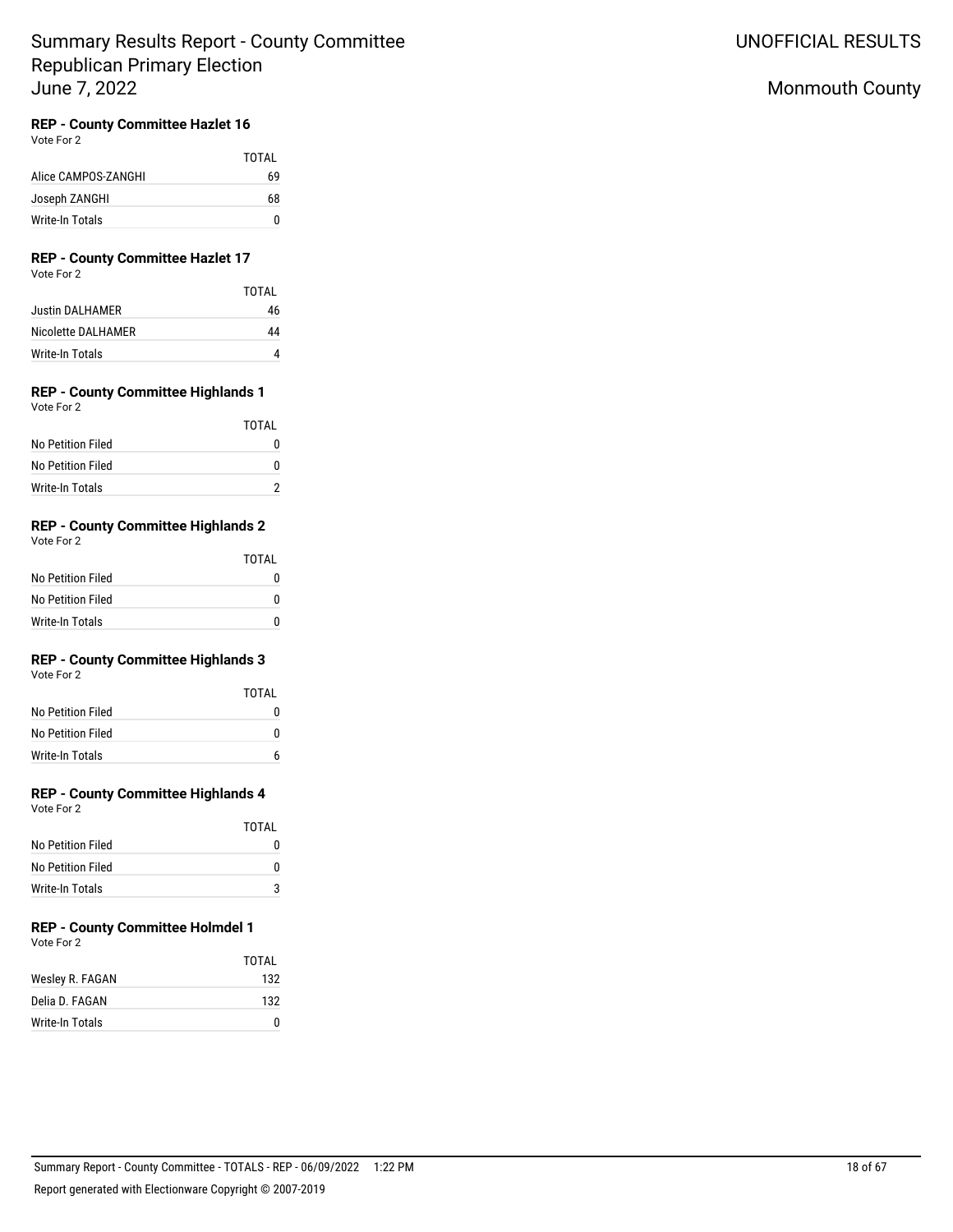# UNOFFICIAL RESULTS

# Monmouth County

## **REP - County Committee Holmdel 2**

Vote For 2

|                         | TOTAI |
|-------------------------|-------|
| Valerie AVRIN-MARCHIANO | 115   |
| Franklin HERNANDO       | 115   |
| Write-In Totals         |       |

#### **REP - County Committee Holmdel 3** Vote For 2

|                   | TOTAI |
|-------------------|-------|
| Omar ABUATTIEH    | 85    |
| Adam KHACHATURIAN | 85    |
| Write-In Totals   |       |

#### **REP - County Committee Holmdel 4** Vote For 2

|                      | <b>TOTAL</b> |
|----------------------|--------------|
| Chiung-yin Cheng LIU | 129          |
| Eric J. HINDS        | 111          |
| Write-In Totals      |              |

## **REP - County Committee Holmdel 5**

| Vote For 2            |       |
|-----------------------|-------|
|                       | TOTAI |
| Rocco IMPREVEDUTO     | 133   |
| <b>Thomas SANTORA</b> | 141   |
|                       |       |

## **REP - County Committee Holmdel 6**

Write-In Totals 5

Vote For 2

|                   | TOTAI |
|-------------------|-------|
| Victor V. LOLLI   | 87    |
| Yeugenia SAMARDIN | 84    |
| Write-In Totals   |       |

## **REP - County Committee Holmdel 7**

Vote For 2

|                      | TOTAI |
|----------------------|-------|
| Richard GUARNACCIA   | 63    |
| Christine A. SCHMITT | 63    |
| Write-In Totals      |       |

# **REP - County Committee Holmdel 8**

| Vote For 2 |  |
|------------|--|
|            |  |

|                       | TOTAI |
|-----------------------|-------|
| Michael FELICE        | 80    |
| Robert J. BIELAN. Jr. | 82    |
| Write-In Totals       |       |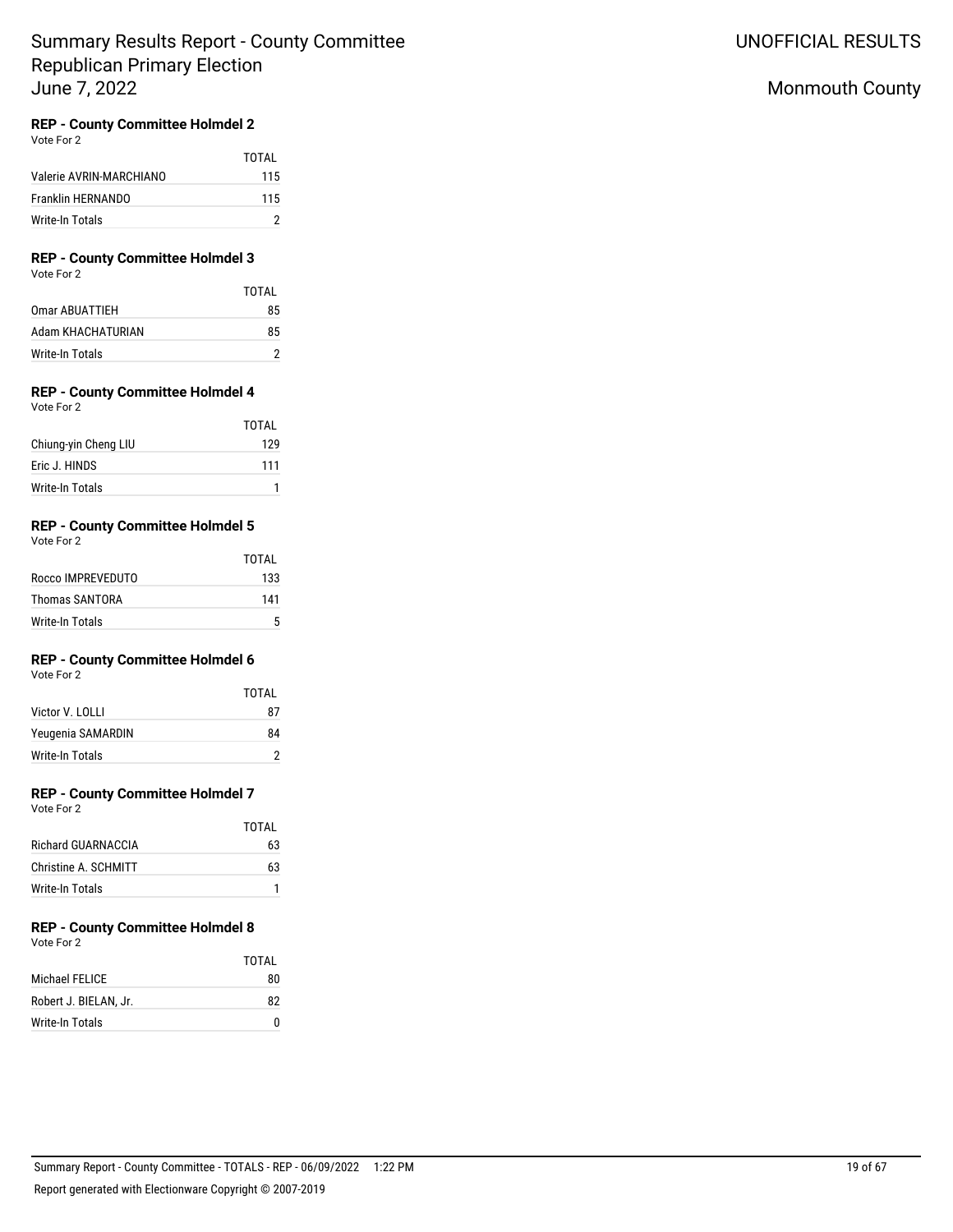## Monmouth County

## **REP - County Committee Holmdel 9**

Vote For 2

|                         | TOTAI |
|-------------------------|-------|
| Joseph R. BRADLEY       | 86    |
| Kimberley A. LaMOUNTAIN | 89    |
| Write-In Totals         | 5     |

### **REP - County Committee Holmdel 10** Vote For 2

|                     | TOTAL |
|---------------------|-------|
| Nadine M. HINDS     | 129   |
| <b>Edward HINDS</b> | 129   |
| Write-In Totals     |       |

## **REP - County Committee Howell 1**

Vote For 2

|                   | TOTAI        |
|-------------------|--------------|
| No Petition Filed | $\mathbf{I}$ |
| No Petition Filed | O            |
| Write-In Totals   |              |

## **REP - County Committee Howell 2**

Vote For 2

|                   | TOTAI |
|-------------------|-------|
| No Petition Filed | 0     |
| No Petition Filed | O     |
| Write-In Totals   |       |

## **REP - County Committee Howell 3**

Vote For 2

|                   | TOTAI |
|-------------------|-------|
| No Petition Filed | O     |
| No Petition Filed | n     |
| Write-In Totals   |       |

## **REP - County Committee Howell 4**

Vote For 2

| <b>TOTAL</b> |
|--------------|
| 103          |
| 105          |
|              |
|              |

#### **REP - County Committee Howell 5** Vote For 2

| $\cdots$                 | TOTAL |
|--------------------------|-------|
| Evelyn MALSBURY ODONNELL | 92    |
| Thomas J. ODONNELL       | 91    |
| Write-In Totals          |       |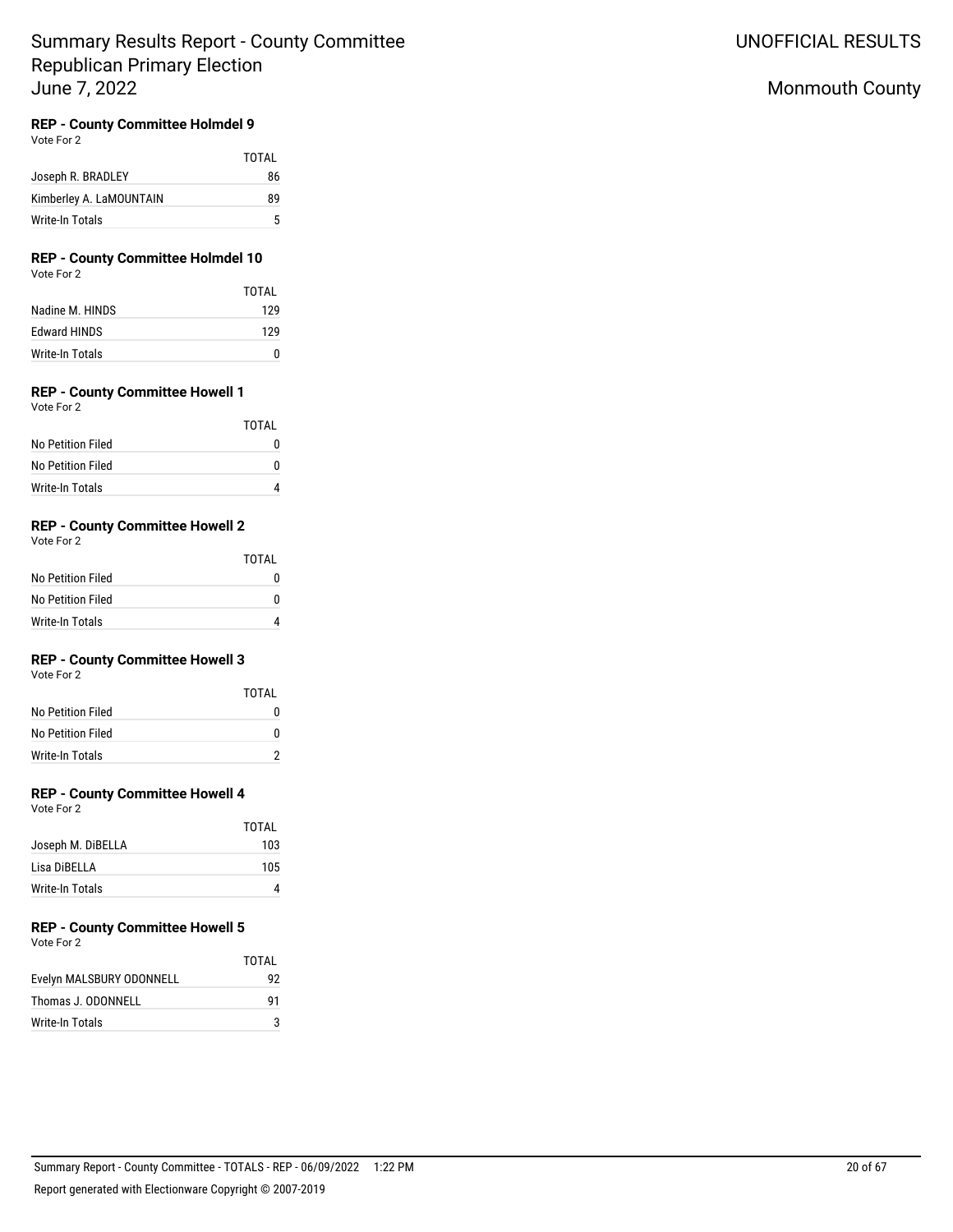## **REP - County Committee Howell 6**

Vote For 2

|                   | TOTAL |
|-------------------|-------|
| No Petition Filed | 0     |
| No Petition Filed | 0     |
| Write-In Totals   | n     |

## **REP - County Committee Howell 7**

Vote For 2

|                   | TOTAI |
|-------------------|-------|
| No Petition Filed | n     |
| No Petition Filed | n     |
| Write-In Totals   |       |

## **REP - County Committee Howell 8**

Vote For 2

|                   | TOTAI        |
|-------------------|--------------|
| No Petition Filed | $\mathbf{I}$ |
| No Petition Filed | O            |
| Write-In Totals   | q            |

## **REP - County Committee Howell 9**

Vote For 2

|                      | TOTAI |
|----------------------|-------|
| Richard N. FN7FRILLO | 73    |
| No Petition Filed    | O     |
| Write-In Totals      | 2     |

## **REP - County Committee Howell 10**

Vote For 2

|                   | TOTAI |
|-------------------|-------|
| No Petition Filed | O     |
| No Petition Filed | n     |
| Write-In Totals   | n     |

### **REP - County Committee Howell 11**

Vote For 2

|                   | TOTAL |
|-------------------|-------|
| Angel D. SANCHEZ  | 76    |
| No Petition Filed | O     |
| Write-In Totals   |       |

# **REP - County Committee Howell 12**

Vote For 2

|                   | TOTAI |
|-------------------|-------|
| Irene C. BOYLE    | 69    |
| No Petition Filed |       |
| Write-In Totals   |       |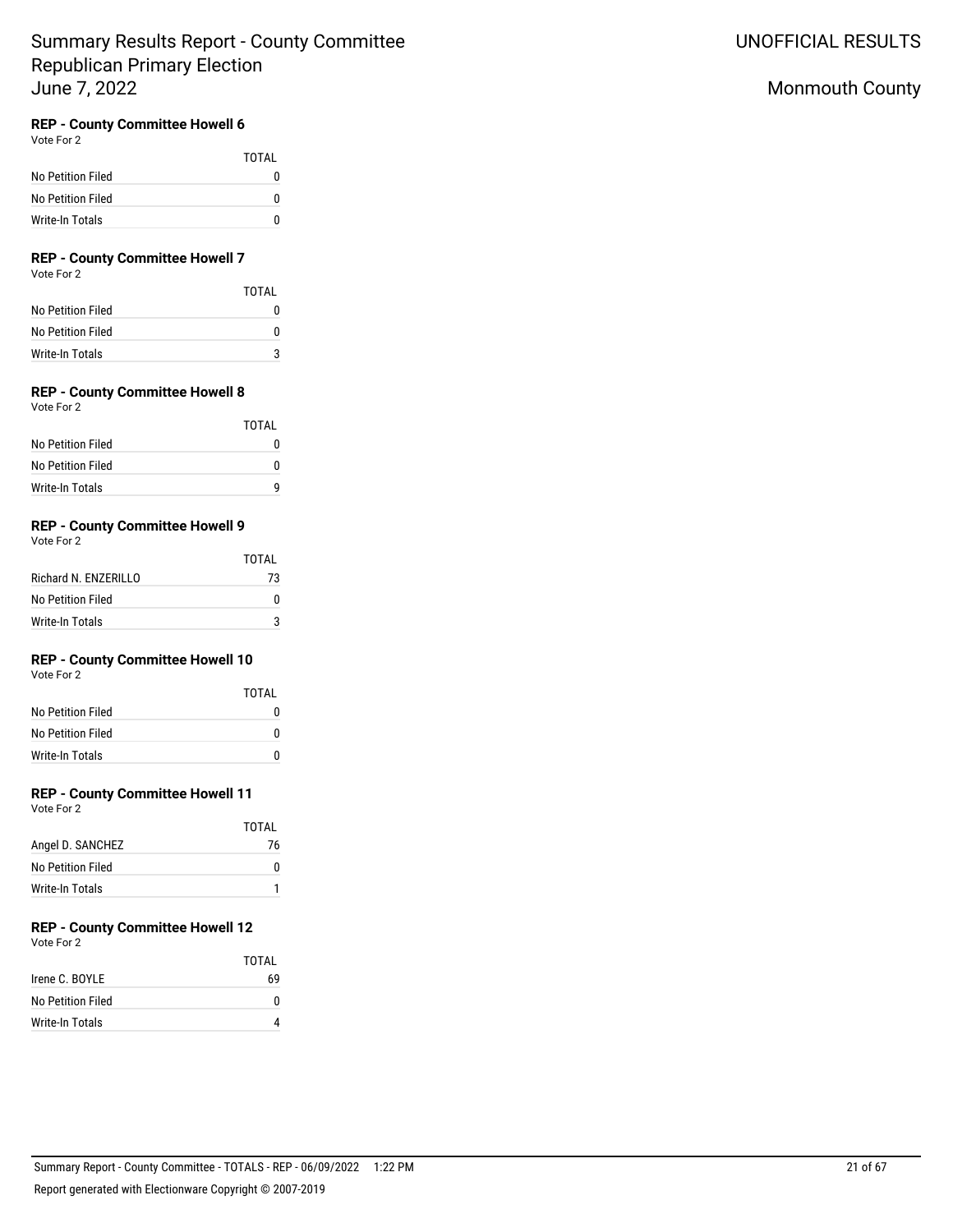## **REP - County Committee Howell 13**

Vote For 2

|                   | TOTAI |
|-------------------|-------|
| No Petition Filed | O     |
| No Petition Filed | O     |
| Write-In Totals   | 5     |

# **REP - County Committee Howell 14**

Vote For 2

|                  | TOTAI |
|------------------|-------|
| Dawn M. TANTILLO | 103   |
| Jesse TANTILLO   | 102   |
| Write-In Totals  |       |

## **REP - County Committee Howell 15**

Vote For 2

|                   | TOTAI |
|-------------------|-------|
| No Petition Filed |       |
| No Petition Filed |       |
| Write-In Totals   | 10    |

## **REP - County Committee Howell 16**

Vote For 2

|                       | TOTAL |
|-----------------------|-------|
| Arlene MORETTI        | 90    |
| James A. MORETTI. Jr. | R٩    |
| Write-In Totals       |       |

## **REP - County Committee Howell 17**

Vote For 2

|                  | TOTAI |
|------------------|-------|
| Flizabeth OROZCO | 81    |
| Jose OROZCO      | 80    |
| Write-In Totals  |       |

## **REP - County Committee Howell 18**

Vote For 2

|                 | TOTAI |
|-----------------|-------|
| Michele BRYANT  | 71    |
| Neil BRYANT     | 72    |
| Write-In Totals |       |

#### **REP - County Committee Howell 19** Vote For 2

| VULCIUI <i>L</i>   |       |
|--------------------|-------|
|                    | TOTAL |
| Donna MERTENS      | 108   |
| Richard C. MERTENS | 111   |
| Write-In Totals    |       |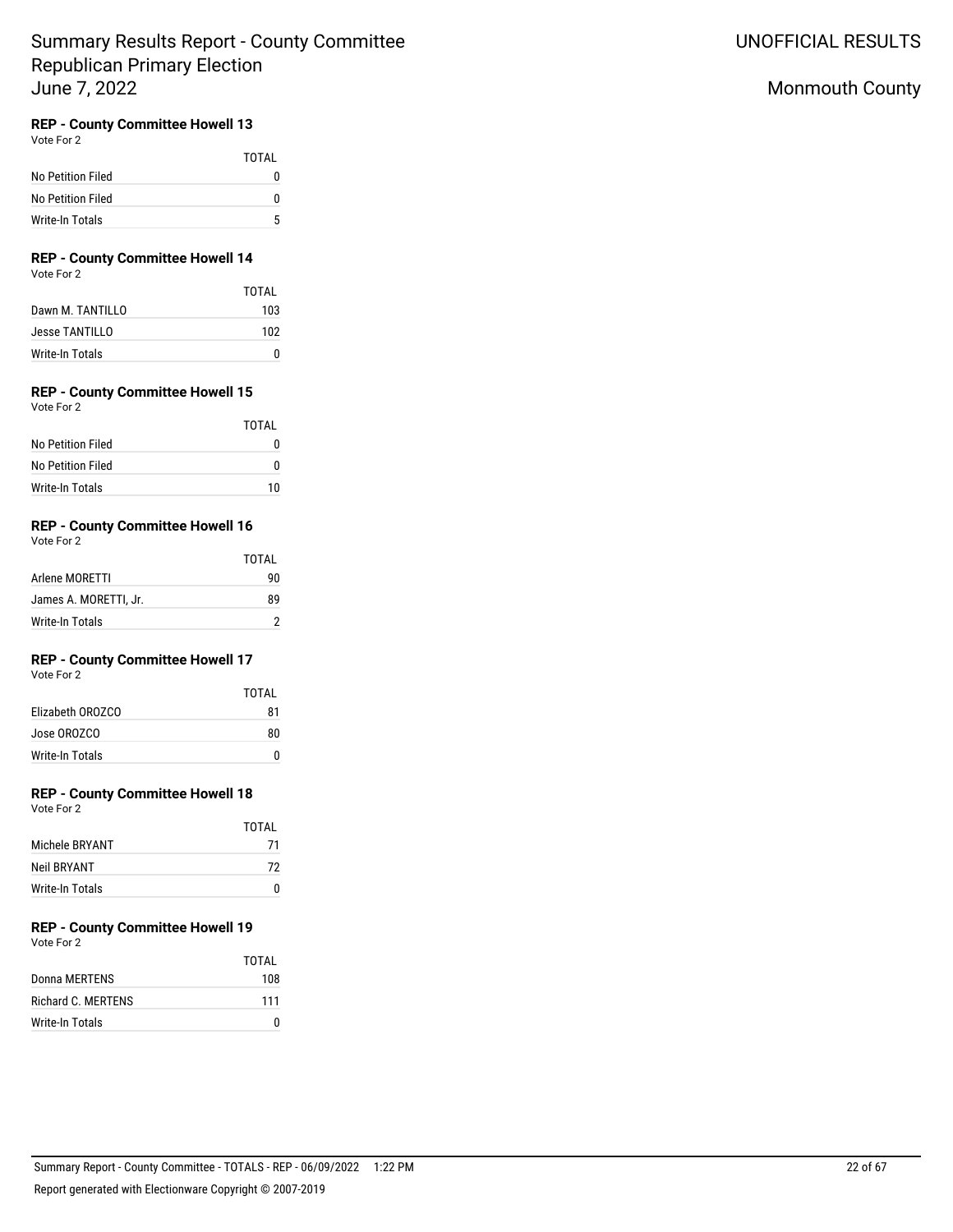## **REP - County Committee Howell 20**

Vote For 2

|                   | TOTAI |
|-------------------|-------|
| No Petition Filed | O     |
| No Petition Filed | n     |
| Write-In Totals   | n     |

## **REP - County Committee Howell 21**

Vote For 2

|                      | TOTAL |
|----------------------|-------|
| Tanya L. Van VECHTEN | 76    |
| No Petition Filed    | n     |
| Write-In Totals      | n     |

## **REP - County Committee Howell 22**

Vote For 2

|                       | TOTAI |
|-----------------------|-------|
| Lara CASPER           | 88    |
| <b>Matthew CASPER</b> | 88    |
| Write-In Totals       |       |

## **REP - County Committee Howell 23**

Vote For 2

|                   | TOTAL |
|-------------------|-------|
| Randy J. MINNIEAR | 84    |
| No Petition Filed |       |
| Write-In Totals   |       |

## **REP - County Committee Howell 24**

Vote For 2

|                 | TOTAI |
|-----------------|-------|
| Lisa DeSENO     | 36    |
| Thomas DeSENO   | 35    |
| Write-In Totals | n     |

## **REP - County Committee Howell 25**

Vote For 2

|                   | TOTAI |
|-------------------|-------|
| Dianne CIMMINO    | 79    |
| No Petition Filed |       |
| Write-In Totals   |       |

# **REP - County Committee Howell 26**

Vote For 2

|                   | TOTAL |
|-------------------|-------|
| No Petition Filed | n     |
| No Petition Filed | n     |
| Write-In Totals   | 15    |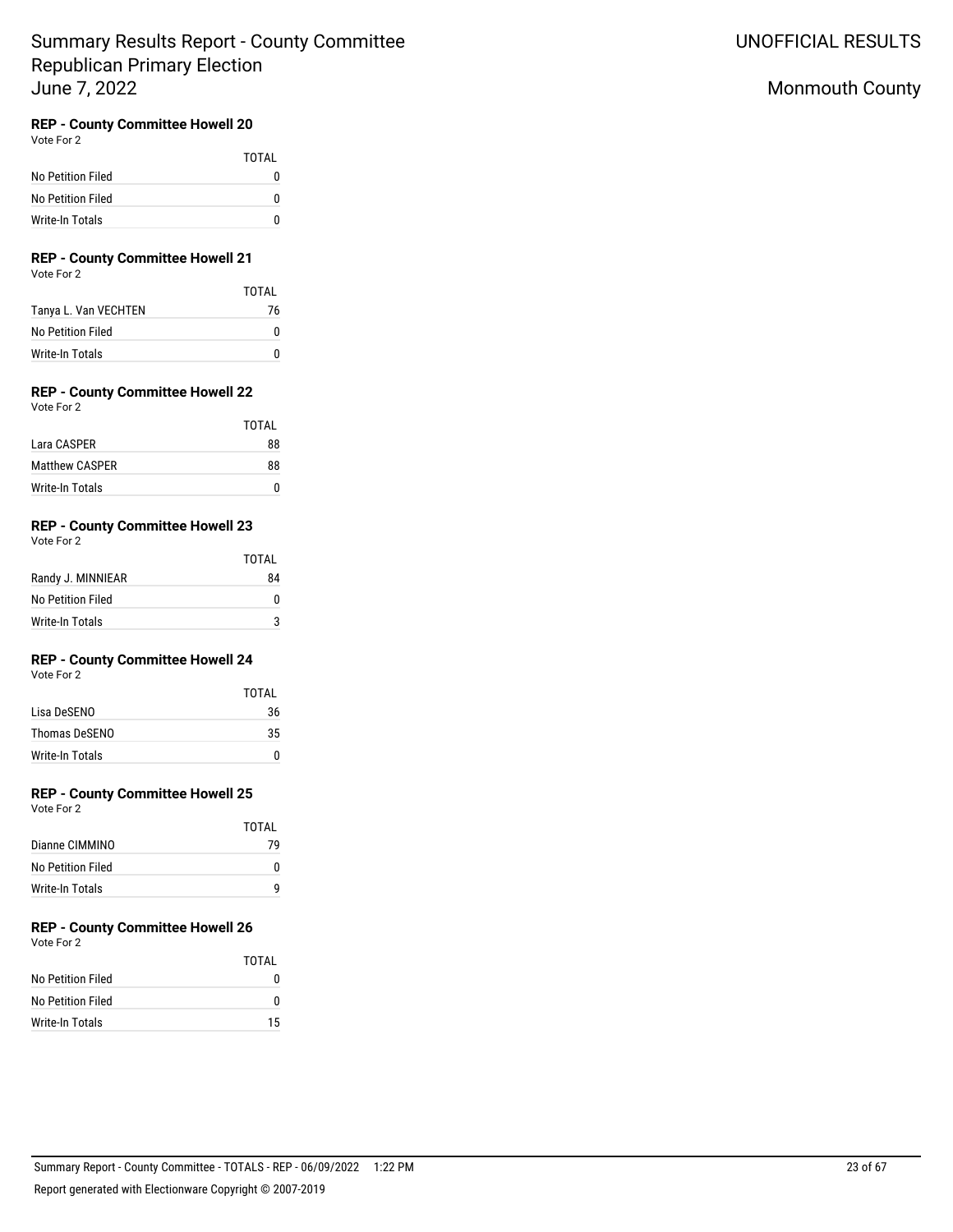# **REP - County Committee Howell 27**

Vote For 2

|                   | TOTAI |
|-------------------|-------|
| No Petition Filed | O     |
| No Petition Filed | n     |
| Write-In Totals   | n     |

## **REP - County Committee Howell 28**

Vote For 2

|                   | TOTAI |
|-------------------|-------|
| Michele FAY       | 51    |
| No Petition Filed | n     |
| Write-In Totals   |       |

## **REP - County Committee Howell 29**

Vote For 2

|                 | <b>TOTAL</b> |
|-----------------|--------------|
| Sally FOTI      | 59           |
| Thomas FOTI     | 56           |
| Write-In Totals |              |

### **REP - County Committee Howell 30**

Vote For 2

|                   | TOTAI |
|-------------------|-------|
| No Petition Filed | 0     |
| No Petition Filed | 0     |
| Write-In Totals   |       |

## **REP - County Committee Howell 31**

Vote For 2

|                   | TOTAI |
|-------------------|-------|
| No Petition Filed | 0     |
| No Petition Filed | U     |
| Write-In Totals   | ঽ     |

### **REP - County Committee Howell 32**

Vote For 2

|                       | TOTAI |
|-----------------------|-------|
| Dan CARDELLICHIO      | 76    |
| Marybeth CARDELLICHIO | 73    |
| Write-In Totals       | O     |

#### **REP - County Committee Interlaken 1** Vote For 2

|                    | TOTAI |
|--------------------|-------|
| Michael J. NOHILLY | 84    |
| Elizabeth A. BROWN | 81    |
| Write-In Totals    |       |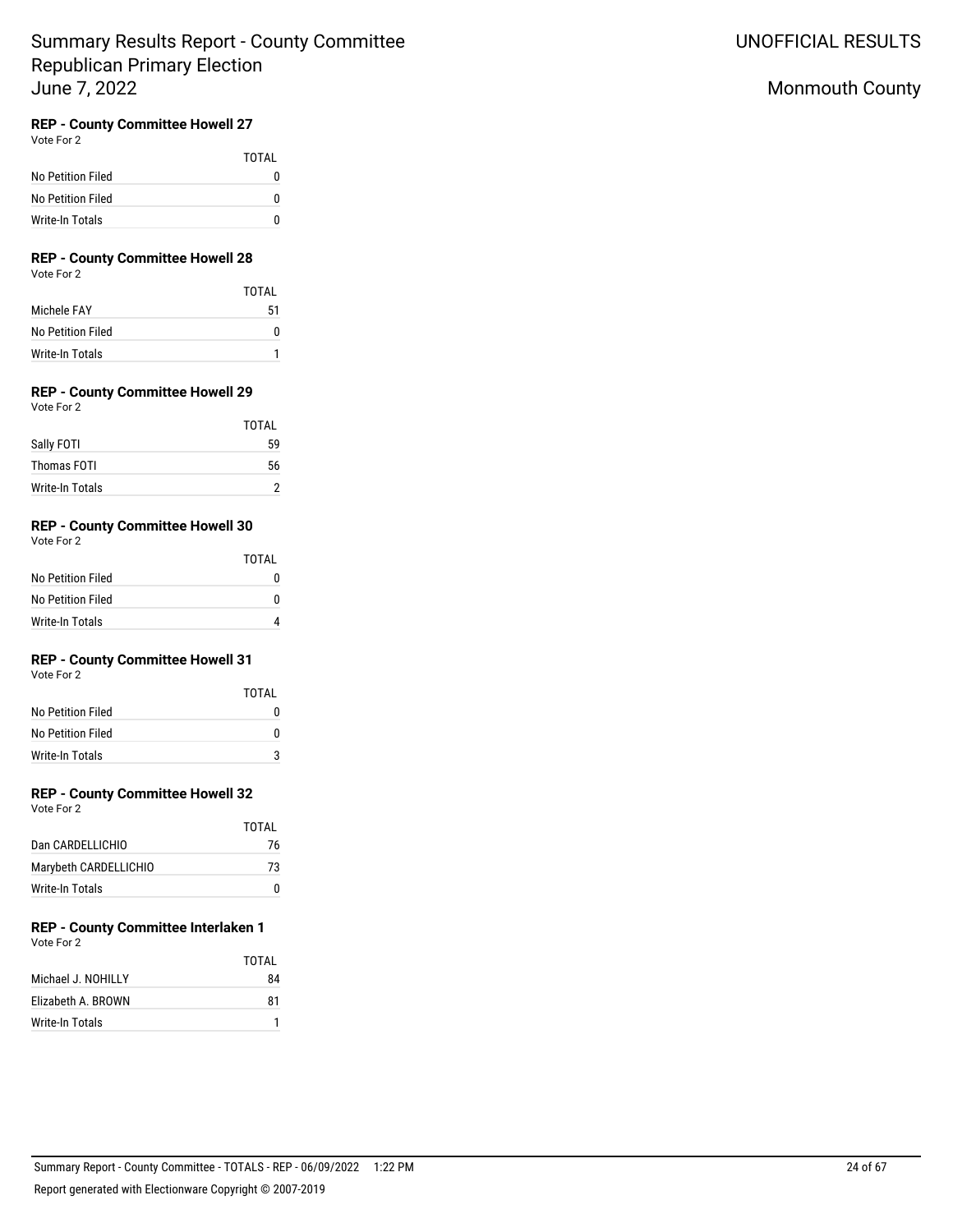## Monmouth County

## **REP - County Committee Keansburg 1**

Vote For 2

|                      | TOTAI |
|----------------------|-------|
| Jennifer R. PERKEL   | 36    |
| Yolanda A. COMMARATO | 37    |
| Write-In Totals      | ৽ঽ    |

### **REP - County Committee Keansburg 2** Vote For 2

|                   | TOTAI |
|-------------------|-------|
| No Petition Filed |       |
| No Petition Filed |       |
| Write-In Totals   |       |

#### **REP - County Committee Keansburg 3** Vote For 2

|                        | <b>TOTAL</b> |
|------------------------|--------------|
| <b>Thomas FOLEY</b>    | 40           |
| Mary FOLEY             | 41           |
| <b>Write-In Totals</b> |              |

## **REP - County Committee Keansburg 4**

Vote For 2

|                   | TOTAI |
|-------------------|-------|
| Arthur V. BODEN   | 40    |
| No Petition Filed |       |
| Write-In Totals   |       |

## **REP - County Committee Keansburg 5**

Vote For 2

|                     | TOTAI |
|---------------------|-------|
| Audrey L. MacANDREW | 39    |
| Judy FERRARO        | 40    |
| Write-In Totals     | n     |

## **REP - County Committee Keansburg 6**

Vote For 2

|                  | TOTAI |
|------------------|-------|
| James H. COCUZZA | 25    |
| Kathleen LODATO  | 24    |
| Write-In Totals  | o     |

# **REP - County Committee Keyport 1**

Vote For 2

|                     | TOTAI |
|---------------------|-------|
| Melissa VECCHIO     | 67    |
| <b>Kenneth HOWE</b> | 67    |
| Write-In Totals     | n     |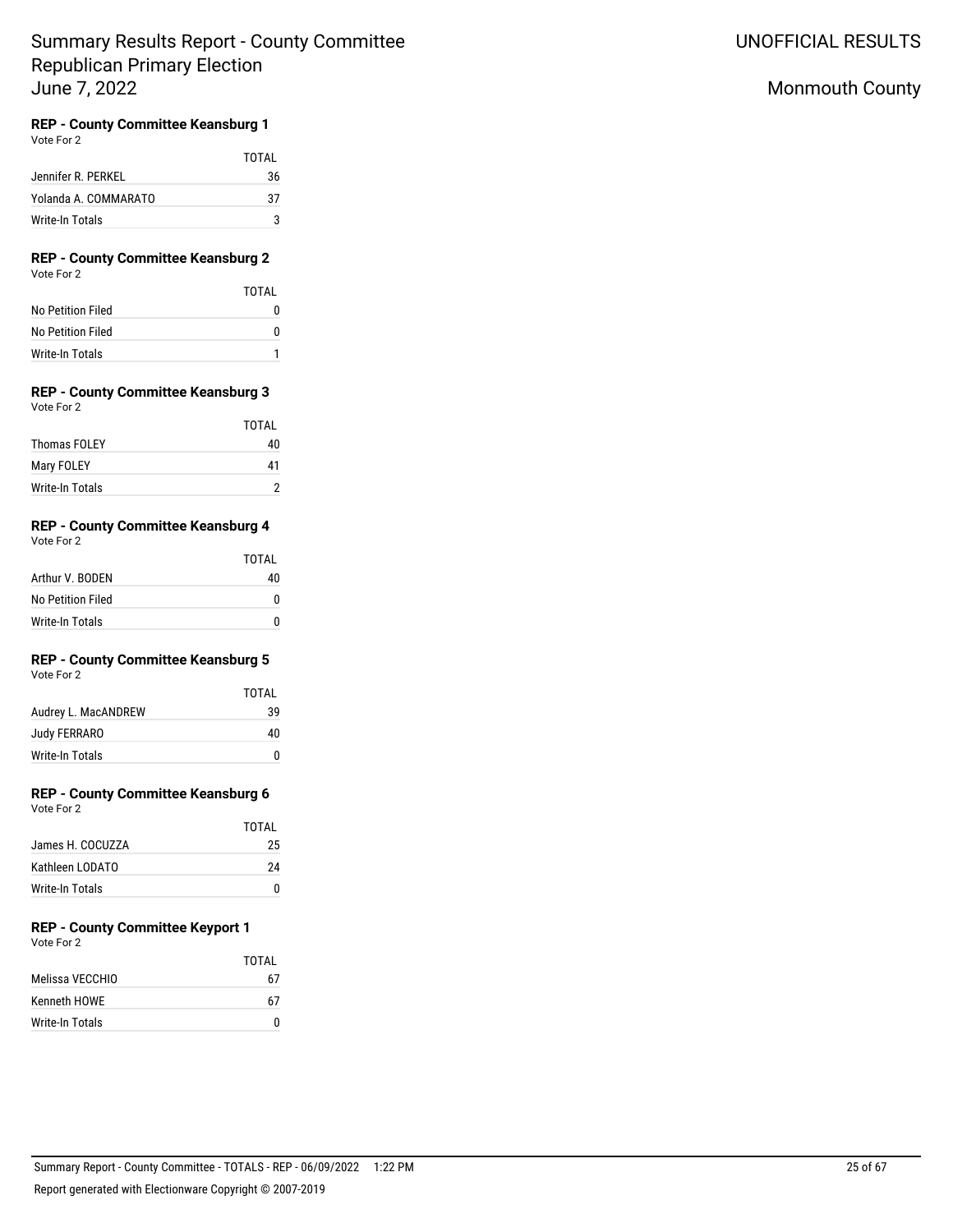## **REP - County Committee Keyport 2**

Vote For 2

|                        | TOTAI |
|------------------------|-------|
| Jacqueline Dawn KOVACS | 49    |
| Luis GONZALEZ          | 47    |
| Write-In Totals        |       |

## **REP - County Committee Keyport 3**

Vote For 2

|                 | TOTAI |
|-----------------|-------|
| Roy JIMENEZ     | 66    |
| Chris HOGREFE   | 67    |
| Write-In Totals | 0     |

## **REP - County Committee Keyport 4**

Vote For 2

|                      | TOTAI |
|----------------------|-------|
| <b>Tammy FRICK</b>   | 63    |
| Elmer J. GRAHAM. Jr. | 59    |
| Write-In Totals      |       |

## **REP - County Committee Keyport 5**

Vote For 2

|                     | TOTAL |
|---------------------|-------|
| Harry M. AUMACK, II | 47    |
| Lori Ann DAVIDSON   | 45    |
| Write-In Totals     | n     |

### **REP - County Committee Keyport 6**

Vote For 2

|                 | TOTAI |
|-----------------|-------|
| Joseph VECCHIO  | 66    |
| Susan DENTE     | 70    |
| Write-In Totals |       |

## **REP - County Committee Lake Como 1**

Vote For 2

|                   | TOTAI |
|-------------------|-------|
| No Petition Filed | 0     |
| No Petition Filed | O     |
| Write-In Totals   |       |

#### **REP - County Committee Little Silver 1** Vote For 2

|                 | TOTAI |
|-----------------|-------|
| Caitlin MAURO   | 57    |
| Jeff MAURO      | 58    |
| Write-In Totals |       |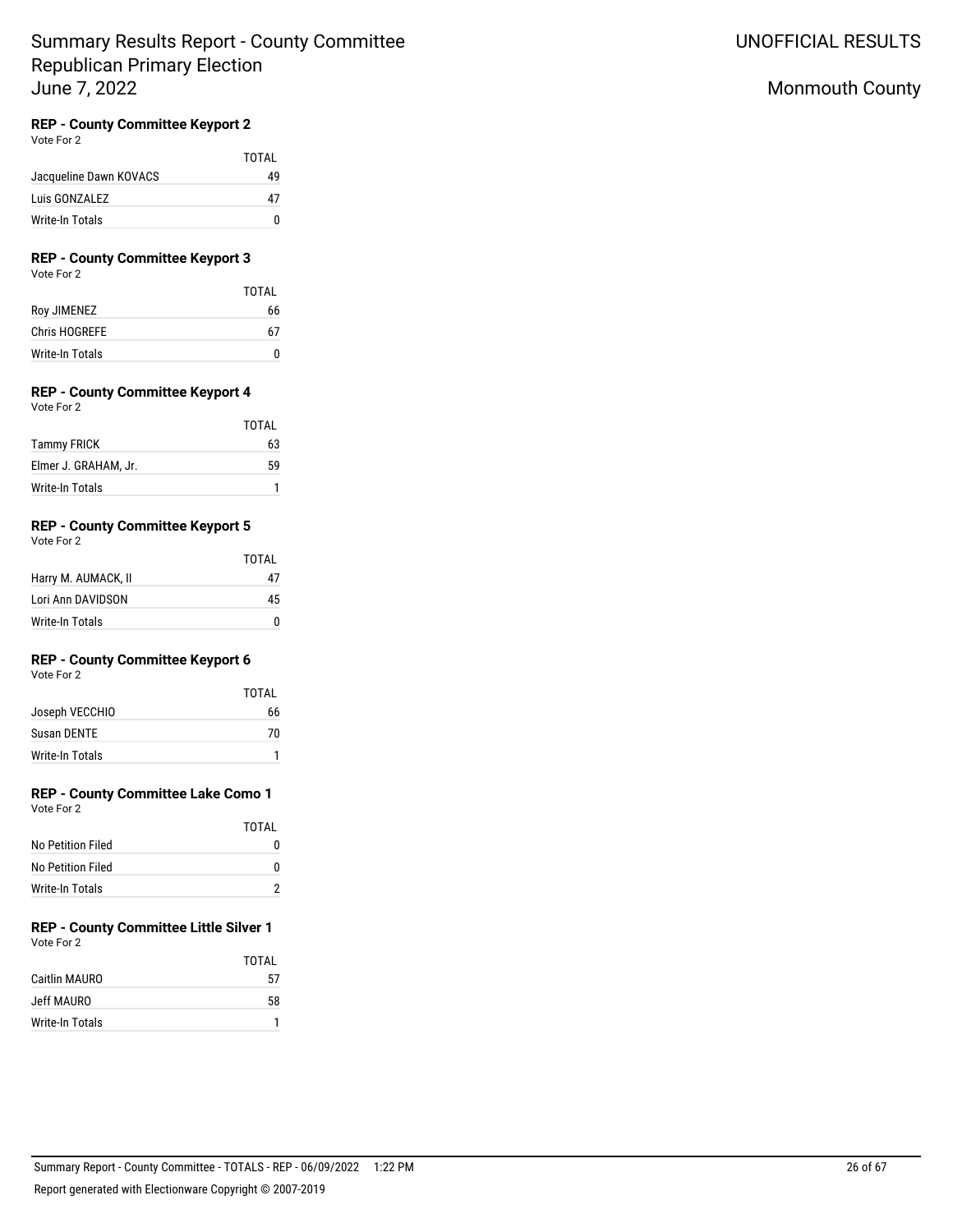## Monmouth County

# **REP - County Committee Little Silver 2**

| Vote For 2 |  |
|------------|--|
|            |  |

|                           | TOTAL |
|---------------------------|-------|
| <b>Christopher CURLEY</b> | 39    |
| <b>Lorry TALAVERA</b>     | 41    |
| Write-In Totals           | n     |

### **REP - County Committee Little Silver 3** Vote For 2

|                            | TOTAI |
|----------------------------|-------|
| <b>Stuart W. VanWINKLE</b> | 49    |
| Frank T. CARMODY           | 46    |
| Write-In Totals            | n     |

### **REP - County Committee Little Silver 4** Vote For 2

|                        | TOTAI |
|------------------------|-------|
| William H. WIKOFF, III | 75    |
| Laurajane WIKOFF       | 73    |
| Write-In Totals        |       |

#### **REP - County Committee Little Silver 5** Vote For 2

| $\cdots$          |       |
|-------------------|-------|
|                   | TOTAL |
| James J. MAGUIRE  | 58    |
| Teresa D. MAGUIRE | 56    |
| Write-In Totals   |       |

# **REP - County Committee Little Silver 6**

Vote For 2

|                  | TOTAI |
|------------------|-------|
| Philip J. RYSER  | 39    |
| Beverly K. RYSER | 40    |
| Write-In Totals  |       |

# **REP - County Committee Little Silver 7**

| Vote For 2 |  |
|------------|--|
|            |  |

|                          | TOTAL |
|--------------------------|-------|
| Declan J. O'SCANLON, Jr. | 45    |
| Heather O'SCANI ON       | 46    |
| Write-In Totals          | O     |

#### **REP - County Committee Loch Arbour 1** Vote For 2

|                   | TOTAI |
|-------------------|-------|
| No Petition Filed | n     |
| No Petition Filed | o     |
| Write-In Totals   | n     |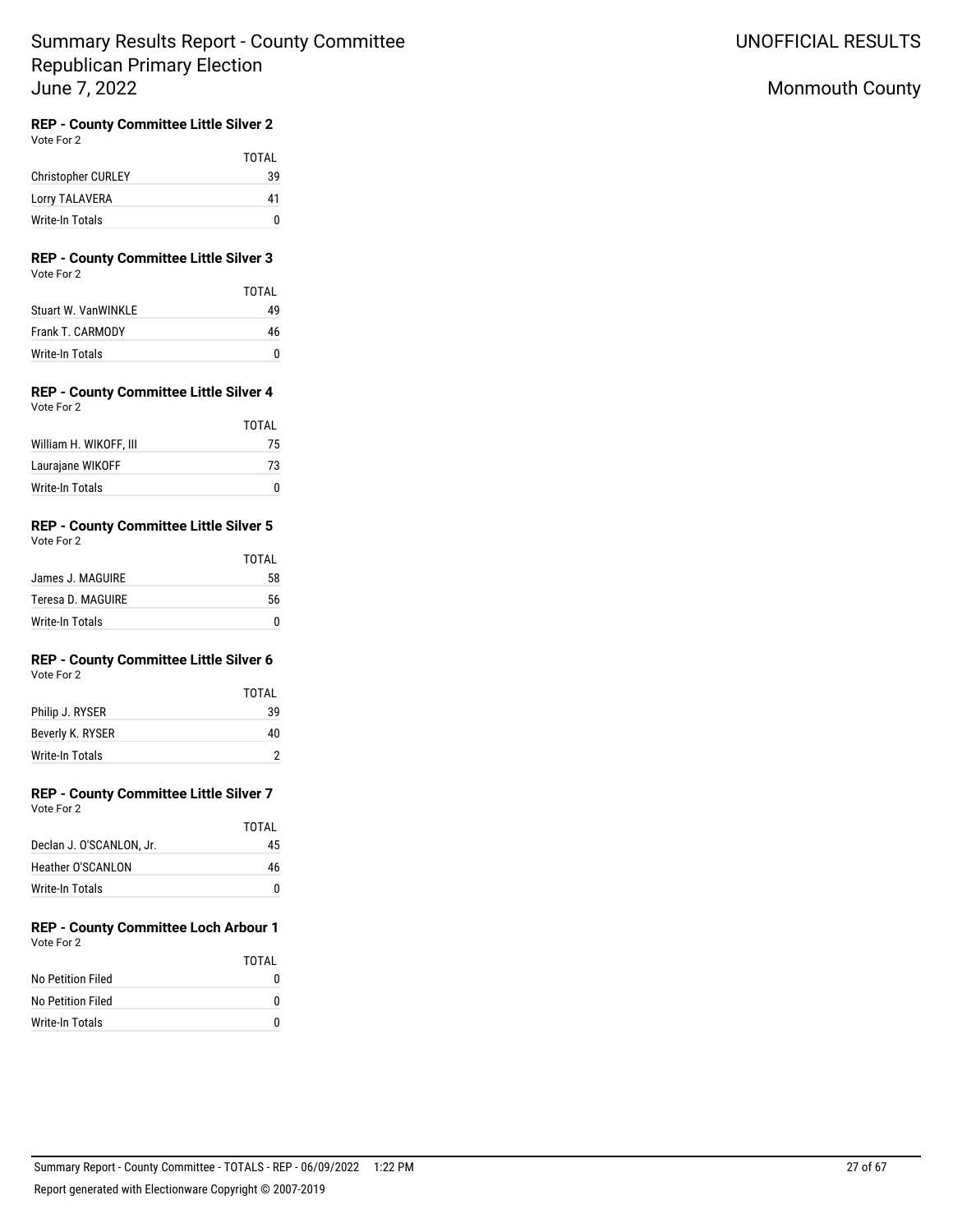UNOFFICIAL RESULTS

## Monmouth County

#### **REP - County Committee Long Branch 1** Vote For 2

|                        | TOTAI |
|------------------------|-------|
| No Petition Filed      |       |
| No Petition Filed      |       |
| <b>Write-In Totals</b> |       |

### **REP - County Committee Long Branch 2** Vote For 2

|                   | TOTAI |
|-------------------|-------|
| No Petition Filed |       |
| No Petition Filed | O     |
| Write-In Totals   | n     |

### **REP - County Committee Long Branch 3** Vote For 2

|                   | TOTAI |
|-------------------|-------|
| No Petition Filed |       |
| No Petition Filed | n     |
| Write-In Totals   |       |

### **REP - County Committee Long Branch 4** Vote For 2

|                   | TOTAL |
|-------------------|-------|
| No Petition Filed |       |
| No Petition Filed |       |
| Write-In Totals   |       |

#### **REP - County Committee Long Branch 5** Vote For 2

|                   | TOTAL |
|-------------------|-------|
| No Petition Filed | N     |
| No Petition Filed | n     |
| Write-In Totals   | n     |

# **REP - County Committee Long Branch 6**

| Vote For 2 |  |
|------------|--|
|            |  |

|                   | TOTAI |
|-------------------|-------|
| No Petition Filed |       |
| No Petition Filed |       |
| Write-In Totals   |       |

#### **REP - County Committee Long Branch 7** Vote For 2

|                   | TOTAI |
|-------------------|-------|
| No Petition Filed |       |
| No Petition Filed | n     |
| Write-In Totals   |       |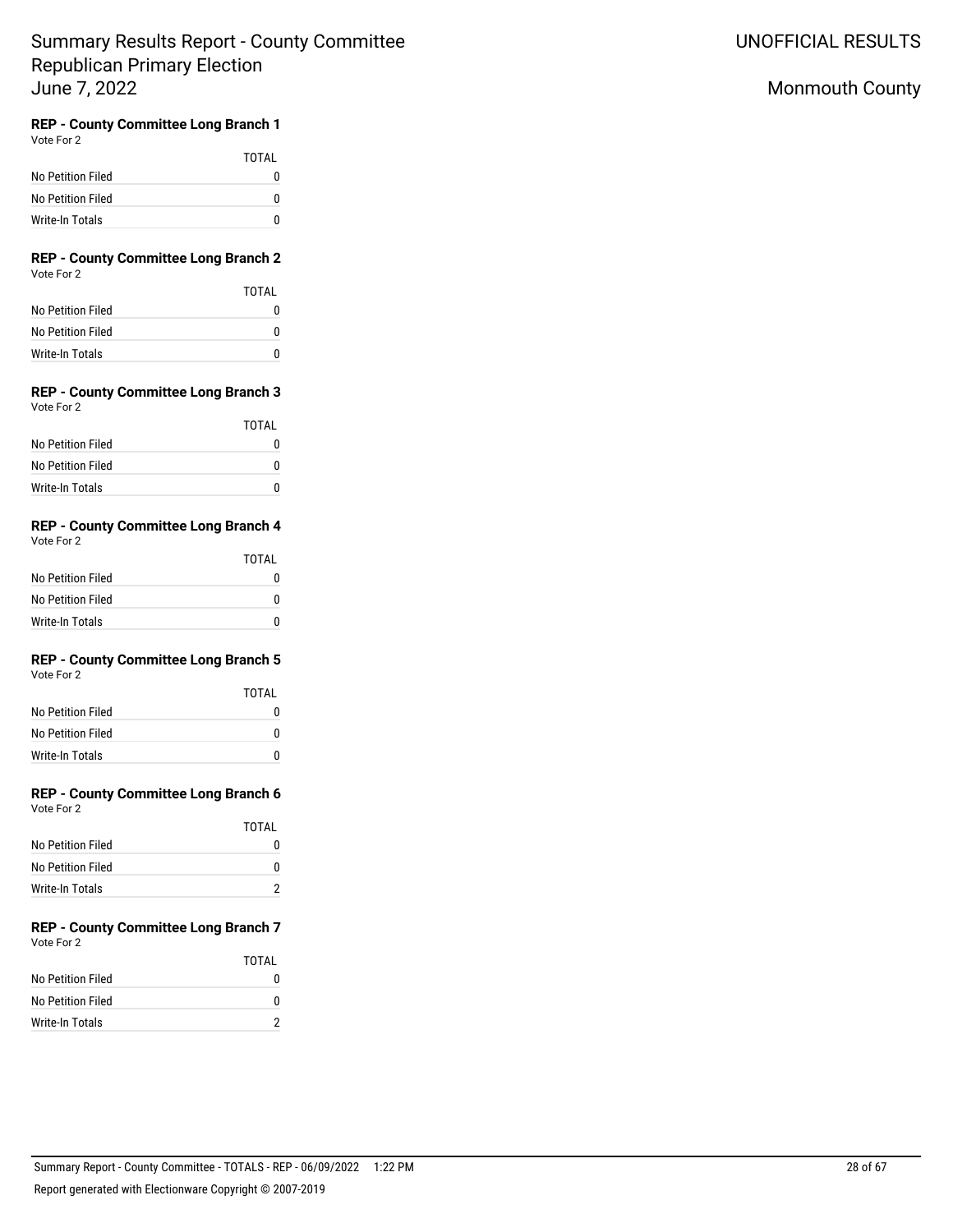## Monmouth County

#### **REP - County Committee Long Branch 8** Vote For 2

|                   | TOTAI |
|-------------------|-------|
| No Petition Filed | 0     |
| No Petition Filed | 0     |
| Write-In Totals   | n     |

### **REP - County Committee Long Branch 9** Vote For 2

|                   | TOTAI |
|-------------------|-------|
| No Petition Filed | 0     |
| No Petition Filed | n     |
| Write-In Totals   | n     |

### **REP - County Committee Long Branch 10** Vote For 2

|                   | TOTAI |
|-------------------|-------|
| No Petition Filed |       |
| No Petition Filed | O     |
| Write-In Totals   | O     |

#### **REP - County Committee Long Branch 11** Vote For 2

| $\cdots$          |       |
|-------------------|-------|
|                   | TOTAL |
| No Petition Filed |       |
| No Petition Filed |       |
| Write-In Totals   |       |

#### **REP - County Committee Long Branch 12** Vote For 2

|                   | TOTAL |
|-------------------|-------|
| No Petition Filed | N     |
| No Petition Filed | N     |
| Write-In Totals   | n     |

# **REP - County Committee Long Branch 13**

| Vote For 2 |  |
|------------|--|
|            |  |

|                   | TOTAI |
|-------------------|-------|
| No Petition Filed |       |
| No Petition Filed |       |
| Write-In Totals   |       |

### **REP - County Committee Long Branch 14** Vote For 2

|                   | TOTAI |
|-------------------|-------|
| No Petition Filed | O     |
| No Petition Filed | n     |
| Write-In Totals   | n     |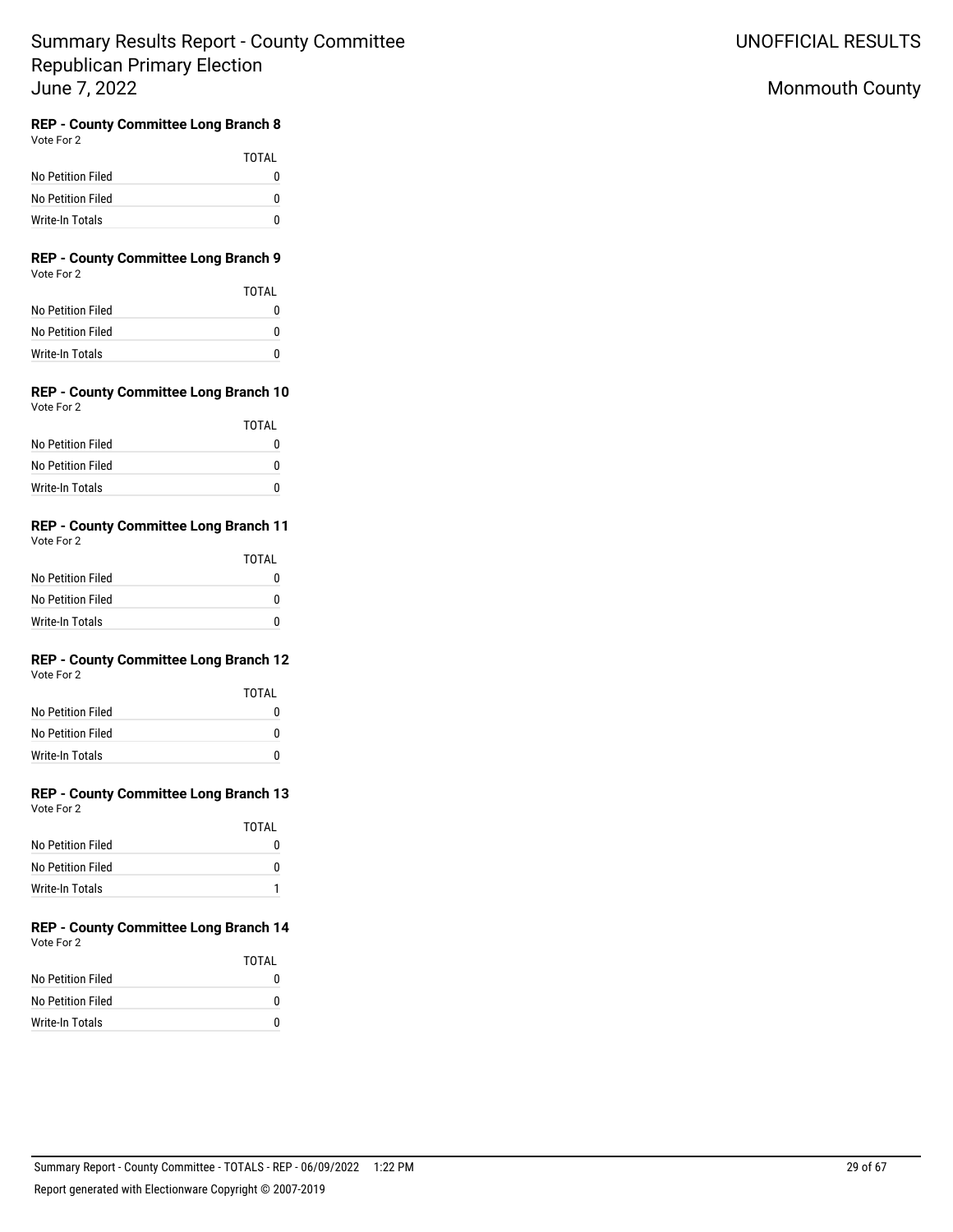## Monmouth County

#### **REP - County Committee Long Branch 15** Vote For 2

|                   | TOTAI |
|-------------------|-------|
| No Petition Filed |       |
| No Petition Filed |       |
| Write-In Totals   |       |

### **REP - County Committee Long Branch 16** Vote For 2

|                   | TOTAI |
|-------------------|-------|
| No Petition Filed |       |
| No Petition Filed |       |
| Write-In Totals   |       |

### **REP - County Committee Long Branch 17** Vote For 2

|                   | TOTAI |
|-------------------|-------|
| No Petition Filed |       |
| No Petition Filed |       |
| Write-In Totals   |       |

## **REP - County Committee Manalapan 1**

|                 | <b>TOTAL</b> |
|-----------------|--------------|
| Debra McNABOE   | 46           |
| John McNABOE    | 46           |
| Write-In Totals | n            |

## **REP - County Committee Manalapan 2**

Vote For 2

|                   | TOTAI |
|-------------------|-------|
| John CUCCIA, Jr.  | 43    |
| No Petition Filed | O     |
| Write-In Totals   |       |

## **REP - County Committee Manalapan 3**

|                 | TOTAI |
|-----------------|-------|
| William GARCIA  | 81    |
| Jan BI 00M      | 81    |
| Write-In Totals |       |

#### **REP - County Committee Manalapan 4** Vote For 2

|                   | TOTAI |
|-------------------|-------|
| Kathleen DONOHUE  | 62    |
| No Petition Filed | n     |
| Write-In Totals   | a     |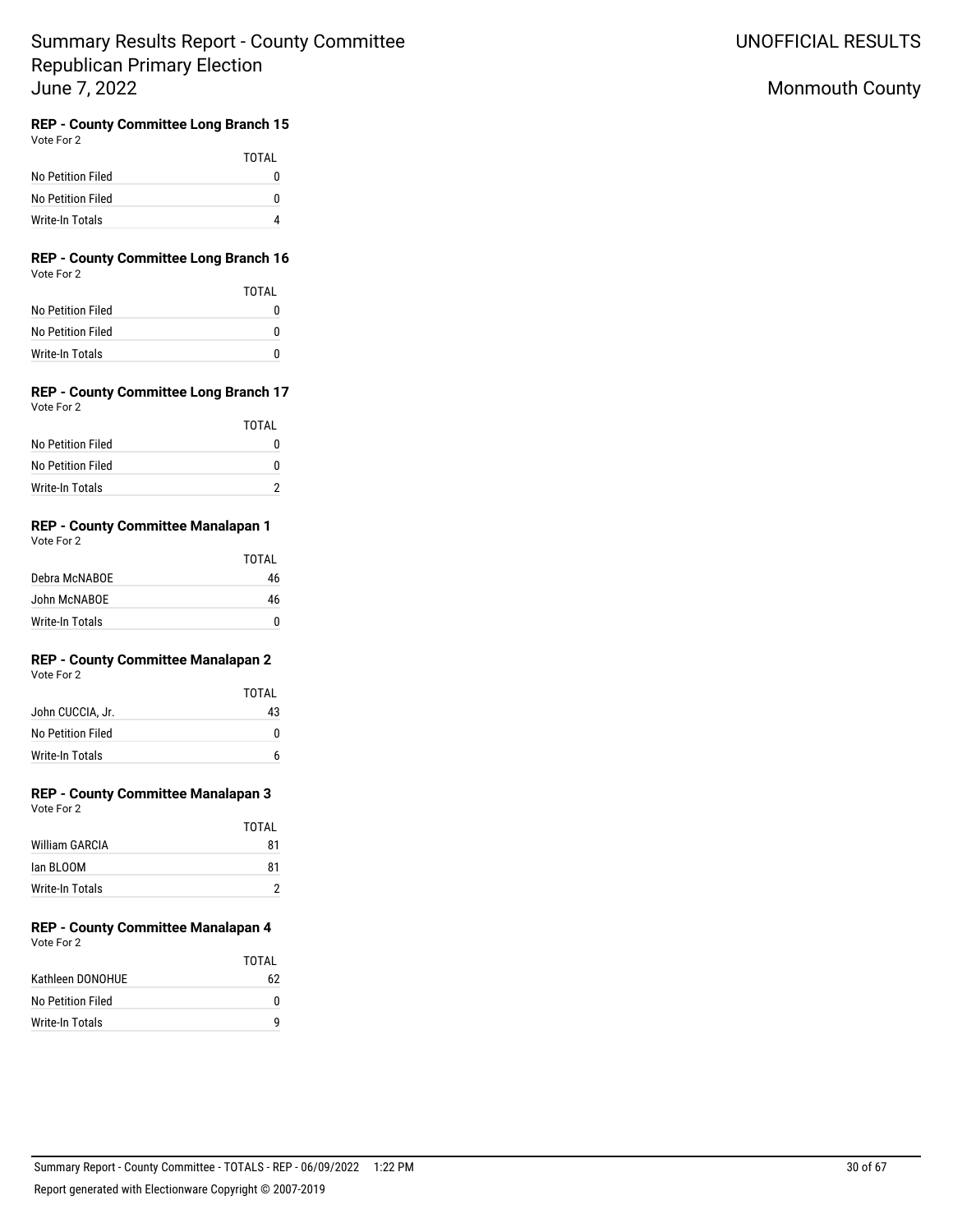## Monmouth County

## **REP - County Committee Manalapan 5**

Vote For 2

|                 | TOTAI |
|-----------------|-------|
| Susan COHEN     | 78    |
| Stephen SUTERA  | 76    |
| Write-In Totals |       |

### **REP - County Committee Manalapan 6** Vote For 2

|                 | TOTAL |
|-----------------|-------|
| Gloria CLOSE    | 59    |
| Alfred CLOSE    | 58    |
| Write-In Totals |       |

#### **REP - County Committee Manalapan 7** Vote For 2

|                        | TOTAL |
|------------------------|-------|
| Pasquale L. GIVELEKIAN | 84    |
| Kevin L. UNIGLICHT     | 85    |
| Write-In Totals        |       |

## **REP - County Committee Manalapan 8**

| Vote For 2 |  |
|------------|--|
|            |  |

|                       | TOTAI |
|-----------------------|-------|
| Rhoda CHODOSH         | 43    |
| <b>Barry JACOBSON</b> | 45    |
| Write-In Totals       | n     |

## **REP - County Committee Manalapan 9**

Vote For 2

|                   | TOTAI |
|-------------------|-------|
| Frank BRAVOCO     | 59    |
| No Petition Filed |       |
| Write-In Totals   |       |

# **REP - County Committee Manalapan 10**

Vote For 2

|                   | TOTAI |
|-------------------|-------|
| Linda STFFLF      | 32    |
| No Petition Filed | O     |
| Write-In Totals   | n     |

#### **REP - County Committee Manalapan 11** Vote For 2

|                       | TOTAI |
|-----------------------|-------|
| Paige MANTAGAS        | 42    |
| <b>Basil MANTAGAS</b> | 42    |
| Write-In Totals       | n     |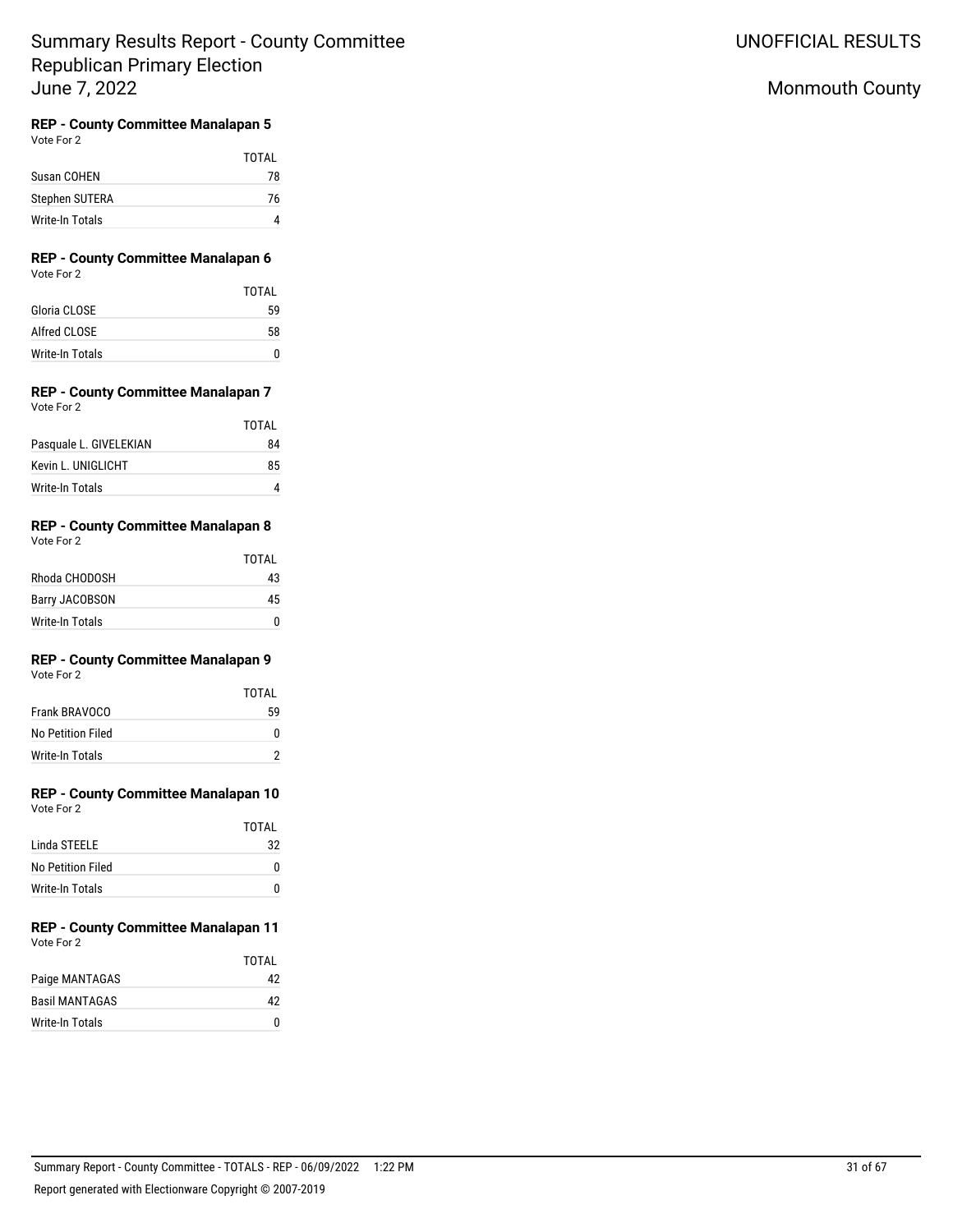## Monmouth County

#### **REP - County Committee Manalapan 12** Vote For 2

|                     | TOTAL |
|---------------------|-------|
| Stuart J. MOSKOVITZ | 52    |
| No Petition Filed   | O     |
| Write-In Totals     |       |

### **REP - County Committee Manalapan 13** Vote For 2

|                  | TOTAI |
|------------------|-------|
| Nancy GREGOWICZ  | 53    |
| Robert GREGOWICZ | 53    |
| Write-In Totals  | n     |

### **REP - County Committee Manalapan 14** Vote For 2

|                  | TOTAL |
|------------------|-------|
| Rebecca GINSBERG | 51    |
| Alan GINSBERG    | 51    |
| Write-In Totals  |       |

#### **REP - County Committee Manalapan 15** Vote For 2

| $\cdots$             | <b>TOTAL</b> |
|----------------------|--------------|
| Glen C. MENDEZ       | 51           |
| <b>Phyllis JONES</b> | 51           |
| Write-In Totals      | n            |

#### **REP - County Committee Manalapan 16** Vote For 2

|                   | TOTAL |
|-------------------|-------|
| No Petition Filed | N     |
| No Petition Filed | ŋ     |
| Write-In Totals   | n     |

# **REP - County Committee Manalapan 17**

| Vote For 2 |  |
|------------|--|
|            |  |

|                   | TOTAL |
|-------------------|-------|
| Diana PFRAZA      | 58    |
| No Petition Filed |       |
| Write-In Totals   |       |

#### **REP - County Committee Manalapan 18** Vote For 2

|                   | TOTAI |
|-------------------|-------|
| Stephen LEVITON   | 72    |
| No Petition Filed | n     |
| Write-In Totals   |       |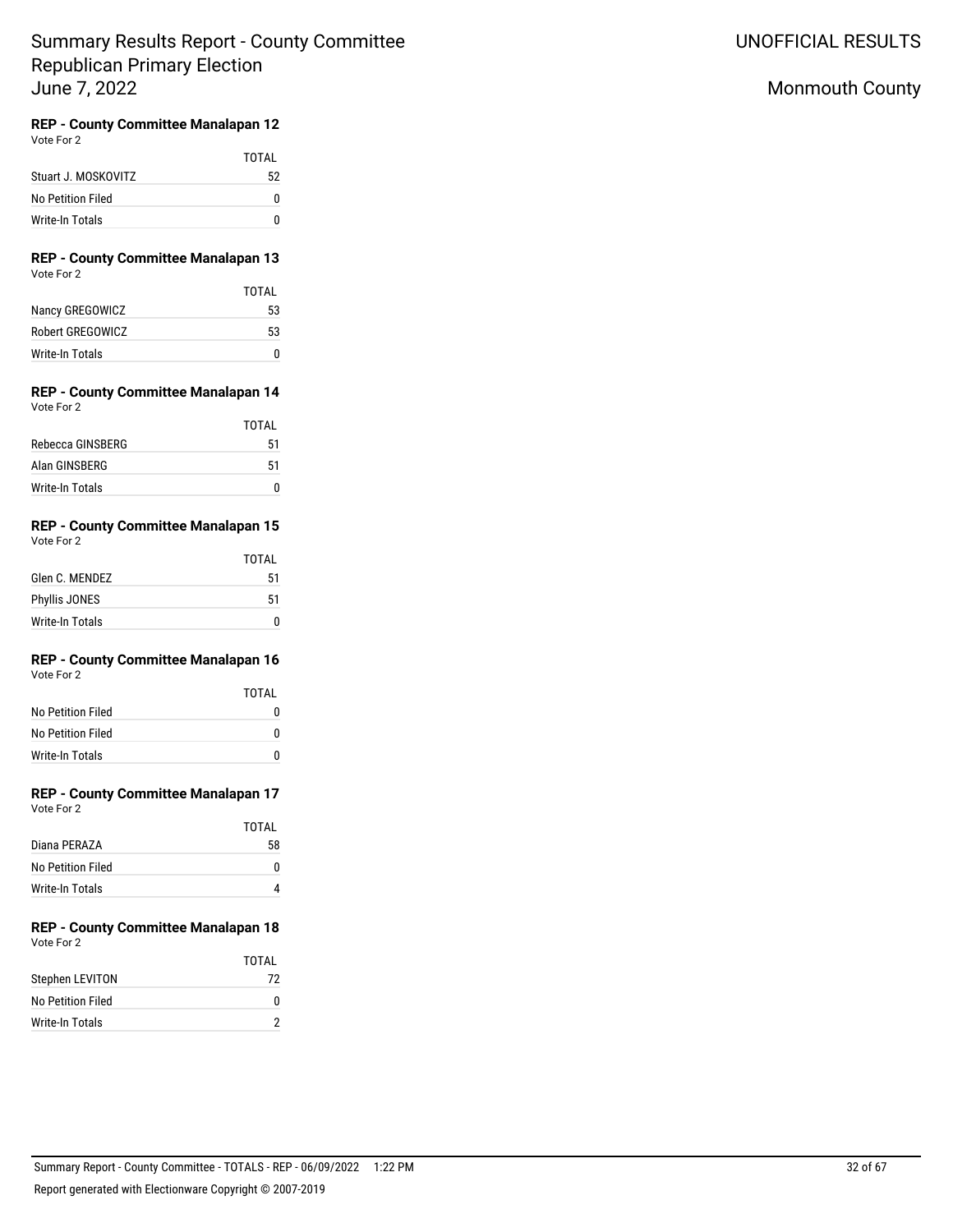## Monmouth County

# **REP - County Committee Manalapan 19**

|                   | <b>TOTAL</b> |
|-------------------|--------------|
| No Petition Filed | O            |
| No Petition Filed | O            |
| Write-In Totals   |              |

### **REP - County Committee Manalapan 20** Vote For 2

|                  | TOTAI |
|------------------|-------|
| Margarita GALLER | 43    |
| Leonid GALLER    | 43    |
| Write-In Totals  |       |

### **REP - County Committee Manalapan 21** Vote For 2

|                          | TOTAI |
|--------------------------|-------|
| <b>Helene GREENSTEIN</b> | 79    |
| No Petition Filed        |       |
| Write-In Totals          |       |

#### **REP - County Committee Manalapan 22** Vote For 2

| $\cdots$          | TOTAL |
|-------------------|-------|
| John GILLEN       | 79    |
| No Petition Filed | n     |
| Write-In Totals   | ঽ     |

#### **REP - County Committee Manalapan 23** Vote For 2

TOTAL

| VULE FULZ         |  |
|-------------------|--|
|                   |  |
| No Detition Eiled |  |

| No Petition Filed |  |
|-------------------|--|
| No Petition Filed |  |
| Write-In Totals   |  |

# **REP - County Committee Manalapan 24**

| Vote For 2 |  |
|------------|--|
|            |  |

|                   | TOTAL |
|-------------------|-------|
| Douglas TABACHNIK | 54    |
| Annamae FRENKIEL  | 53    |
| Write-In Totals   |       |

#### **REP - County Committee Manalapan 25** Vote For 2

|                        | TOTAI |
|------------------------|-------|
| Arlene METTRICK        | 122   |
| <b>Robert METTRICK</b> | 126   |
| Write-In Totals        |       |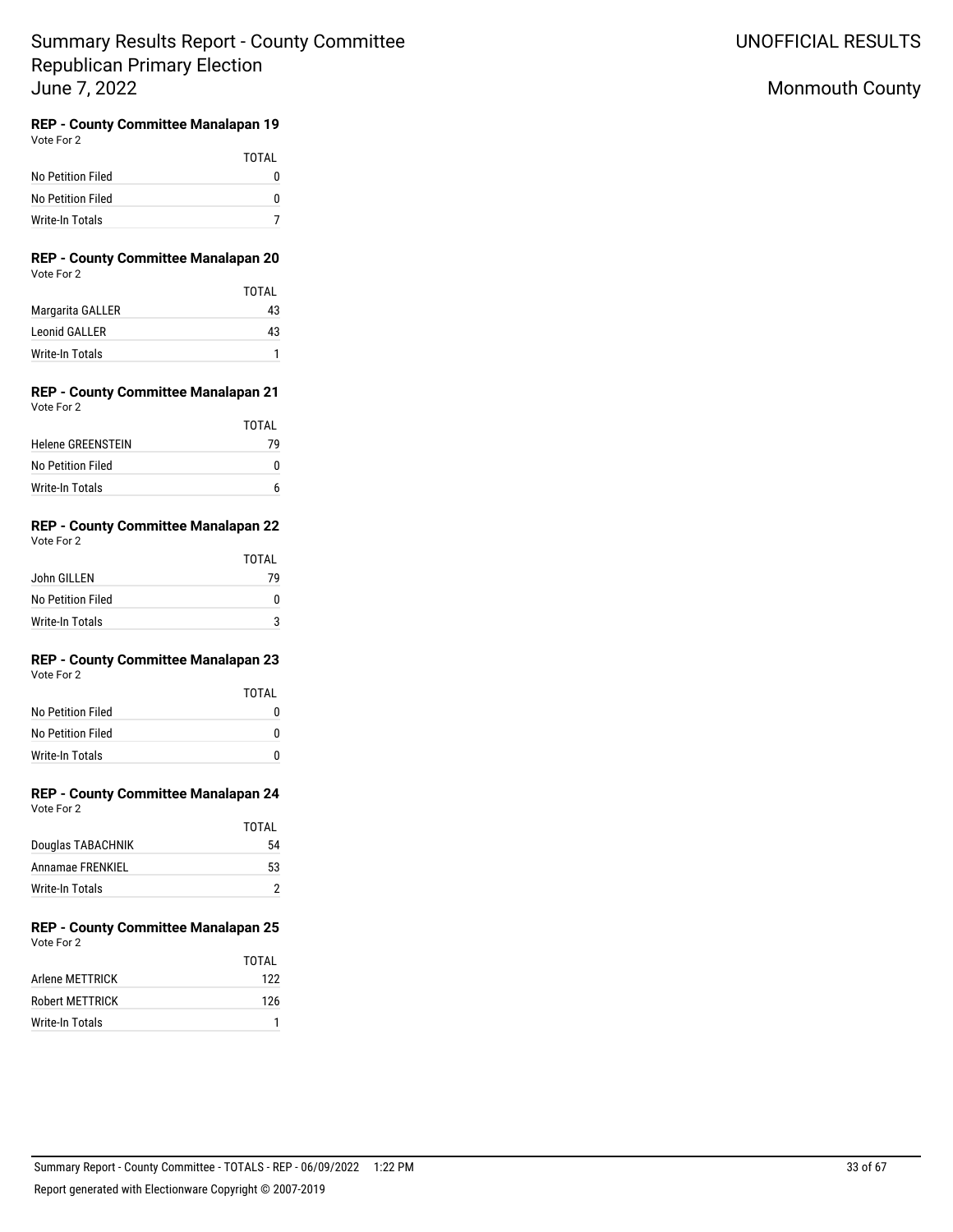UNOFFICIAL RESULTS

## Monmouth County

# **REP - County Committee Manalapan 26**<br>Vote For 2

|                 | TOTAL |
|-----------------|-------|
| Laurie PETIT    | 57    |
| Steven KASTELL  | 54    |
| Write-In Totals |       |

### **REP - County Committee Manalapan 27** Vote For 2

|                   | TOTAI |
|-------------------|-------|
| Mary Ann MUSICH   | 151   |
| No Petition Filed |       |
| Write-In Totals   | 18    |

#### **REP - County Committee Manasquan 1** Vote For 2

|                   | TOTAI |
|-------------------|-------|
| Kathleen ESSNER   | 110   |
| Richard H. THOMAS | 82    |
| Lori TRIGGIANO    | 141   |
| Write-In Totals   |       |

#### **REP - County Committee Manasquan 2** Vote For 2

|                       | TOTAL |  |
|-----------------------|-------|--|
| <b>Carolyn PASSES</b> | 86    |  |
| <b>Brian HOLLY</b>    | 137   |  |
| Nicolina WATSON       | 132   |  |
| Write-In Totals       |       |  |

### **REP - County Committee Manasquan 3** Vote For 2

|                       | TOTAI |
|-----------------------|-------|
| <b>Richard NORRIS</b> | 148   |
| Mary LANGAN           | 158   |
| Write-In Totals       |       |

#### **REP - County Committee Manasquan 4** Vote For 2

|                      | TOTAL |
|----------------------|-------|
| Amalia M. TRENCH     | 78    |
| <b>Mario GENTILE</b> | 85    |
| Kelli McCUE          | 84    |
| Stephen O'MALLEY     | 90    |
| Write-In Totals      |       |

### **REP - County Committee Marlboro 1** Vote For 2

|                   | TOTAI |
|-------------------|-------|
| No Petition Filed | n     |
| No Petition Filed | n     |
| Write-In Totals   |       |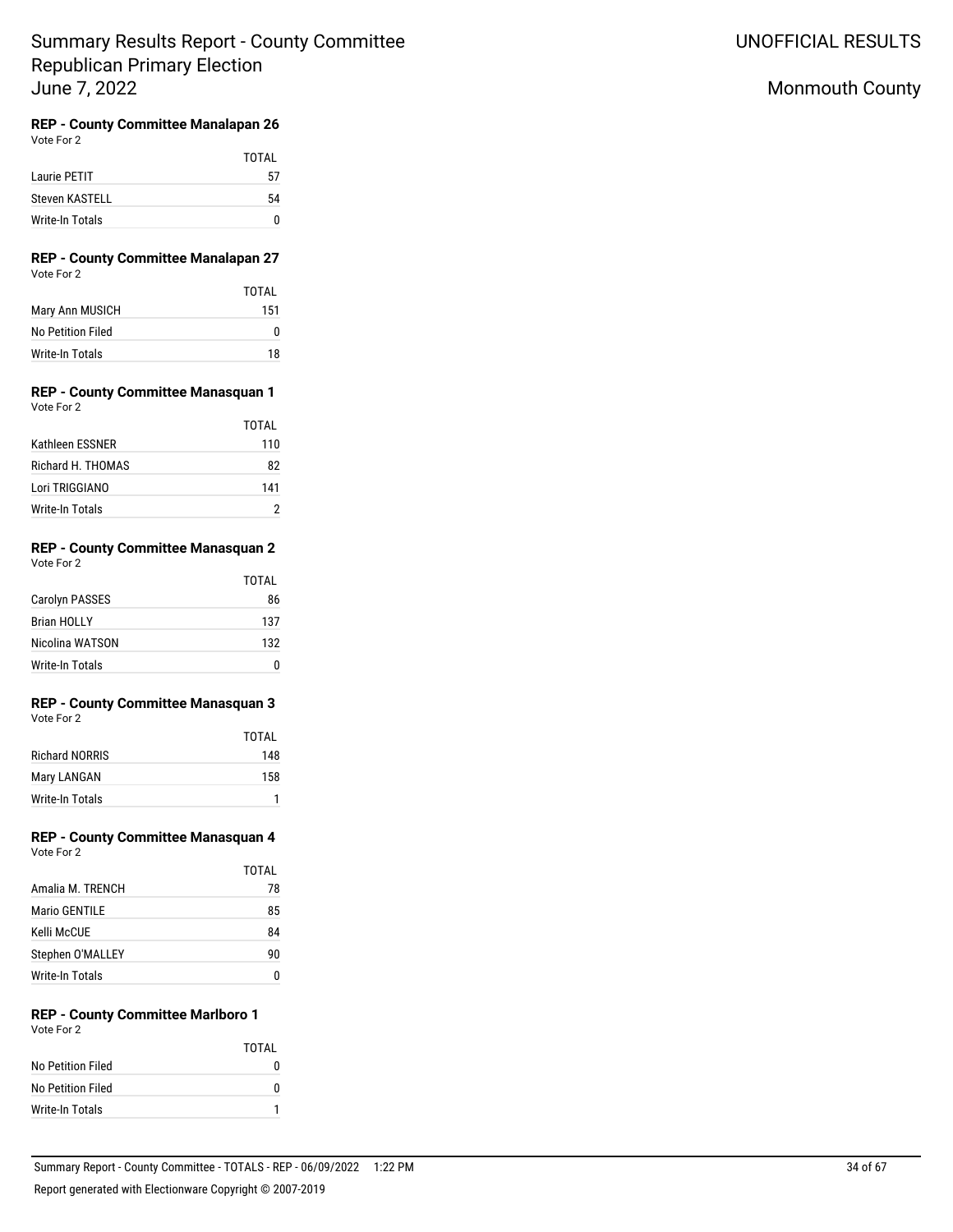## Monmouth County

## **REP - County Committee Marlboro 2**

Vote For 2

|                   | TOTAI |
|-------------------|-------|
| No Petition Filed | O     |
| No Petition Filed | O     |
| Write-In Totals   |       |

#### **REP - County Committee Marlboro 3** Vote For 2

|  |  | <b>VULE FUL Z</b> |  |
|--|--|-------------------|--|
|  |  |                   |  |

|                              | TOTAI |
|------------------------------|-------|
| <b>Heather KAMPF-LICITRA</b> | 75    |
| Ross LICITRA                 | 74    |
| Write-In Totals              |       |

## **REP - County Committee Marlboro 4**

| Vote For |  |  |
|----------|--|--|
|----------|--|--|

|                    | TOTAI |
|--------------------|-------|
| Antoinette DiNUZZO | 65    |
| No Petition Filed  |       |
| Write-In Totals    |       |

## **REP - County Committee Marlboro 5**

Vote For 2

|                        | <b>TOTAL</b> |
|------------------------|--------------|
| No Petition Filed      |              |
| No Petition Filed      |              |
| <b>Write-In Totals</b> |              |

## **REP - County Committee Marlboro 6**

Vote For 2

|                  | TOTAI |
|------------------|-------|
| Gerard F. MONROY | 51    |
| Elsy R. MONROY   | 51    |
| Bryan KOTLYAR    | 16    |
| Write-In Totals  | я     |

## **REP - County Committee Marlboro 7**

Vote For 2

|                   | TOTAI |
|-------------------|-------|
| No Petition Filed | 0     |
| No Petition Filed | O     |
| Write-In Totals   |       |

### **REP - County Committee Marlboro 8** Vote For 2

|                   | TOTAI |
|-------------------|-------|
| No Petition Filed |       |
| No Petition Filed | n     |
| Write-In Totals   |       |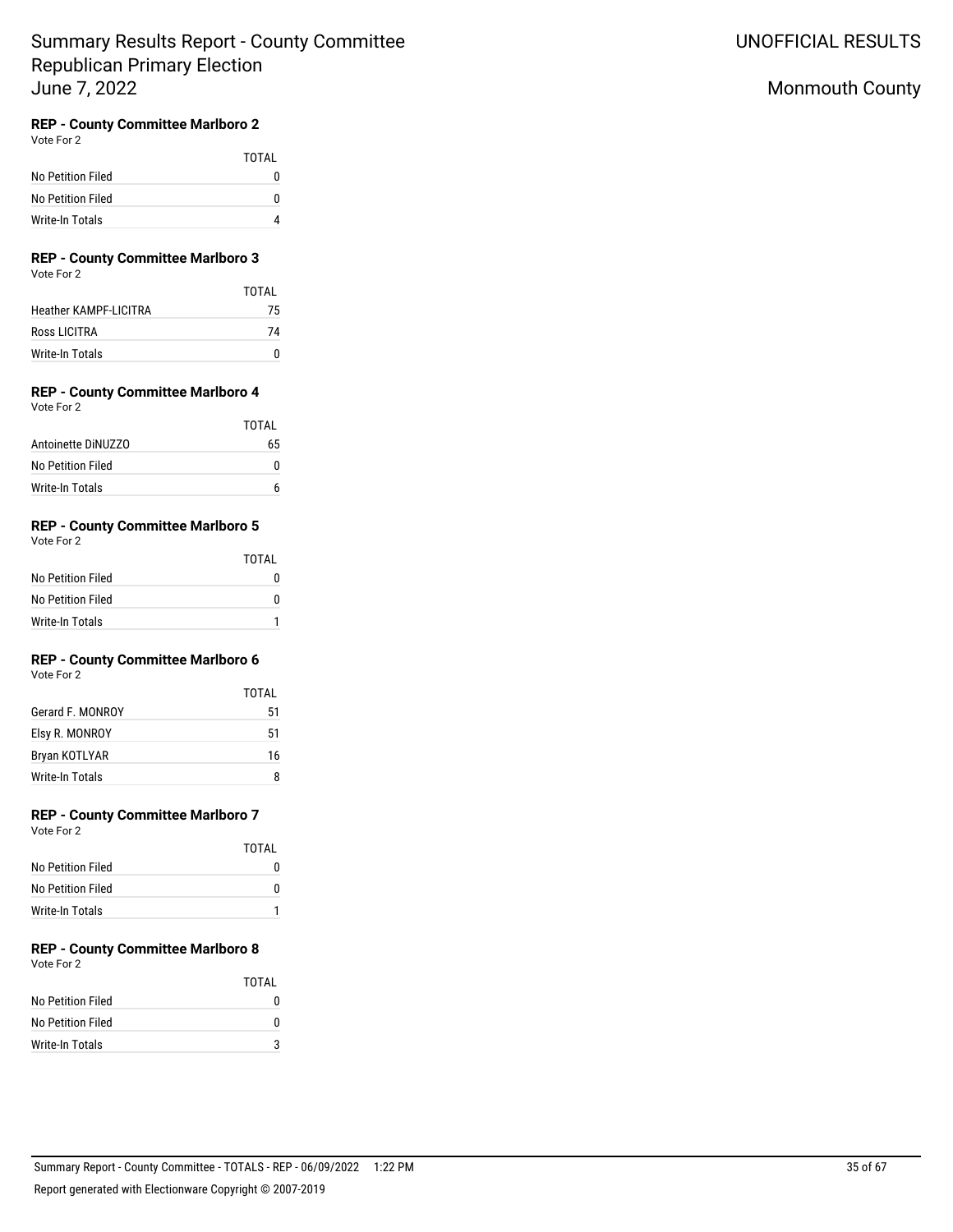## Monmouth County

## **REP - County Committee Marlboro 9**

Vote For 2

|                 | TOTAI |
|-----------------|-------|
| JoAnn DENTON    | 56    |
| Robert RENNA    | 59    |
| Write-In Totals | n     |

### **REP - County Committee Marlboro 10** Vote For 2

|                   | TOTAI |
|-------------------|-------|
| No Petition Filed |       |
| No Petition Filed | n     |
| Write-In Totals   |       |

#### **REP - County Committee Marlboro 11** Vote For 2

| $\cdots$          |       |
|-------------------|-------|
|                   | TOTAL |
| No Petition Filed | O     |
| No Petition Filed | O     |
| Write-In Totals   | я     |

## **REP - County Committee Marlboro 12**

Vote For 2

|                        | TOTAI |
|------------------------|-------|
| <b>Morton PERCHICK</b> | 27    |
| <b>Joy PERCHICK</b>    | 27    |
| Write-In Totals        |       |

## **REP - County Committee Marlboro 13**

Vote For 2

|                   | TOTAI       |
|-------------------|-------------|
| No Petition Filed |             |
| No Petition Filed | $^{\prime}$ |
| Write-In Totals   |             |

## **REP - County Committee Marlboro 14**

Vote For 2

|                   | TOTAI |
|-------------------|-------|
| No Petition Filed |       |
| No Petition Filed | O     |
| Write-In Totals   | O     |

#### **REP - County Committee Marlboro 15** Vote For 2

|                   | TOTAL |
|-------------------|-------|
| No Petition Filed | n     |
| No Petition Filed | O     |
| Write-In Totals   | n     |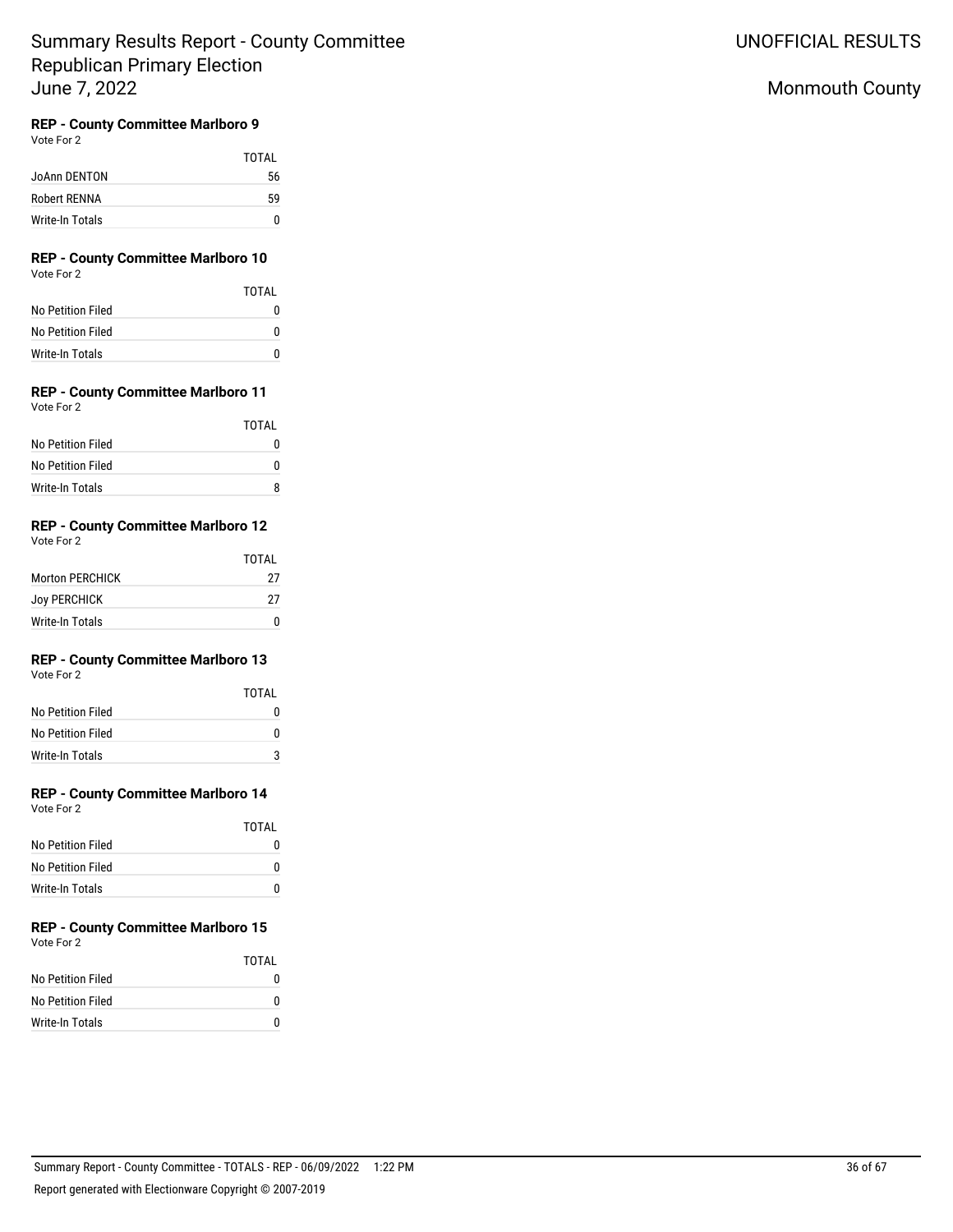## Monmouth County

## **REP - County Committee Marlboro 16**

Vote For 2

|                   | <b>TOTAL</b> |
|-------------------|--------------|
| No Petition Filed |              |
| No Petition Filed |              |
| Write-In Totals   |              |

### **REP - County Committee Marlboro 17** Vote For 2

|                       | TOTAI |
|-----------------------|-------|
| <b>Brett FEINMAN</b>  | 35    |
| Stephanie M. GAZZILLO | -37   |
| Write-In Totals       |       |

#### **REP - County Committee Marlboro 18** Vote For 2

| VULTE FUILL      | TOTAL |
|------------------|-------|
| Irene DEKHTERMAN | 24    |
| Roman DEKHTERMAN | 24    |
| Write-In Totals  |       |

#### **REP - County Committee Marlboro 19** Vote For 2

| VULE FUI Z          |       |
|---------------------|-------|
|                     | TOTAL |
| Marianne LONGOBARDI | 34    |
| George LONGOBARDI   | 34    |
| Write-In Totals     | n     |

## **REP - County Committee Marlboro 20**

Vote For 2

|                   | TOTAI |
|-------------------|-------|
| John C. GIBARDI   | 32    |
| No Petition Filed | n     |
| Write-In Totals   |       |

## **REP - County Committee Marlboro 21**

Vote For 2

|                   | TOTAI        |
|-------------------|--------------|
| No Petition Filed | $\mathbf{I}$ |
| No Petition Filed | O            |
| Write-In Totals   |              |

#### **REP - County Committee Marlboro 22** Vote For 2

|                   | TOTAL |
|-------------------|-------|
| No Petition Filed |       |
| No Petition Filed |       |
| Write-In Totals   |       |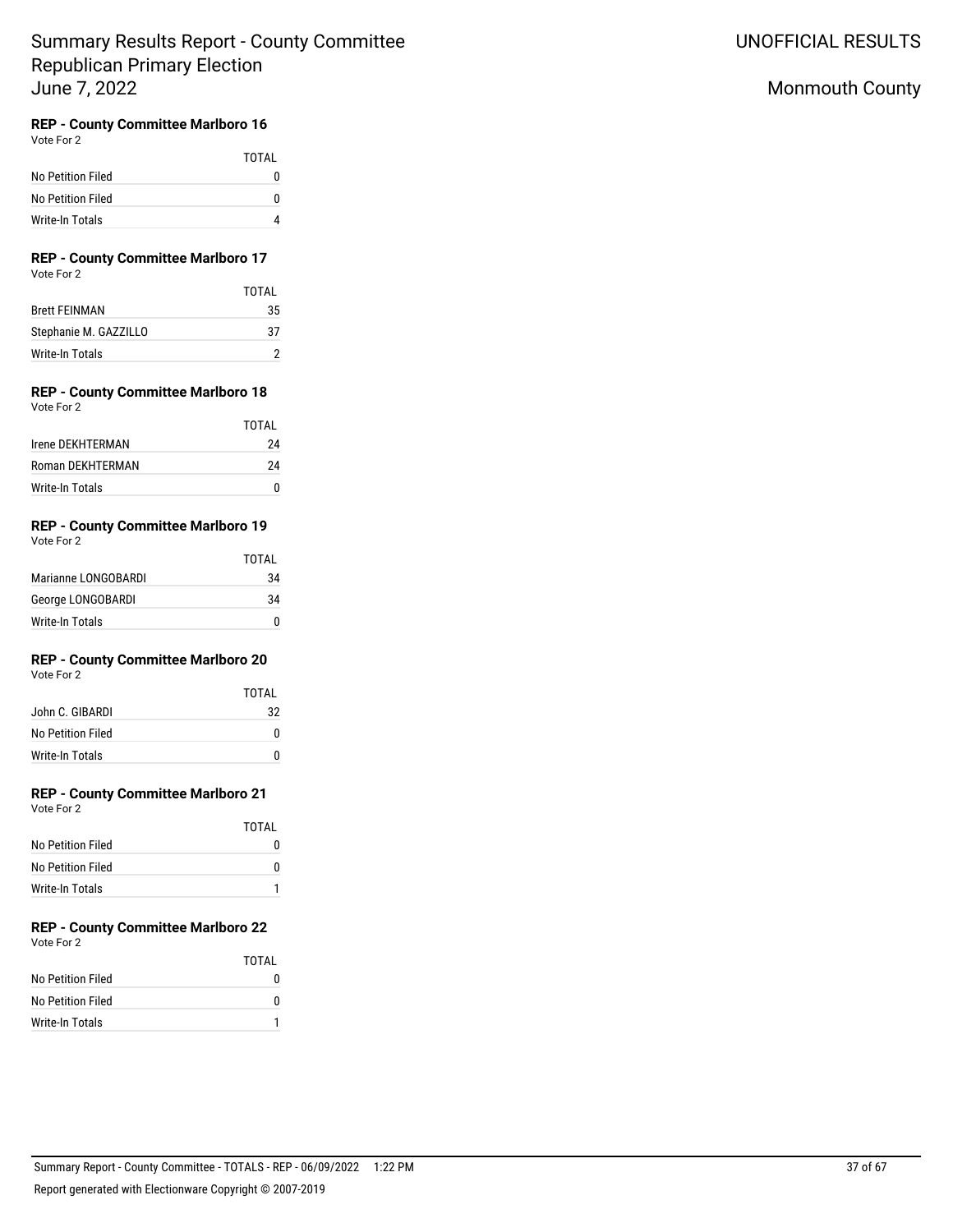## Monmouth County

## **REP - County Committee Marlboro 23**

Vote For 2

|                   | TOTAI |
|-------------------|-------|
| No Petition Filed | o     |
| No Petition Filed | o     |
| Write-In Totals   | 10    |

### **REP - County Committee Marlboro 24** Vote For 2

|                 | TOTAI |
|-----------------|-------|
| Laura MASTORIO  | 37    |
| Frank MASTORIO  | -37   |
| Write-In Totals |       |

#### **REP - County Committee Marlboro 25** Vote For 2

| <b>TOTAL</b> |
|--------------|
|              |
|              |
|              |
|              |

## **REP - County Committee Marlboro 26**

Vote For 2

|                 | <b>TOTAL</b> |
|-----------------|--------------|
| Leslie RUSH     | 32           |
| James RUSH      | 34           |
| Write-In Totals | n            |

## **REP - County Committee Marlboro 27**

Vote For 2

|                   | TOTAI |
|-------------------|-------|
| Michael MII MAN   | 89    |
| No Petition Filed | n     |
| Write-In Totals   | 33    |

## **REP - County Committee Marlboro 28**

Vote For 2

|                   | TOTAL |
|-------------------|-------|
| No Petition Filed |       |
| No Petition Filed | 0     |
| Write-In Totals   |       |

# **REP - County Committee Matawan 1**

Vote For 2

|                    | TOTAI |
|--------------------|-------|
| Laura SELBY        | 23    |
| <b>Scott SELBY</b> | 25    |
| Write-In Totals    | n     |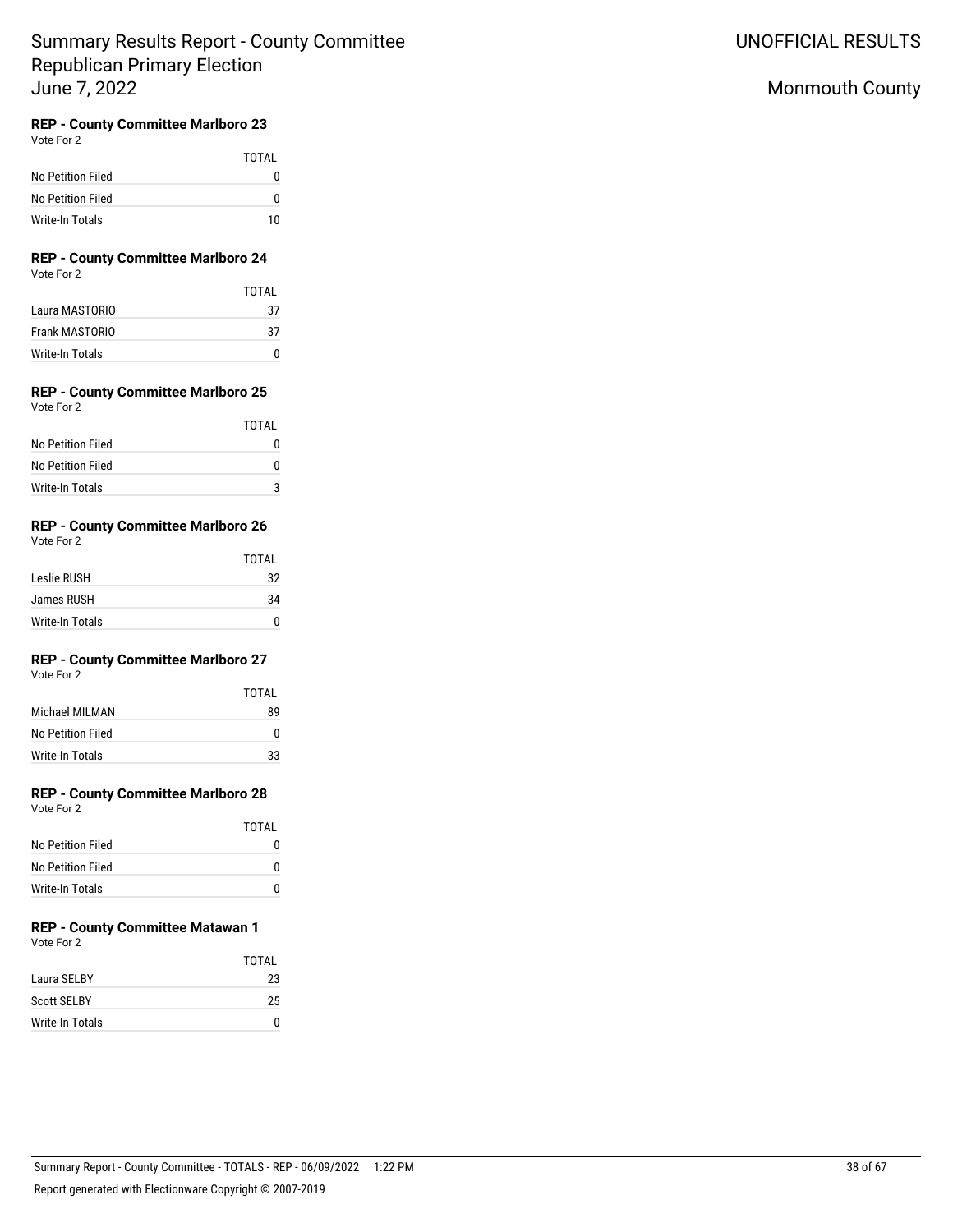# UNOFFICIAL RESULTS

# Monmouth County

## **REP - County Committee Matawan 2**

Vote For 2

|                   | TOTAI    |
|-------------------|----------|
| No Petition Filed | $^{(1)}$ |
| No Petition Filed | n        |
| Write-In Totals   |          |

### **REP - County Committee Matawan 3** Vote For 2

|                        | <b>TOTAL</b> |
|------------------------|--------------|
| Anissa ESPOSITO        | 78           |
| Emily CERTO            | 83           |
| <b>Write-In Totals</b> |              |

#### **REP - County Committee Matawan 4** Vote For 2

| $\cdots$               |       |
|------------------------|-------|
|                        | TOTAL |
| Michael CALDON         | 86    |
| <b>Kenneth CASSIDY</b> | 85    |
| Write-In Totals        |       |

## **REP - County Committee Matawan 5**

Vote For 2

|                   | <b>TOTAL</b> |
|-------------------|--------------|
| Joseph URBANO     | 44           |
| No Petition Filed |              |
| Write-In Totals   |              |

## **REP - County Committee Matawan 6**

Vote For 2

|                 | TOTAI |
|-----------------|-------|
| Regina BUCCO    | 67    |
| Carmine CARUSO  | 69    |
| Write-In Totals | n     |

## **REP - County Committee Matawan 7**

Vote For 2

|                   | TOTAI |
|-------------------|-------|
| Robert D. CLIFTON | 49    |
| LeAnne ROBERTS    | 48    |
| Write-In Totals   | O     |

#### **REP - County Committee Middletown 1** Vote For 2

|                               | TOTAL |
|-------------------------------|-------|
| <b>William Anthony MEYLER</b> | 80    |
| No Petition Filed             | O     |
| Write-In Totals               | n     |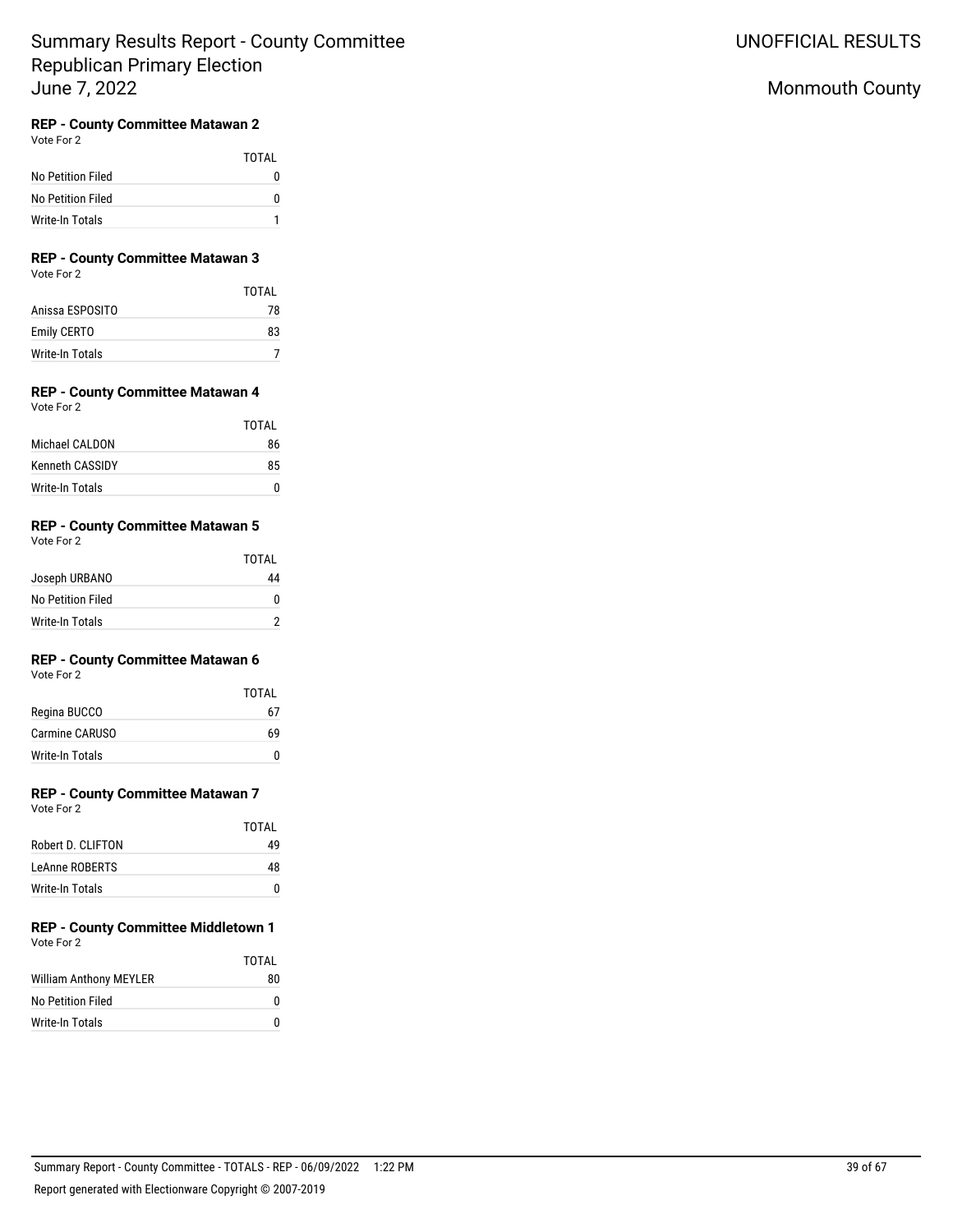## Monmouth County

# **REP - County Committee Middletown 2**

Vote For 2

|                   | TOTAI    |
|-------------------|----------|
| No Petition Filed | $^{(1)}$ |
| No Petition Filed | O        |
| Write-In Totals   |          |

### **REP - County Committee Middletown 3** Vote For 2

|                        | TOTAI |
|------------------------|-------|
| Allen P. RESCH         | 82    |
| <b>Geraldine RESCH</b> | 83    |
| Write-In Totals        |       |

#### **REP - County Committee Middletown 4** Vote For 2

|                   | TOTAI |
|-------------------|-------|
| Daniel FFDAK      | 52    |
| No Petition Filed | n     |
| Write-In Totals   |       |

#### **REP - County Committee Middletown 5** Vote For 2

| $\cdots$          |       |
|-------------------|-------|
|                   | TOTAL |
| Damon KEELEY      | 87    |
| No Petition Filed |       |
| Write-In Totals   |       |

# **REP - County Committee Middletown 6**

|                       | TOTAI |
|-----------------------|-------|
| Catherine R. ROGERS   | 57    |
| Charles W. ROGERS III | 56    |
| Write-In Totals       |       |

# **REP - County Committee Middletown 7**

Vote For 2

|                   | <b>TOTAL</b> |
|-------------------|--------------|
| <b>Tina VALLE</b> | 66           |
| No Petition Filed |              |
| Write-In Totals   |              |

#### **REP - County Committee Middletown 8** Vote For 2

|                        | TOTAI |
|------------------------|-------|
| Mark DAVIS             | 88    |
| No Petition Filed      | O     |
| <b>Write-In Totals</b> |       |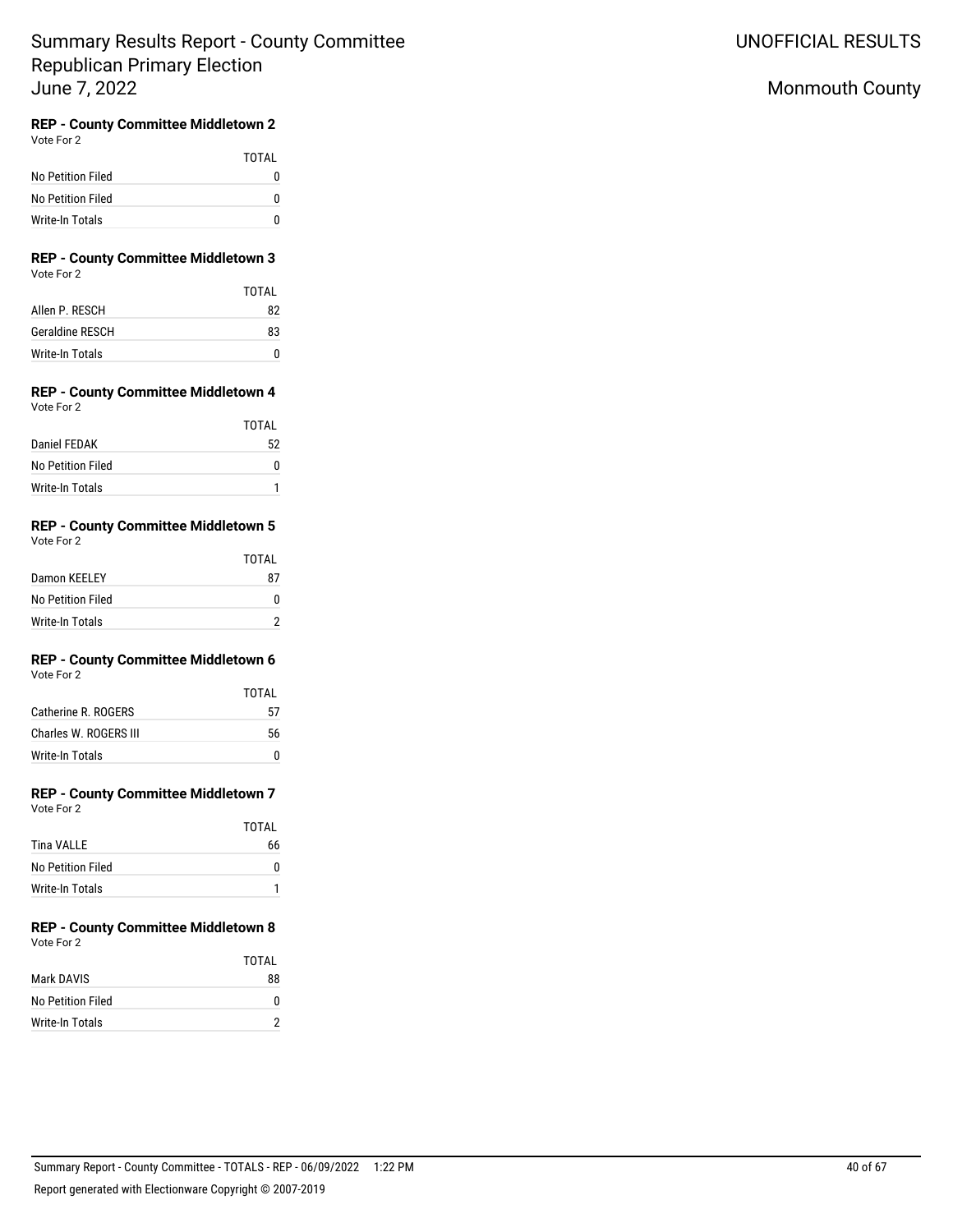## Monmouth County

# **REP - County Committee Middletown 9**

Vote For 2

|                   | <b>TOTAL</b> |
|-------------------|--------------|
| No Petition Filed |              |
| No Petition Filed | O            |
| Write-In Totals   |              |

### **REP - County Committee Middletown 10** Vote For 2

|                   | TOTAI |
|-------------------|-------|
| Brian MASON       | 69    |
| Pamela BRIGHTBILL | 70    |
| Write-In Totals   |       |

### **REP - County Committee Middletown 11** Vote For 2

|                   | TOTAL |
|-------------------|-------|
| No Petition Filed |       |
| No Petition Filed | n     |
| Write-In Totals   | 3     |

#### **REP - County Committee Middletown 12** Vote For 2

|                    | TOTAL |
|--------------------|-------|
| Tricia SIMON       | 93    |
| <b>Brian SIMON</b> | 94    |
| Write-In Totals    | n     |

#### **REP - County Committee Middletown 13** Vote For 2

| VULTE FUIZ        |       |
|-------------------|-------|
|                   | TOTAL |
| No Petition Filed | n     |
| No Petition Filed | n     |
| Write-In Totals   |       |

# **REP - County Committee Middletown 14**

| Vote For |  |
|----------|--|
|----------|--|

|                            | TOTAL |
|----------------------------|-------|
| <b>Christopher BARVELS</b> | 143   |
| Thomas FERRARI             | 145   |
| Write-In Totals            |       |

#### **REP - County Committee Middletown 15** Vote For 2

|                       | TOTAI |
|-----------------------|-------|
| Patricia A. OUELLETTE | 80    |
| Zorelys M. SANTILLI   | 82    |
| Write-In Totals       |       |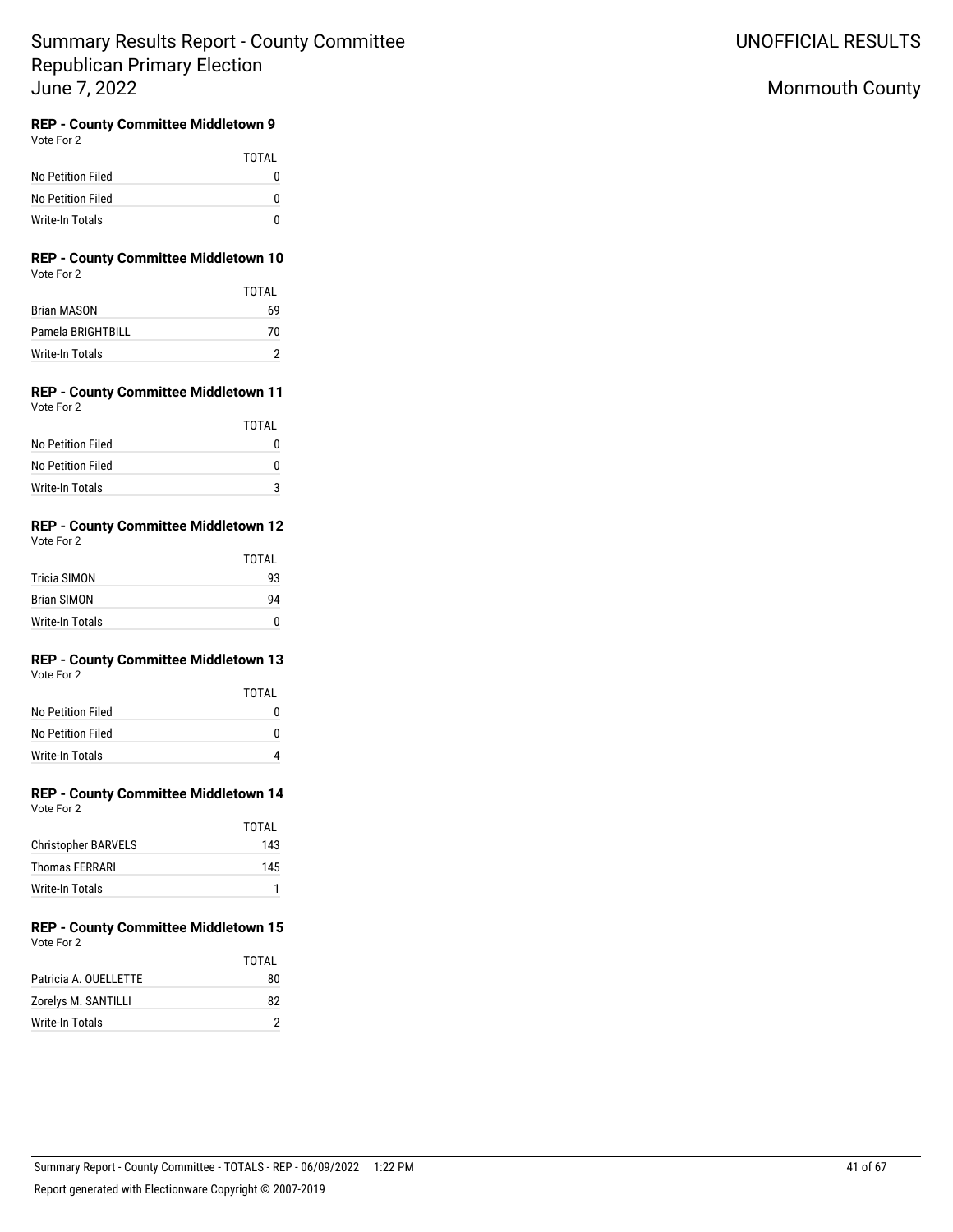## Monmouth County

#### **REP - County Committee Middletown 16** Vote For 2

|                        | TOTAL |
|------------------------|-------|
| Stephen A. MALM        | 65    |
| No Petition Filed      | 0     |
| <b>Write-In Totals</b> |       |

### **REP - County Committee Middletown 17** Vote For 2

|                        | TOTAI |
|------------------------|-------|
| <b>Kenneth CIPARIS</b> | 67    |
| Nadine CIPARIS         | 67    |
| Write-In Totals        |       |

### **REP - County Committee Middletown 18** Vote For 2

|                    | TOTAL |
|--------------------|-------|
| <b>Rick HIBELL</b> | 48    |
| No Petition Filed  | n     |
| Write-In Totals    |       |

### **REP - County Committee Middletown 19** Vote For 2

|                  | TOTAL |
|------------------|-------|
| Emil F. WREDE    | 132   |
| Mark MASTROBERTI | 134   |
| Write-In Totals  |       |

### **REP - County Committee Middletown 20** Vote For 2

|                         | TOTAL |
|-------------------------|-------|
| <b>Katherine FARLEY</b> | 103   |
| No Petition Filed       | U     |
| Write-In Totals         | 5     |

# **REP - County Committee Middletown 21**

| Vote For 2 |  |
|------------|--|
|------------|--|

|                     | TOTAI |
|---------------------|-------|
| Scott GODLEY        | 70    |
| Roberta M. SHERIDAN | 69    |
| Write-In Totals     |       |

#### **REP - County Committee Middletown 22** Vote For 2

|                  | TOTAI |
|------------------|-------|
| Michael B. STEIB | 107   |
| Kathryn L. STEIB | 107   |
| Write-In Totals  |       |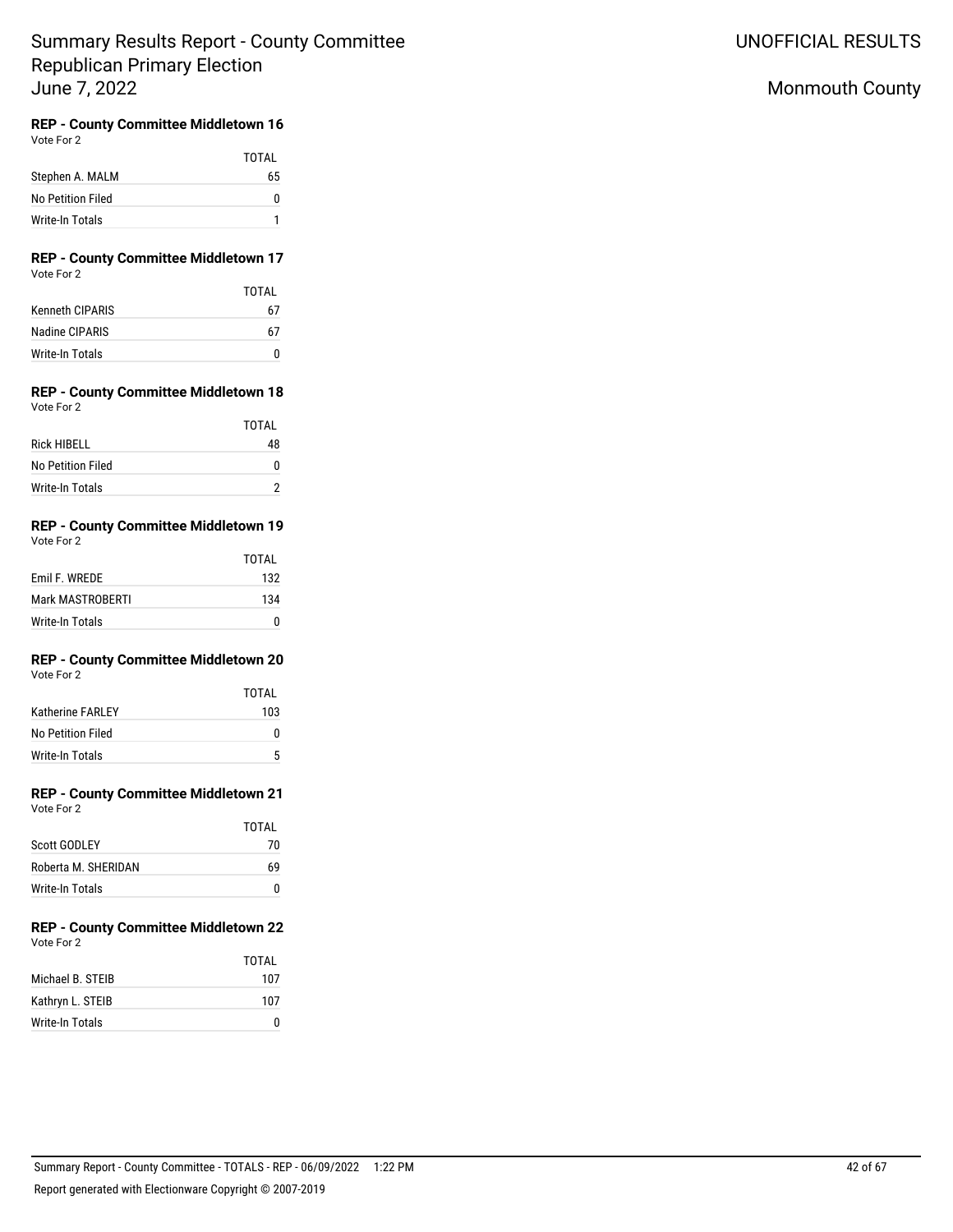## Monmouth County

#### **REP - County Committee Middletown 23** Vote For 2

|                            | TOTAL |
|----------------------------|-------|
| <b>Christopher CHERNEY</b> | 67    |
| Anthony PANZICA            | 68    |
| Write-In Totals            | n     |

### **REP - County Committee Middletown 24** Vote For 2

|                   | TOTAI |
|-------------------|-------|
| Andrew BANE       | 82    |
| No Petition Filed | O     |
| Write-In Totals   |       |

#### **REP - County Committee Middletown 25** Vote For 2

|                   | TOTAI |
|-------------------|-------|
| No Petition Filed |       |
| No Petition Filed | n     |
| Write-In Totals   |       |

### **REP - County Committee Middletown 26** Vote For 2

|                    | TOTAI |
|--------------------|-------|
| Michael VITKANSAS  | 79    |
| Maria G. VITKANSAS | 78    |
| Write-In Totals    | n     |

#### **REP - County Committee Middletown 27** Vote For 2

|                       | TOTAL |
|-----------------------|-------|
| Edward J. CROSBY, III | 32    |
| No Petition Filed     | U     |
| Write-In Totals       | 4     |

# **REP - County Committee Middletown 28**

| Vote For 2 |  |
|------------|--|
|            |  |

|                    | TOTAI |
|--------------------|-------|
| Andrew ZAPCIC, Sr. | 81    |
| Kathleen ZAPCIC    | 83    |
| Write-In Totals    |       |

### **REP - County Committee Middletown 29** Vote For 2

|                      | TOTAI |
|----------------------|-------|
| Peter J. CARTON      | 78    |
| Catherine M. RUDNICK | 78    |
| Write-In Totals      |       |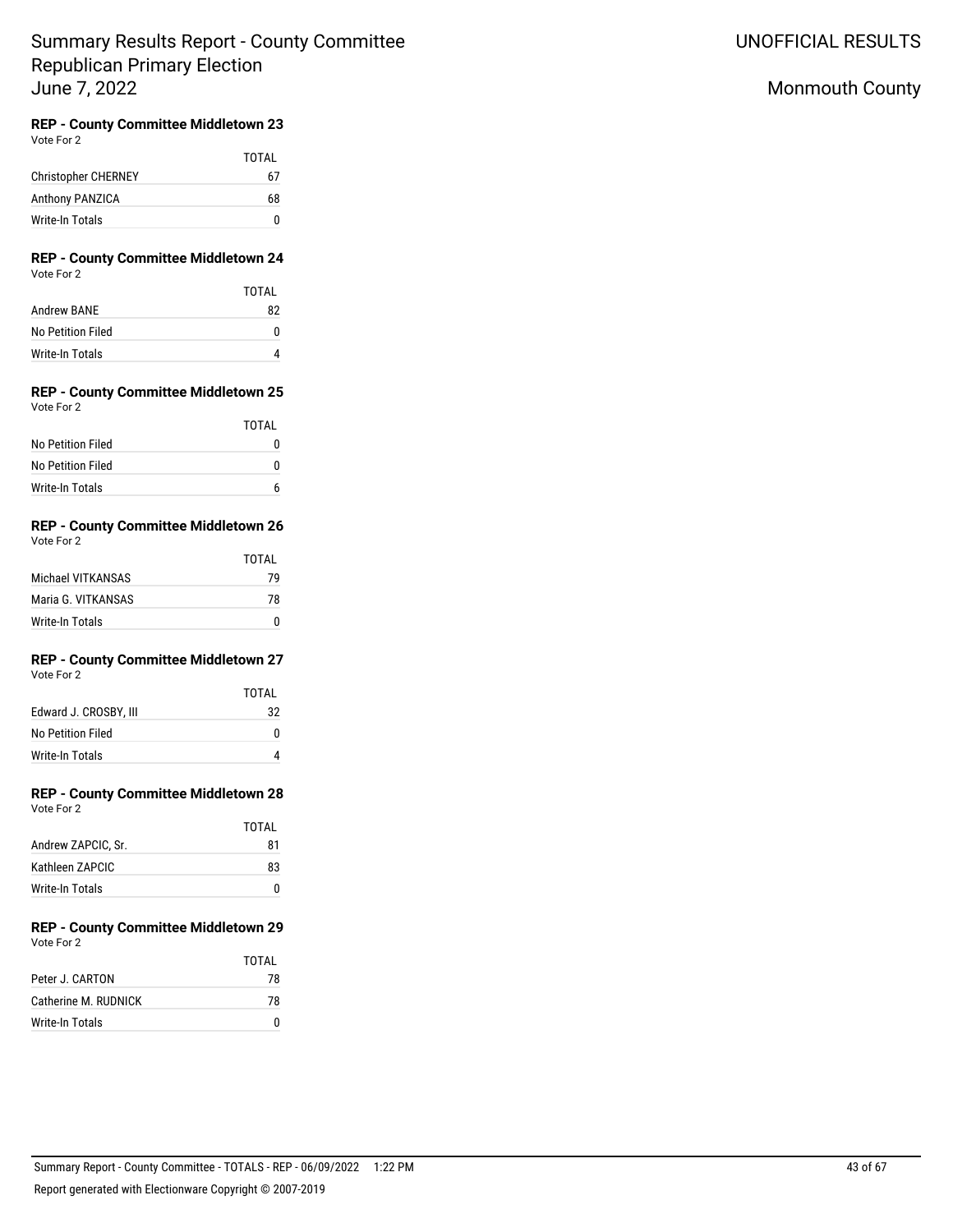UNOFFICIAL RESULTS

## Monmouth County

#### **REP - County Committee Middletown 30** Vote For 2

|                   | TOTAL |
|-------------------|-------|
| Carl H. RATHJEN   | 89    |
| No Petition Filed | 0     |
| Write-In Totals   | 10    |

### **REP - County Committee Middletown 31** Vote For 2

|                      | TOTAI |
|----------------------|-------|
| Christopher J. AVETA | 84    |
| Catherine R. AVETA   | 84    |
| Write-In Totals      |       |

#### **REP - County Committee Middletown 32** Vote For 2

| TOTAL |
|-------|
|       |
|       |
|       |
|       |

### **REP - County Committee Middletown 33** Vote For 2

|                   | TOTAI |
|-------------------|-------|
| Robert W. SIEMER  | 80    |
| No Petition Filed | O     |
| Write-In Totals   | 5     |

#### **REP - County Committee Middletown 34** Vote For 2

|                   | TOTAL |
|-------------------|-------|
| Marie F. WII KFNS | 86    |
| Peter A. WILKENS  | 86    |
| Write-In Totals   | 2     |

# **REP - County Committee Middletown 35**

| Vote For 2 |  |
|------------|--|
|            |  |

|                   | TOTAL |
|-------------------|-------|
| No Petition Filed |       |
| No Petition Filed | n     |
| Write-In Totals   | O     |

#### **REP - County Committee Middletown 36** Vote For 2

|                    | TOTAI |
|--------------------|-------|
| Frank GIOIA        | 103   |
| Carmen S. PETERSON | 101   |
| Write-In Totals    |       |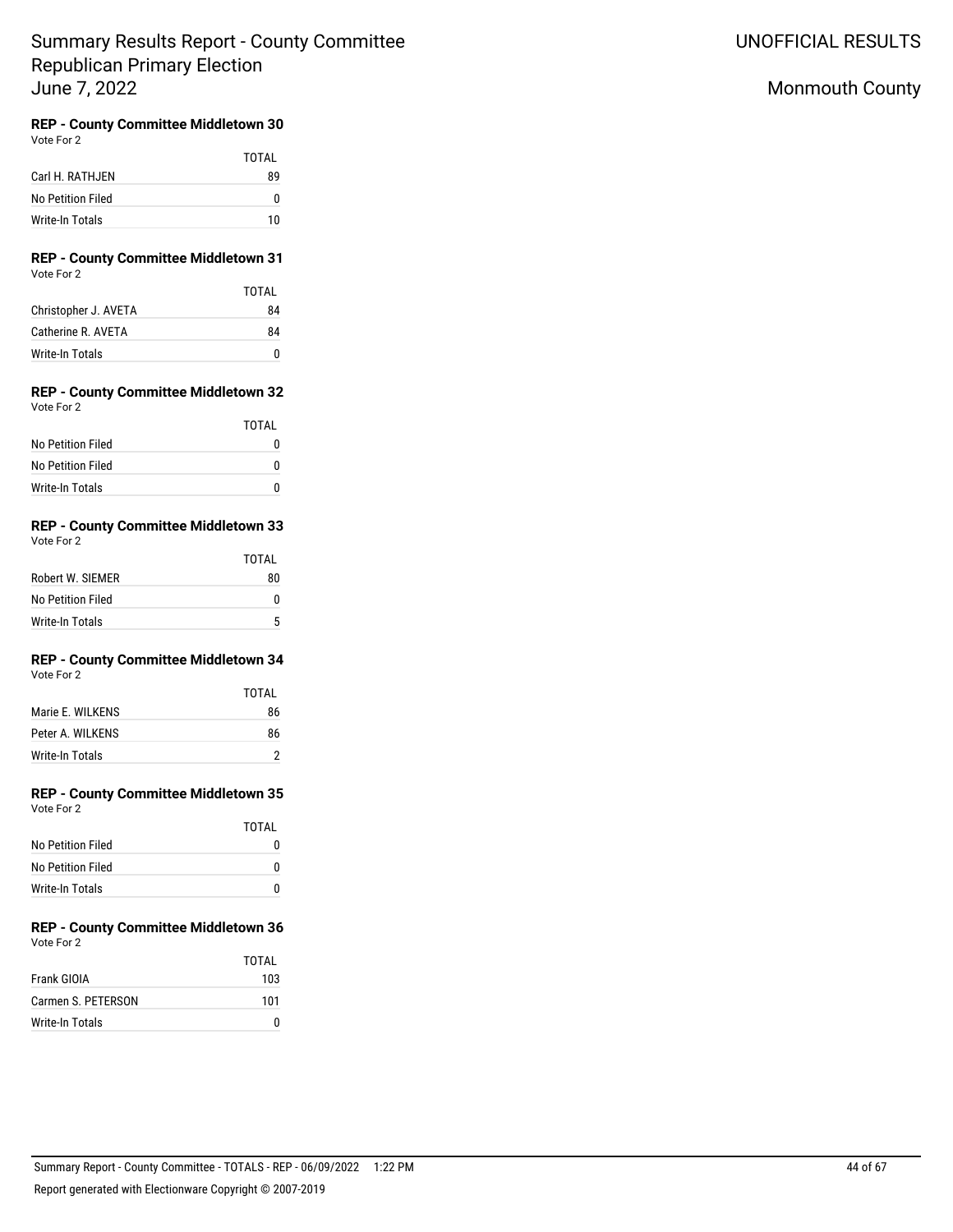## Monmouth County

#### **REP - County Committee Middletown 37** Vote For 2

|                   | TOTAL |
|-------------------|-------|
| No Petition Filed | 0     |
| No Petition Filed | 0     |
| Write-In Totals   |       |

### **REP - County Committee Middletown 38** Vote For 2

|                   | TOTAI |
|-------------------|-------|
| No Petition Filed |       |
| No Petition Filed | O     |
| Write-In Totals   | n     |

### **REP - County Committee Middletown 39** Vote For 2

|                      | TOTAL |
|----------------------|-------|
| <b>Anthony FIORE</b> | 107   |
| Michael IANNACI      | 105   |
| Write-In Totals      |       |

### **REP - County Committee Middletown 40** Vote For 2

|                     | <b>TOTAL</b> |
|---------------------|--------------|
| Rosemarie MUDGE     | 161          |
| Frida E. McLAUGHLIN | 162          |
| Write-In Totals     |              |

#### **REP - County Committee Middletown 41** Vote For 2

|                                 | TOTAI |
|---------------------------------|-------|
| Gerard P. SCHARFENBERGER        | 55    |
| <b>Geraldine SCHARFENBERGER</b> | 56    |
| Write-In Totals                 |       |

# **REP - County Committee Middletown 42**

| Vote For 2 |  |
|------------|--|
|            |  |

|                    | TOTAI |
|--------------------|-------|
| Jacqueline TOBACCO | 57    |
| John Timothy SODON | 60    |
| Write-In Totals    |       |

### **REP - County Committee Middletown 43** Vote For 2

|                     | TOTAI |
|---------------------|-------|
| Joseph ZACCARDO     | 134   |
| <b>Chantal BOUW</b> | 130   |
| Write-In Totals     |       |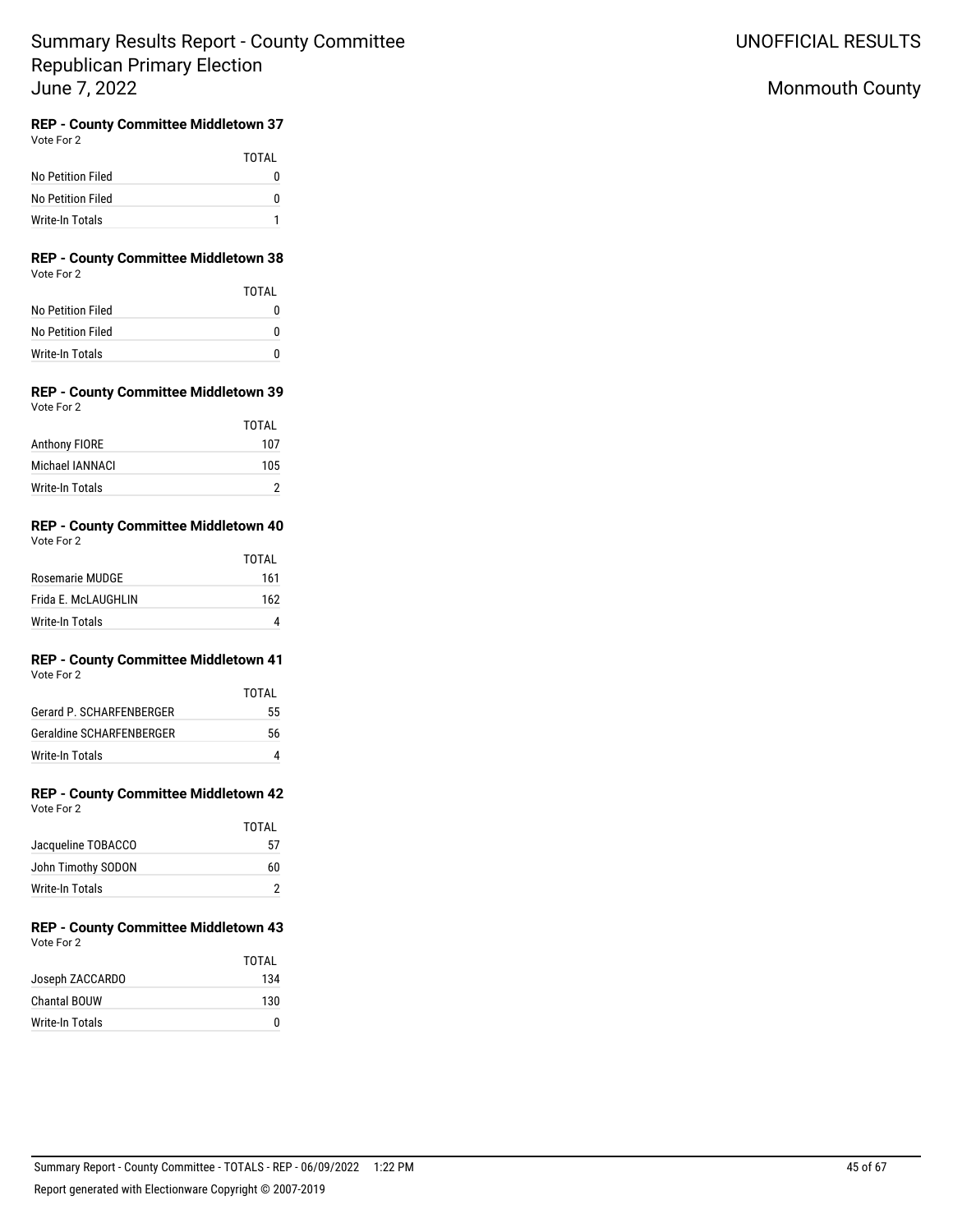## Monmouth County

#### **REP - County Committee Middletown 44** Vote For 2

|                     | TOTAI |
|---------------------|-------|
| <b>Frank CAPONE</b> | 112   |
| <b>Brian BASLIN</b> | 114   |
| Write-In Totals     | n     |

### **REP - County Committee Middletown 45** Vote For 2

|                      | TOTAI |
|----------------------|-------|
| Donna L. CAUDA       | 111   |
| Peter J. VanNORTWICK | 111   |
| Write-In Totals      |       |

### **REP - County Committee Middletown 46** Vote For 2

|                   | TOTAL |
|-------------------|-------|
| Mary E. LOVASZ    | 66    |
| No Petition Filed |       |
| Write-In Totals   |       |

#### **REP - County Committee Middletown 47** Vote For 2

| $\cdots$          |              |
|-------------------|--------------|
|                   | <b>TOTAL</b> |
| John E. KAISER    | 81           |
| No Petition Filed |              |
| Write-In Totals   |              |

#### **REP - County Committee Middletown 48** Vote For 2

|                     | TOTAL |
|---------------------|-------|
| John J. KRILLA, III | 25    |
| Linda KRILLA        | 26    |
| Write-In Totals     | n     |

# **REP - County Committee Middletown 49**

| Vote For 2 |  |
|------------|--|
|            |  |

|                   | TOTAL |
|-------------------|-------|
| No Petition Filed |       |
| No Petition Filed |       |
| Write-In Totals   |       |

#### **REP - County Committee Millstone 1** Vote For 2

|                 | TOTAI |
|-----------------|-------|
| Steve PARRINO   | 65    |
| Michael BORGESE | 63    |
| Write-In Totals |       |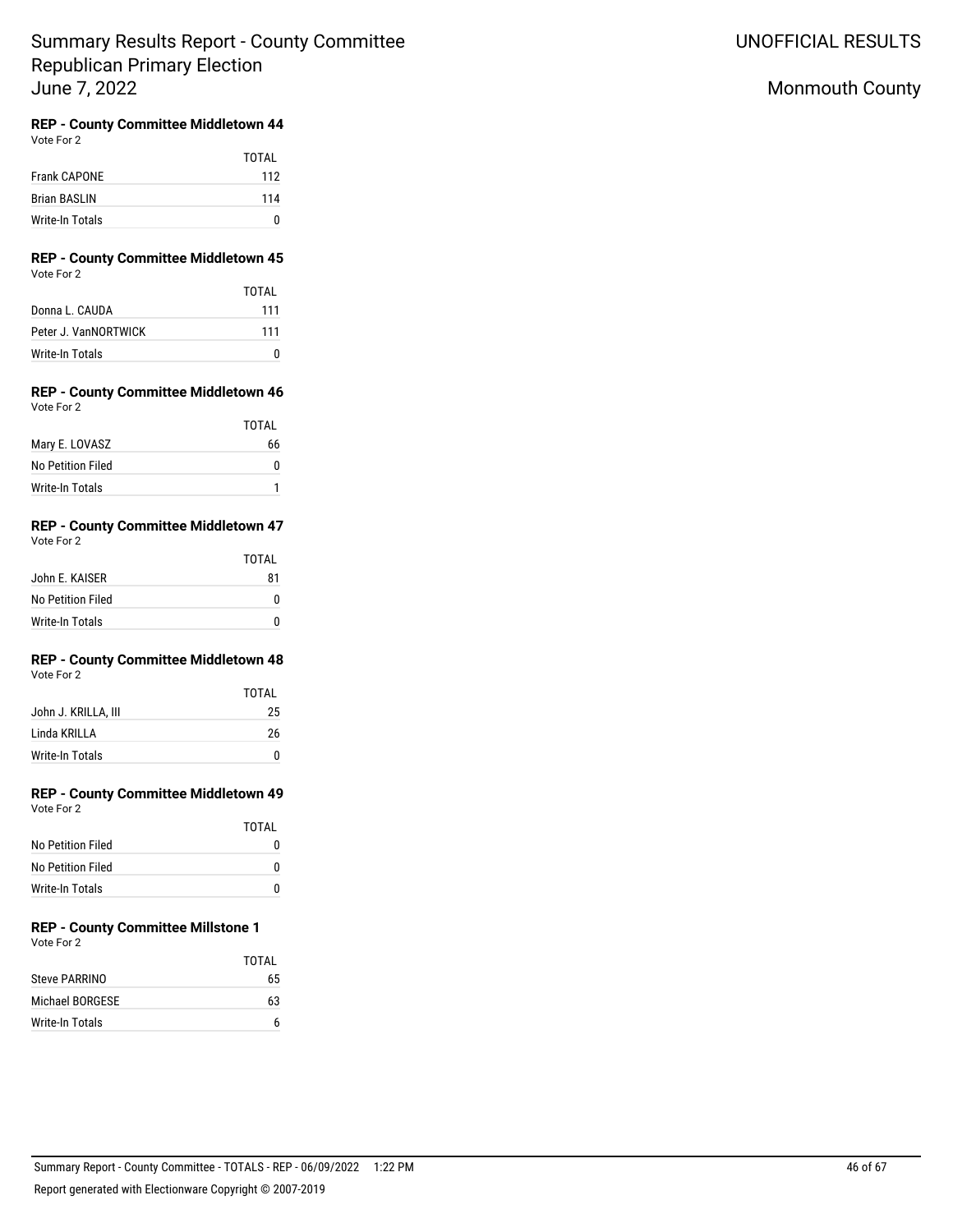## Monmouth County

## **REP - County Committee Millstone 2**

Vote For 2

|                 | <b>TOTAL</b> |
|-----------------|--------------|
| Thomas PADO     | 89           |
| Robert BABIN    | 85           |
| Write-In Totals | n            |

# **REP - County Committee Millstone 3**

|                        | TOTAL |
|------------------------|-------|
| <b>Bridget DAVIS</b>   | 105   |
| <b>Stephen LAMBROS</b> | 105   |
| Write-In Totals        | O     |

## **REP - County Committee Millstone 4**

Vote For 2

|                  | TOTAL |
|------------------|-------|
| Albert FERRO     | 63    |
| James CIGNARELLA | 70    |
| Write-In Totals  |       |

## **REP - County Committee Millstone 5**

| Vote For 2 |  |
|------------|--|
|------------|--|

|                       | TOTAI |
|-----------------------|-------|
| Gabriela RAMALHO      | 94    |
| <b>Brandon GROCKI</b> | 95    |
| Write-In Totals       |       |

### **REP - County Committee Millstone 6**

Vote For 2

|                 | TOTAI |
|-----------------|-------|
| Tara ZABROSKY   | 87    |
| Deborah RILEY   | 89    |
| Write-In Totals |       |

## **REP - County Committee Millstone 7**

Vote For 2

|                 | TOTAI |
|-----------------|-------|
| John SICO, Jr.  | 82    |
| Michael MARUCCL | 83    |
| Write-In Totals |       |

### **REP - County Committee Monmouth Beach 1** Vote For 2

|                        | TOTAI |
|------------------------|-------|
| No Petition Filed      | O     |
| No Petition Filed      | n     |
| <b>Write-In Totals</b> | n     |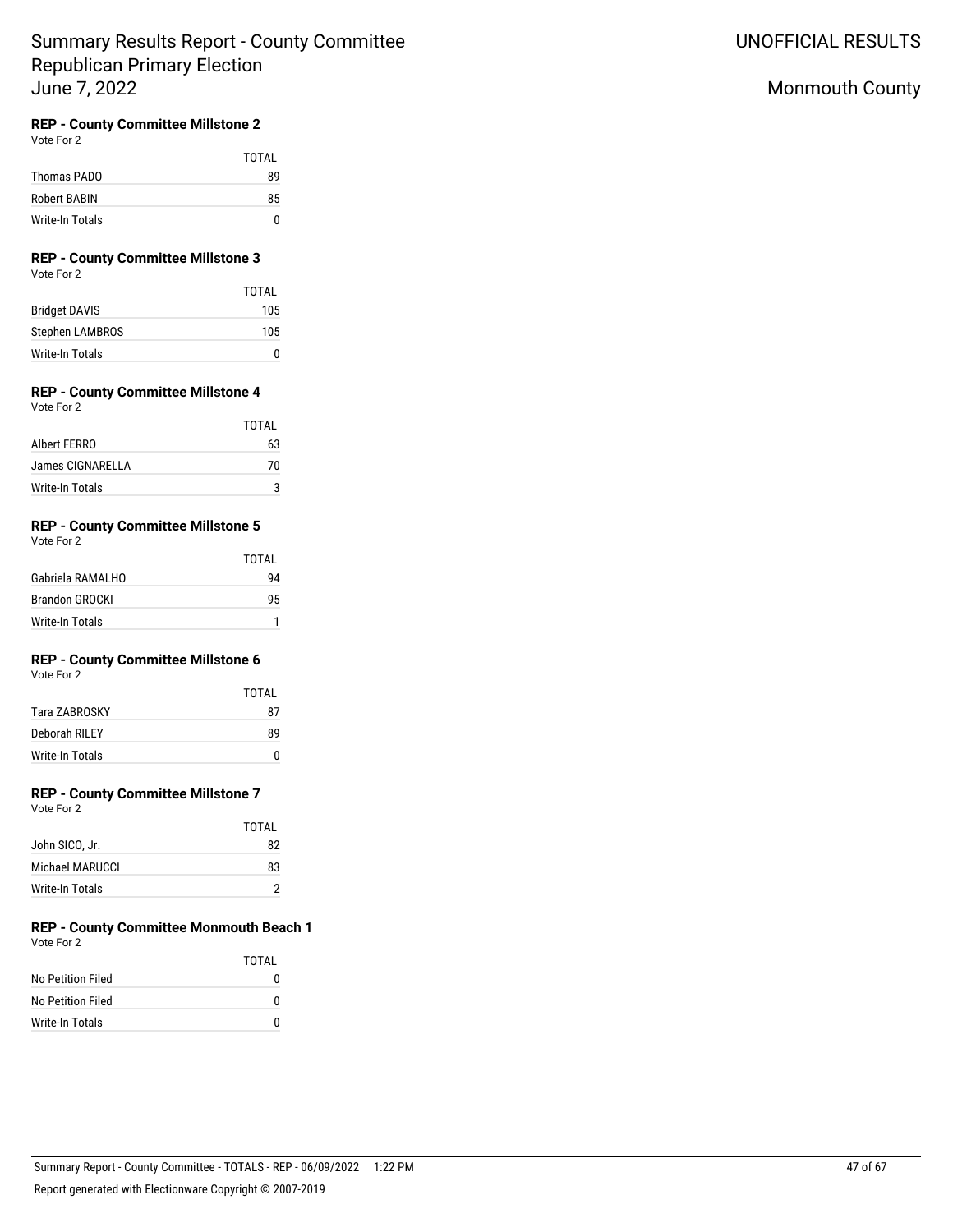## Monmouth County

### **REP - County Committee Monmouth Beach 2** Vote For 2

|                   | TOTAI |
|-------------------|-------|
| No Petition Filed | n     |
| No Petition Filed | n     |
| Write-In Totals   |       |

### **REP - County Committee Neptune City 1** Vote For 2

|                        | TOTAI |
|------------------------|-------|
| Constance ADCOCK       | 57    |
| No Petition Filed      |       |
| <b>Write-In Totals</b> |       |

#### **REP - County Committee Neptune City 2** Vote For 2

|                   | TOTAI |
|-------------------|-------|
| No Petition Filed |       |
| No Petition Filed | n     |
| Write-In Totals   | 1 Q   |

### **REP - County Committee Neptune City 3** Vote For 2

| $\cdots$             | TOTAL |
|----------------------|-------|
| Ronald "Ted" WARDELL | 67    |
| Maureen F. WARDELL   | 66    |
| Write-In Totals      |       |

#### **REP - County Committee Neptune City 4** Vote For 2

|                        | TOTAI |
|------------------------|-------|
| Thomas "Tom" ARNONE    | 32    |
| Catherine A. ARNONE    | 32    |
| <b>Write-In Totals</b> | n     |

#### **REP - County Committee Neptune Township 1** vote For

| Vote For 2 |  |
|------------|--|
|            |  |
|            |  |

|                   | TOTAI |
|-------------------|-------|
| Eileen KEAN       | 57    |
| No Petition Filed | n     |
| Write-In Totals   | 5     |

### **REP - County Committee Neptune Township 2** Vote For 2

|                   | TOTAL |
|-------------------|-------|
| Hugh M. BLAIR     | 53    |
| No Petition Filed | 0     |
| Write-In Totals   |       |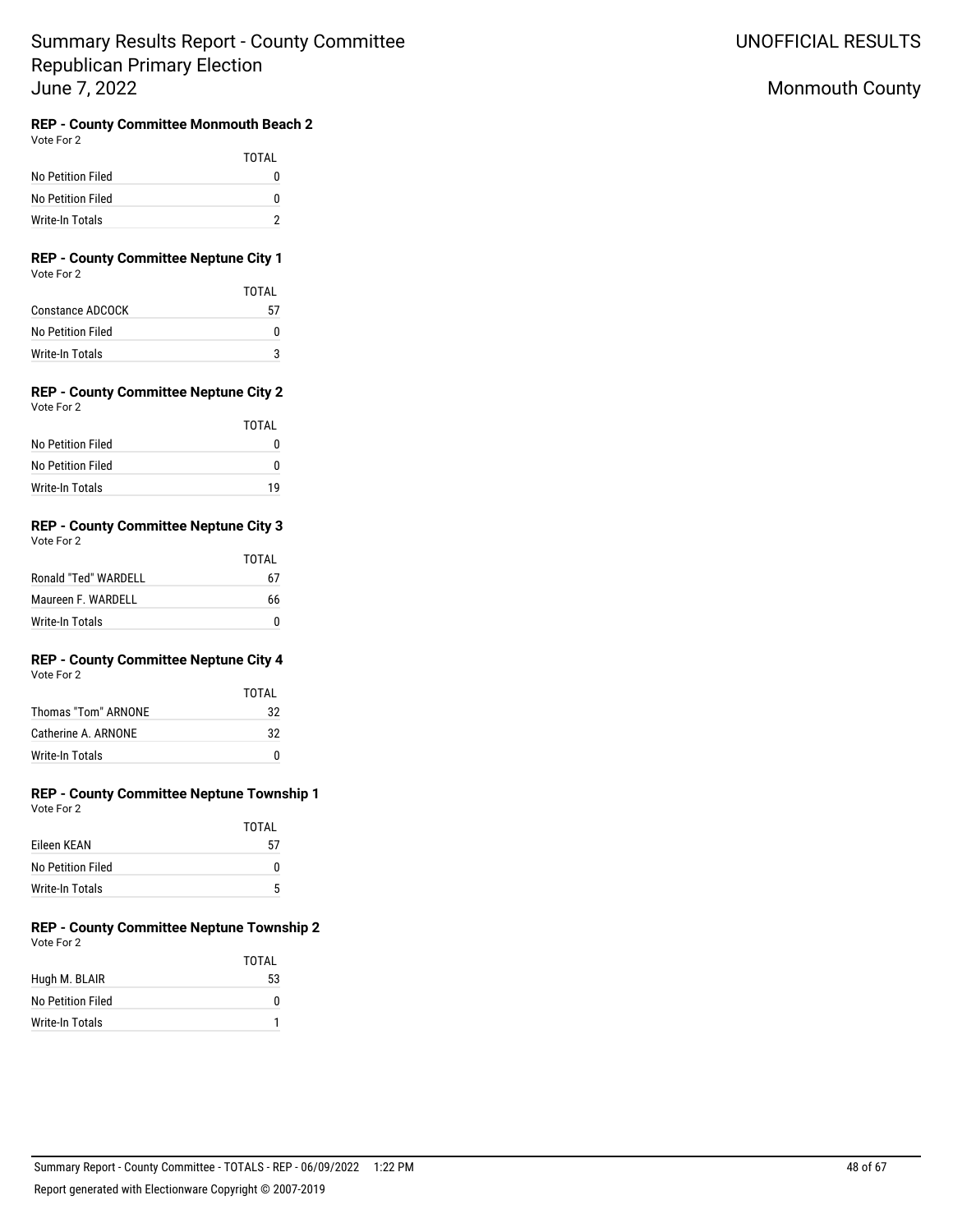UNOFFICIAL RESULTS

# Monmouth County

#### **REP - County Committee Neptune Township 3** Vote For 2

|                   | TOTAL |
|-------------------|-------|
| No Petition Filed | O     |
| No Petition Filed | U     |
| Write-In Totals   |       |

### **REP - County Committee Neptune Township 4** Vote For 2

|                    | TOTAI |
|--------------------|-------|
| Jeffrey P. BEEKMAN | 59    |
| Linda B. BEEKMAN   | 59    |
| Write-In Totals    | U     |

### **REP - County Committee Neptune Township 5** Vote For 2

|                      | TOTAI |
|----------------------|-------|
| <b>Fdward HICKEY</b> | 54    |
| No Petition Filed    | U     |
| Write-In Totals      | ŋ     |

## **REP - County Committee Neptune Township 6**

| Vote For 2 |  |
|------------|--|
|            |  |

|                   | TOTAI |
|-------------------|-------|
| No Petition Filed | O     |
| No Petition Filed | U     |
| Write-In Totals   | n     |

# **REP - County Committee Neptune Township 7**

| Vote For 2 |  |
|------------|--|
|            |  |

|                   | TOTAI |
|-------------------|-------|
| No Petition Filed | O     |
| No Petition Filed | n     |
| Write-In Totals   |       |

### **REP - County Committee Neptune Township 8** Vote For 2

|                      | TOTAI |
|----------------------|-------|
| <b>Shannon KELLY</b> | 17    |
| Reed PHII LIPS       | 14    |
| Write-In Totals      | U     |

### **REP - County Committee Neptune Township 9** Vote For 2

|                   | TOTAI |
|-------------------|-------|
| No Petition Filed | 0     |
| No Petition Filed | 0     |
| Write-In Totals   | n     |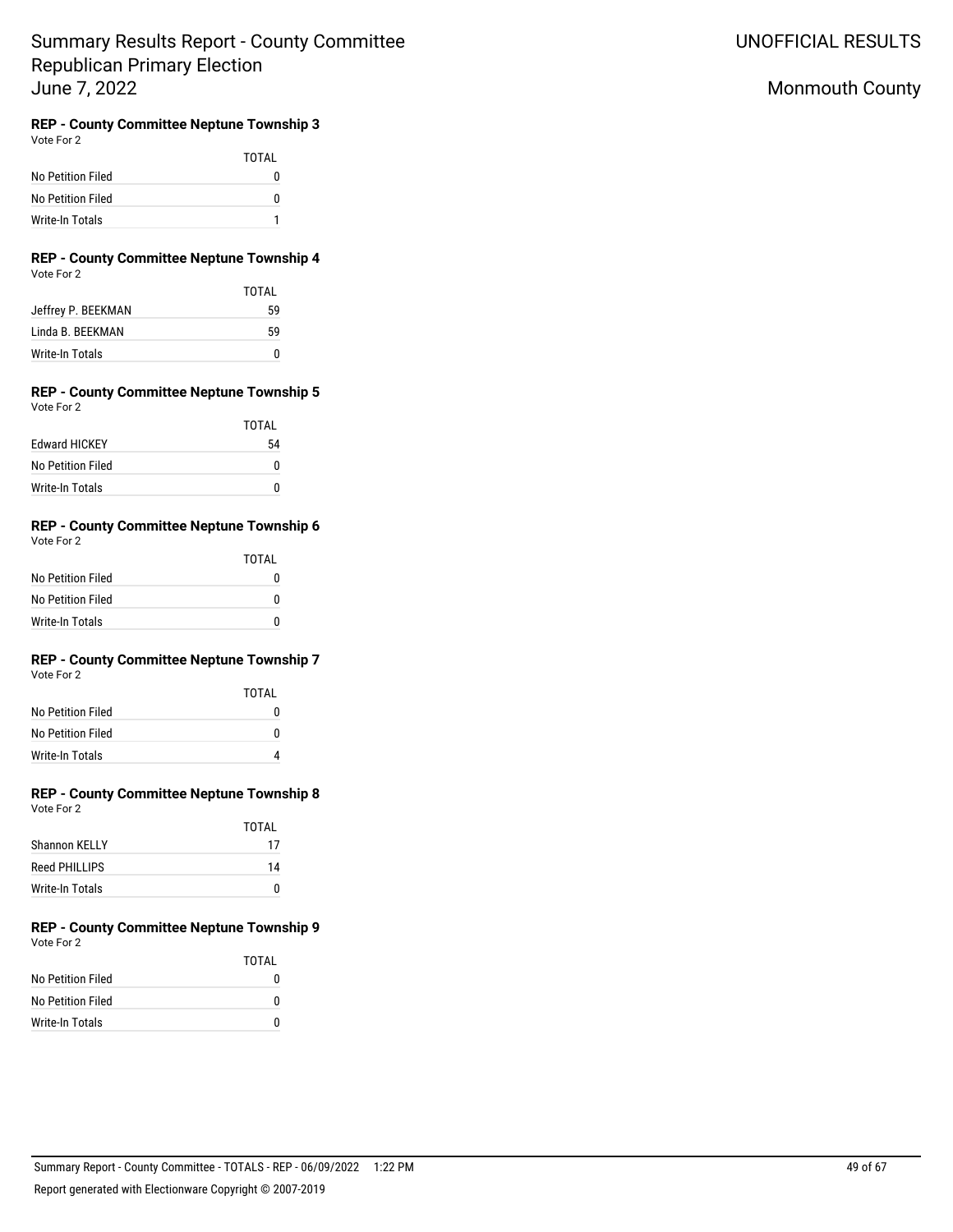UNOFFICIAL RESULTS

# Monmouth County

## **REP - County Committee Neptune Township 10**

Vote For 2

|                 | <b>TOTAL</b> |
|-----------------|--------------|
| Gary MOLL       | 21           |
| Robert E. WOODS | 22           |
| Write-In Totals |              |

### **REP - County Committee Neptune Township 11** Vote For 2

|                   | TOTAI |
|-------------------|-------|
| Joseph S. VETRANO | 8     |
| Grace P. VETRANO  |       |
| Write-In Totals   |       |

#### **REP - County Committee Neptune Township 12** Vote For 2

|                   | TOTAI |
|-------------------|-------|
| No Petition Filed | 0     |
| No Petition Filed | U     |
| Write-In Totals   | n     |

#### **REP - County Committee Neptune Township 13** Vote For 2

| vole For | $\overline{\phantom{a}}$ |
|----------|--------------------------|
|          |                          |

|                      | TOTAI |
|----------------------|-------|
| <b>Kevin SHFFHAN</b> | 44    |
| Linda M. SHEEHAN     | 42    |
| Write-In Totals      | n     |

## **REP - County Committee Neptune Township 14**

| Vote For | 2 |
|----------|---|
|          |   |

|                 | TOTAI |
|-----------------|-------|
| Fred J. PORTER  | 48    |
| Kathy A. PORTER | 48    |
| Write-In Totals | n     |

### **REP - County Committee Neptune Township 15** Vote For 2

|                   | TOTAI |
|-------------------|-------|
| No Petition Filed | n     |
| No Petition Filed | U     |
| Write-In Totals   |       |

#### **REP - County Committee Neptune Township 16** Vote For 2

|                    | TOTAL |
|--------------------|-------|
| Nicholas R. JONES  | 89    |
| Nyssa Lyn AMBROZIA | 87    |
| Write-In Totals    | U     |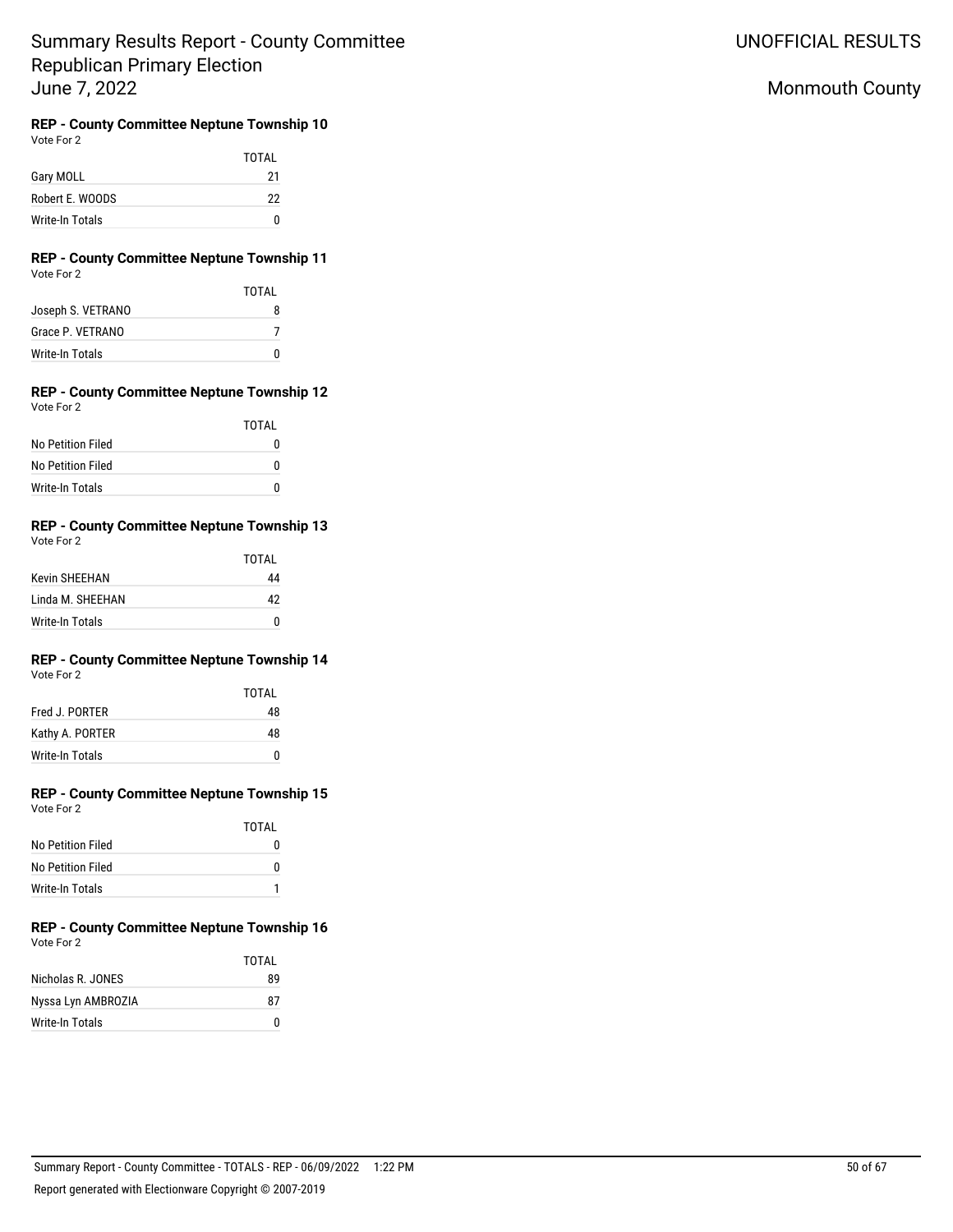UNOFFICIAL RESULTS

# Monmouth County

#### **REP - County Committee Neptune Township 17** Vote For 2

| VULCIUI <i>L</i>  |       |
|-------------------|-------|
|                   | TOTAL |
| No Petition Filed | N     |
| No Petition Filed | n     |
| Write-In Totals   | 4     |

### **REP - County Committee Neptune Township 18** Vote For 2

|                   | TOTAI |
|-------------------|-------|
| No Petition Filed | O     |
| No Petition Filed | U     |
| Write-In Totals   | U     |

### **REP - County Committee Neptune Township 19** Vote For 2

|                   | TOTAI |
|-------------------|-------|
| No Petition Filed | O     |
| No Petition Filed | U     |
| Write-In Totals   | O     |

## **REP - County Committee Neptune Township 20**

| Vote For 2 |  |
|------------|--|
|            |  |

|                   | TOTAI |
|-------------------|-------|
| No Petition Filed | 0     |
| No Petition Filed | O     |
| Write-In Totals   |       |

## **REP - County Committee Ocean 1**

Vote For 2

|                        | TOTAI |
|------------------------|-------|
| Nicola DeSANCTIS       | 47    |
| No Petition Filed      | o     |
| <b>Write-In Totals</b> | U     |

## **REP - County Committee Ocean 2**

Vote For 2

|                   | TOTAI |
|-------------------|-------|
| No Petition Filed |       |
| No Petition Filed |       |
| Write-In Totals   |       |

# **REP - County Committee Ocean 3**

Vote For 2

|                   | TOTAL |
|-------------------|-------|
| No Petition Filed | n     |
| No Petition Filed | n     |
| Write-In Totals   |       |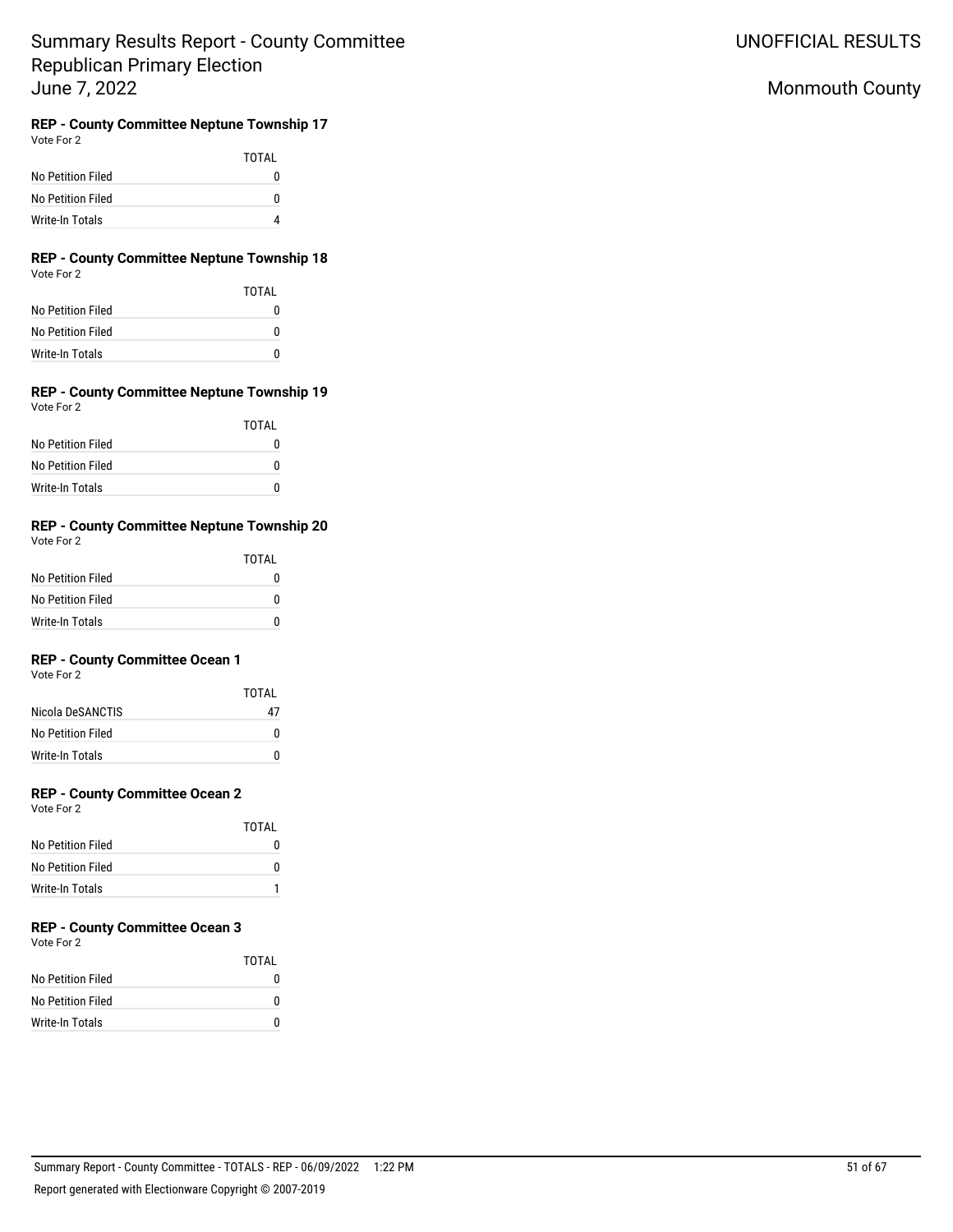## **REP - County Committee Ocean 4**

Vote For 2

|                   | TOTAI |
|-------------------|-------|
| Michael COURTER   | 37    |
| No Petition Filed | 0     |
| Write-In Totals   | વ     |

## **REP - County Committee Ocean 5**

Vote For 2

|                     | TOTAI |
|---------------------|-------|
| <b>Richard LONG</b> | 34    |
| Jonathan LOSQUADRO  | 33    |
| Write-In Totals     |       |

## **REP - County Committee Ocean 6**

Vote For 2

|                   | TOTAI |
|-------------------|-------|
| No Petition Filed | 0     |
| No Petition Filed | O     |
| Write-In Totals   | O     |

### **REP - County Committee Ocean 7**

Vote For 2

|                   | TOTAL    |
|-------------------|----------|
| No Petition Filed | $^{(1)}$ |
| No Petition Filed | o        |
| Write-In Totals   |          |

## **REP - County Committee Ocean 8**

Vote For 2

|                   | TOTAI |
|-------------------|-------|
| Edward W. HORN    | 54    |
| No Petition Filed | O     |
| Write-In Totals   |       |

### **REP - County Committee Ocean 9**

Vote For 2

|                       | TOTAI |
|-----------------------|-------|
| Robert V. ACERRA, Sr. | 40    |
| Irving SAFDIEH        | 34    |
| Write-In Totals       |       |

# **REP - County Committee Ocean 10**

Vote For 2

|                 | TOTAI |
|-----------------|-------|
| Joseph HADDEN   | 29    |
| Megan HADDEN    | 29    |
| Write-In Totals |       |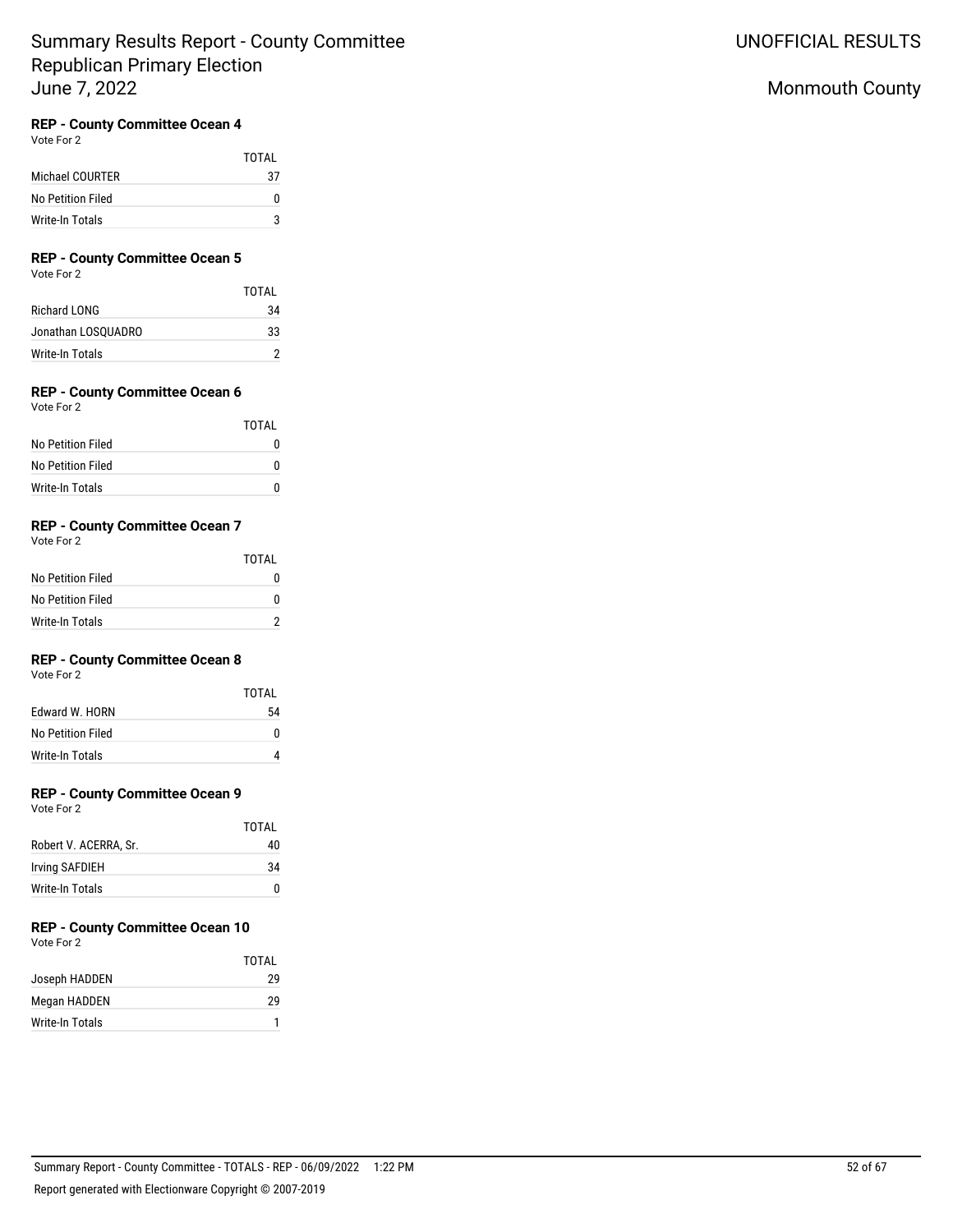## **REP - County Committee Ocean 11**

Vote For 2

|                   | TOTAI |
|-------------------|-------|
| Rena SHAAB        | 45    |
| No Petition Filed |       |
| Write-In Totals   |       |

# **REP - County Committee Ocean 12**

Vote For 2

|                         | TOTAI |
|-------------------------|-------|
| <b>Frederick WILLMS</b> | 124   |
| Elizabeth WILLMS        | 125   |
| Write-In Totals         |       |

## **REP - County Committee Ocean 13**

Vote For 2

|                   | TOTAI |
|-------------------|-------|
| No Petition Filed |       |
| No Petition Filed |       |
| Write-In Totals   |       |

## **REP - County Committee Ocean 14**

Vote For 2

|                            | TOTAL |
|----------------------------|-------|
| <b>Christopher LAROCCA</b> | 35    |
| No Petition Filed          | 0     |
| Write-In Totals            |       |

## **REP - County Committee Ocean 15**

Vote For 2

|                   | TOTAI |
|-------------------|-------|
| No Petition Filed | 0     |
| No Petition Filed | U     |
| Write-In Totals   |       |

### **REP - County Committee Ocean 16**

Vote For 2

|                   | TOTAI |
|-------------------|-------|
| Mary Pat ANGELINI | 46    |
| Salvatore CASCONE | 47    |
| Write-In Totals   | O     |

#### **REP - County Committee Ocean 17** Vote For 2

|                     | TOTAI |
|---------------------|-------|
| Morris ASSOULINE    | 56    |
| William J. McGRORRY | 56    |
| Write-In Totals     |       |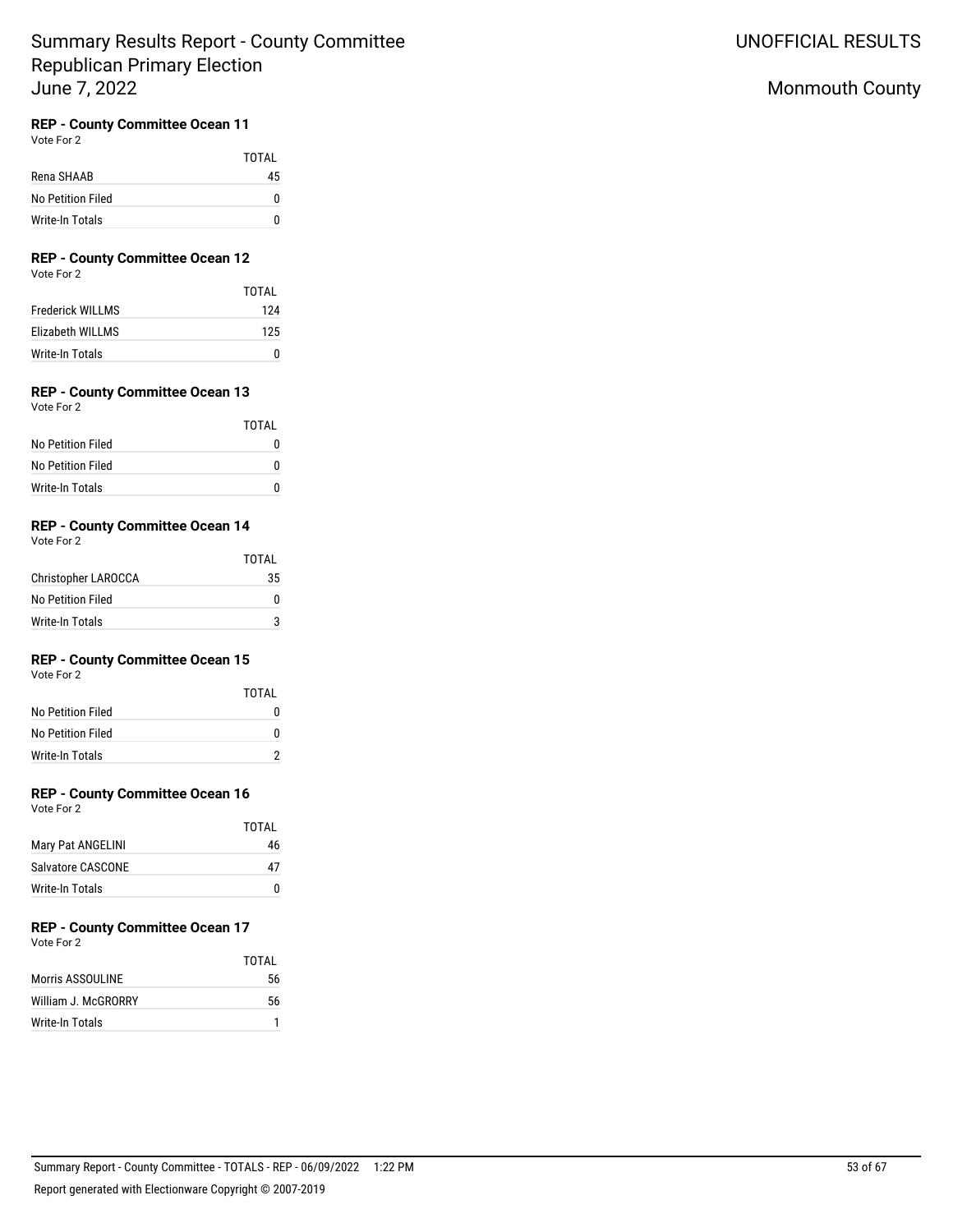### **REP - County Committee Ocean 18**

Vote For 2

|                 | TOTAL |
|-----------------|-------|
| William KAMENEL | 35    |
| Jacy LANCE      | 33    |
| Write-In Totals |       |

# **REP - County Committee Ocean 19**

Vote For 2

|                         | TOTAL |
|-------------------------|-------|
| <b>Christine HANLON</b> | 73    |
| Robert M. HANLON. Jr.   | 73    |
| Write-In Totals         |       |

## **REP - County Committee Ocean 20**

Vote For 2

|                   | TOTAI |
|-------------------|-------|
| No Petition Filed |       |
| No Petition Filed |       |
| Write-In Totals   |       |

### **REP - County Committee Ocean 21**

Vote For 2

|                   | TOTAI |
|-------------------|-------|
| John A. HALANICK  | 71    |
| No Petition Filed | 0     |
| Write-In Totals   |       |

## **REP - County Committee Ocean 22**

Vote For 2

|                   | TOTAI |
|-------------------|-------|
| Angela SANTORSOLA | 126   |
| Mario J. DELANO   | 127   |
| Write-In Totals   |       |

## **REP - County Committee Oceanport 1**

Vote For 2

|                   | TOTAI |
|-------------------|-------|
| No Petition Filed |       |
| No Petition Filed | 0     |
| Write-In Totals   | 13    |

#### **REP - County Committee Oceanport 2** Vote For 2

|                    | TOTAI |
|--------------------|-------|
| Ann DIDOMENICO     | 46    |
| Frank J. PINGITORE | 47    |
| Write-In Totals    |       |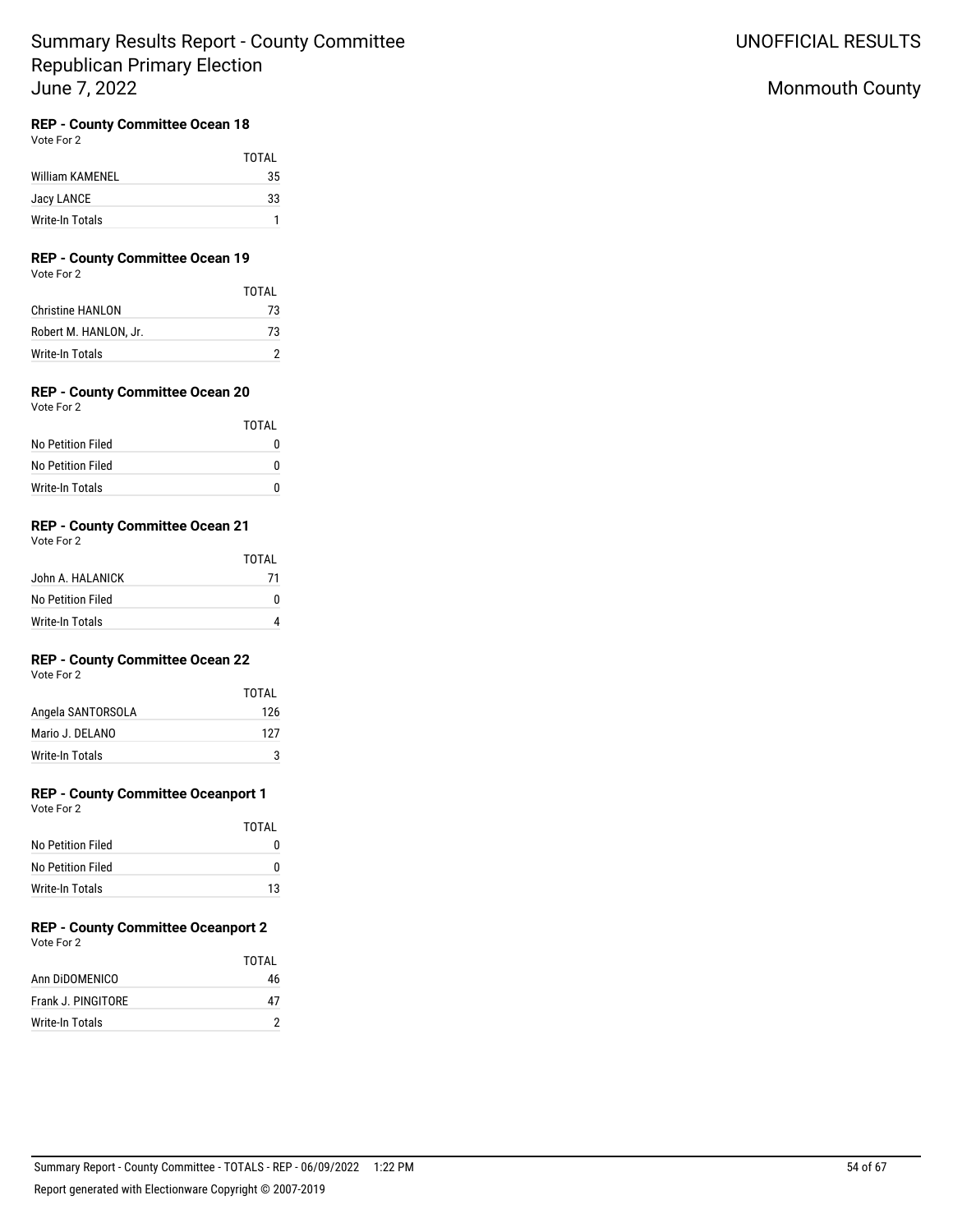# UNOFFICIAL RESULTS

# Monmouth County

# **REP - County Committee Oceanport 3**

Vote For 2

|                   | TOTAI |
|-------------------|-------|
| Steven S. BRISKEY | 79    |
| No Petition Filed | n     |
| Write-In Totals   |       |

### **REP - County Committee Oceanport 4** Vote For 2

|                   | TOTAI |
|-------------------|-------|
| Jamie GOUGH       | 39    |
| No Petition Filed | o     |
| Write-In Totals   |       |

#### **REP - County Committee Oceanport 5** Vote For 2

|                   | TOTAL |
|-------------------|-------|
| Ronald J. SICKLER | 65    |
| Lynne SICKLER     | 63    |
| Write-In Totals   | 5     |

## **REP - County Committee Red Bank 1**

Vote For 2

|                        | TOTAI |
|------------------------|-------|
| <b>Channing IRWIN</b>  | 34    |
| <b>Christine IRWIN</b> | 34    |
| Write-In Totals        | n     |

## **REP - County Committee Red Bank 2**

Vote For 2

|                 | TOTAI |
|-----------------|-------|
| Marie NOGLOWS   | 42    |
| Christine STOUT | 43    |
| Write-In Totals |       |

## **REP - County Committee Red Bank 3**

Vote For 2

|                   | TOTAI |
|-------------------|-------|
| No Petition Filed |       |
| No Petition Filed | O     |
| Write-In Totals   | O     |

#### **REP - County Committee Red Bank 4** Vote For 2

|                   | TOTAI |
|-------------------|-------|
| No Petition Filed | n     |
| No Petition Filed | n     |
| Write-In Totals   | n     |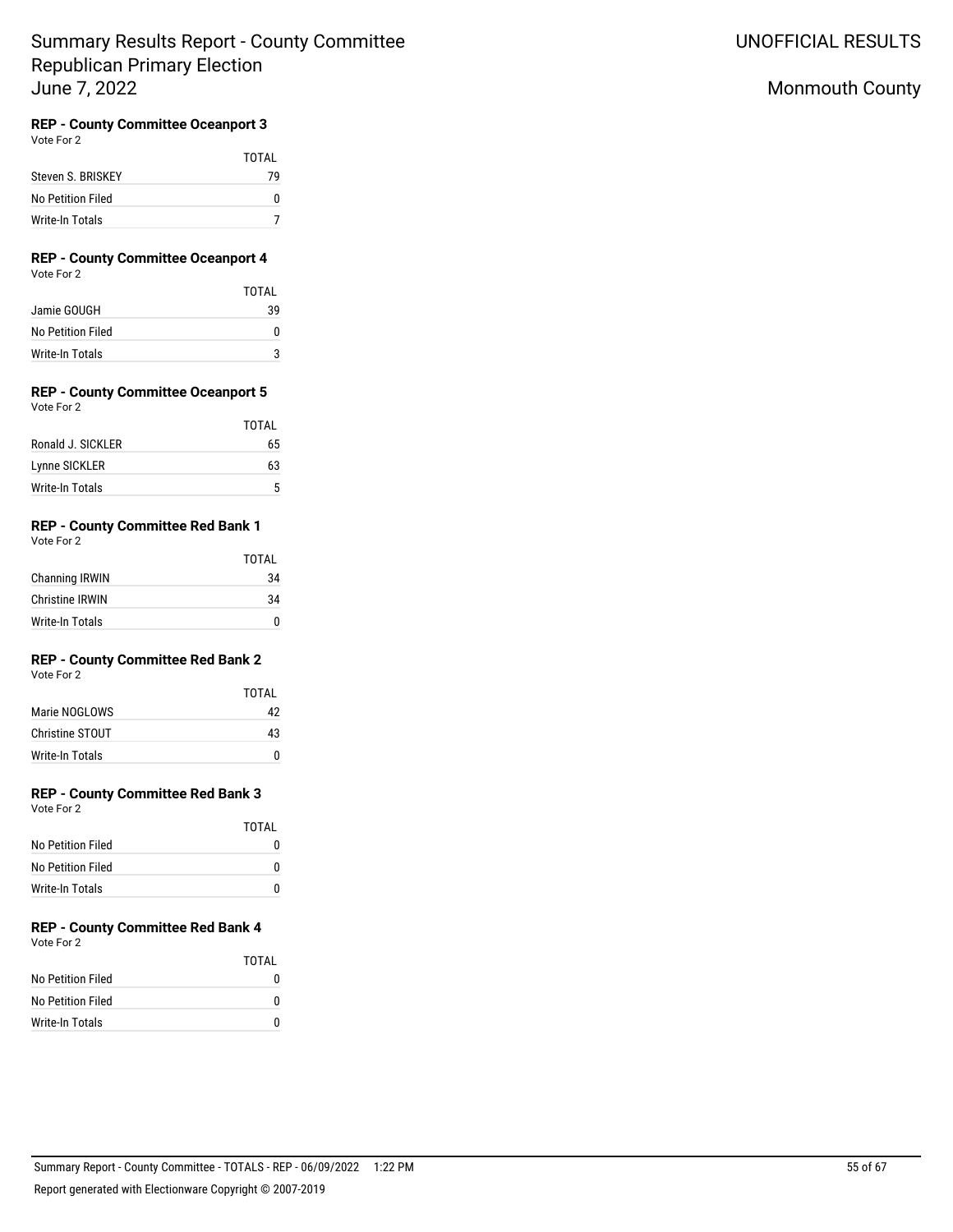## Monmouth County

## **REP - County Committee Red Bank 5**

Vote For 2

|                   | <b>TOTAL</b> |
|-------------------|--------------|
| No Petition Filed |              |
| No Petition Filed |              |
| Write-In Totals   |              |

### **REP - County Committee Red Bank 6** Vote For 2

|                 | TOTAI |
|-----------------|-------|
| James GIANNELL  | 33    |
| Gerri C. POPKIN | 33    |
| Write-In Totals |       |

#### **REP - County Committee Red Bank 7** Vote For 2

| TOTAL |
|-------|
| n     |
| n     |
|       |
|       |

## **REP - County Committee Red Bank 8**

Vote For 2

|                   | TOTAI |
|-------------------|-------|
| Mark D. TAYI OR   | 25    |
| No Petition Filed | O     |
| Write-In Totals   |       |

## **REP - County Committee Red Bank 9**

Vote For 2

|                    | TOTAI |
|--------------------|-------|
| Mark A. GREGORY    | 10    |
| Allison F. GREGORY | 10    |
| Write-In Totals    |       |

## **REP - County Committee Roosevelt 1**

Vote For 2

|                   | TOTAL |
|-------------------|-------|
| No Petition Filed | 0     |
| No Petition Filed | O     |
| Write-In Totals   | O     |

#### **REP - County Committee Rumson 1** Vote For 2

|                    | TOTAI |
|--------------------|-------|
| Joseph K. HEMPHILL | 58    |
| Laura R. ATWELL    | 58    |
| Write-In Totals    |       |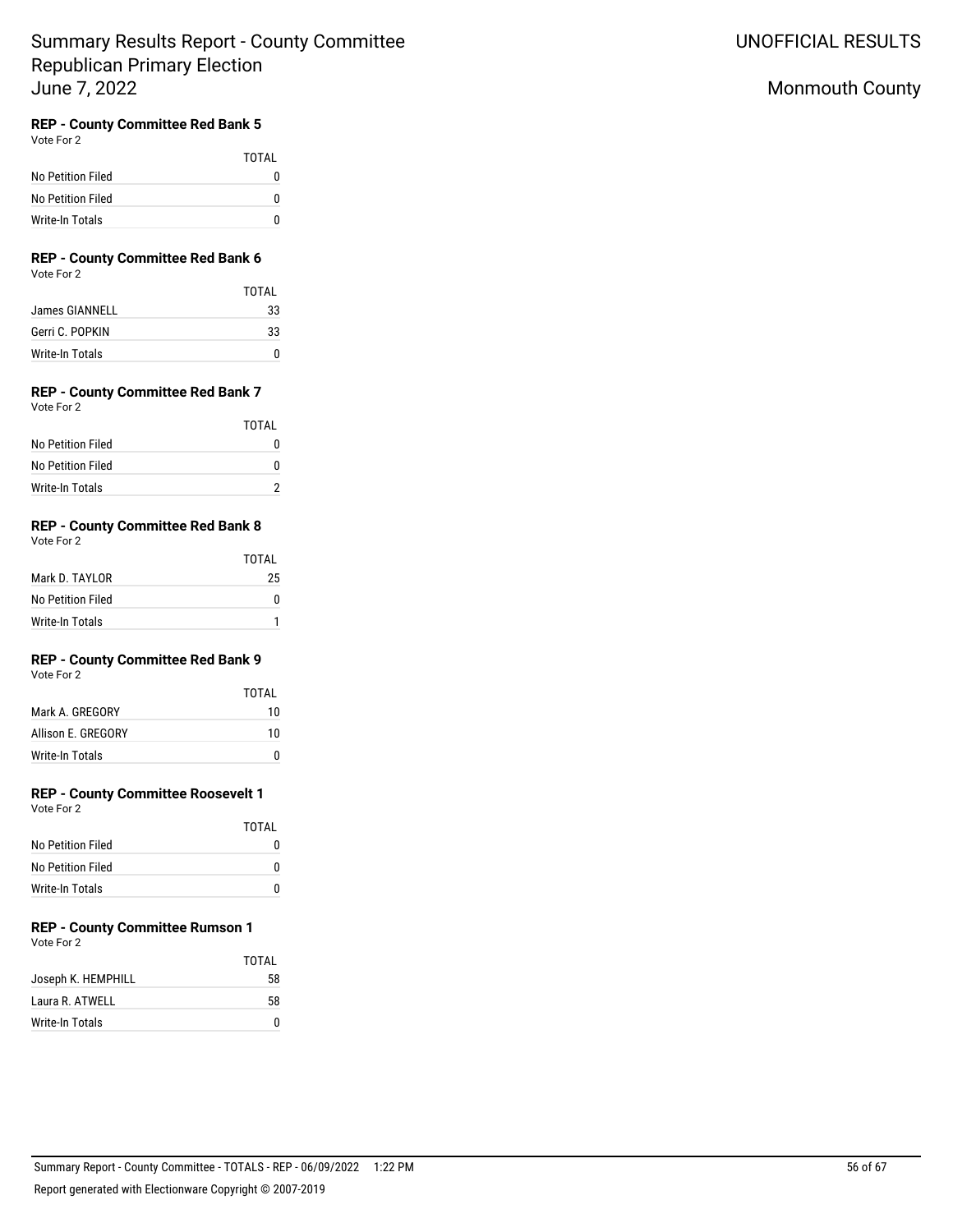## Monmouth County

## **REP - County Committee Rumson 2**

Vote For 2

|                    | <b>TOTAL</b> |
|--------------------|--------------|
| Jeff NIXON         | 110          |
| Aidan P. EHRENBERG | 105          |
| Write-In Totals    |              |

# **REP - County Committee Rumson 3**

Vote For 2

|                      | <b>TOTAL</b> |
|----------------------|--------------|
| <b>Wendy CAMBRIA</b> | 61           |
| Sarah H. POMPHREY    | 64           |
| Write-In Totals      | n            |

## **REP - County Committee Rumson 4**

|                         | TOTAL |
|-------------------------|-------|
| John J. CONKLIN, III    | 66    |
| Andrea J. TREBINO       | 62    |
| <b>Gabrielle McGILL</b> | 10    |
| Write-In Totals         |       |

## **REP - County Committee Rumson 5**

| Vote For 2 |  |
|------------|--|
|            |  |

|                  | TOTAL |
|------------------|-------|
| Robert S. MORRIS | 23    |
| Lisa MORRIS      | 24    |
| Gary CASAZZA     | 32    |
| Mark E. RUBIN    | 30    |
| Write-In Totals  |       |

## **REP - County Committee Rumson 6**

Vote For 2

|                      | TOTAL |
|----------------------|-------|
| Michael F. LOSPINUSO | 39    |
| John F. AI TFR       | 39    |
| Write-In Totals      |       |

#### **REP - County Committee Sea Bright 1** Vote For 2

| VULCIUI <i>L</i>  |       |
|-------------------|-------|
|                   | TOTAL |
| No Petition Filed | N     |
| No Petition Filed | N     |
| Write-In Totals   |       |

#### **REP - County Committee Sea Bright 2** Vote For 2

| VULCIUI <i>L</i>  | TOTAI |
|-------------------|-------|
| No Petition Filed |       |
| No Petition Filed |       |
| Write-In Totals   | 10    |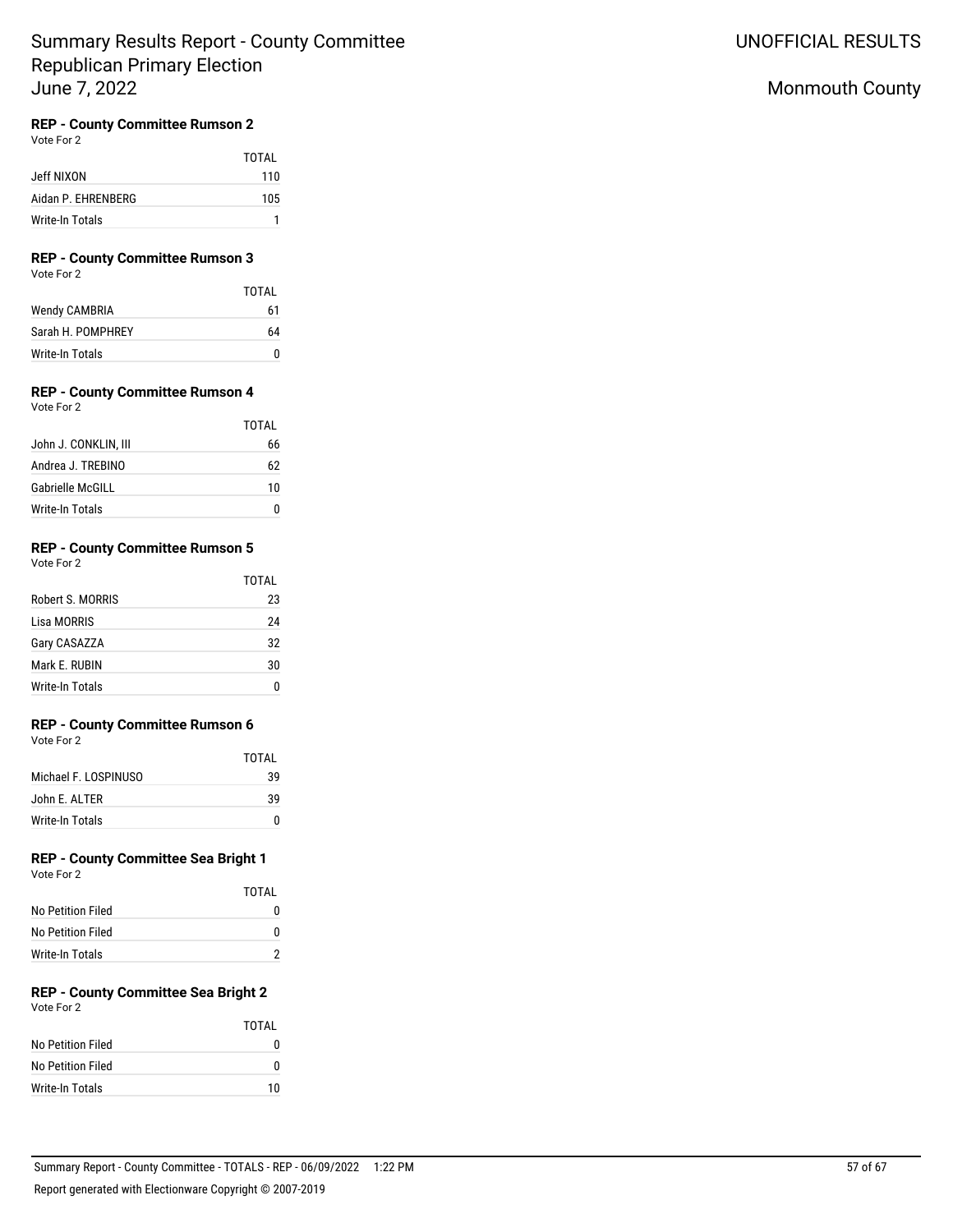## Monmouth County

## **REP - County Committee Sea Girt 1**

Vote For 2

|                        | TOTAI |
|------------------------|-------|
| Robert FERGUSON, Sr.   | 153   |
| Virginia M. CLEMMENSEN | 144   |
| Laura G. D'AVELLA      | 110   |
| John J. WARD, III      | 107   |
| Write-In Totals        |       |

## **REP - County Committee Sea Girt 2**

Vote For 2

|                          | TOTAI |
|--------------------------|-------|
| Stephanie M. FLYNN       | 131   |
| <b>Kevin RFID</b>        | 125   |
| <b>Kimberly PATERSON</b> | 72    |
| Joseph J. CAUCINO        | 77    |
| <b>Write-In Totals</b>   | Ω     |

# **REP - County Committee Shrewsbury Borough 1**

Vote For 2

|                       | TOTAI |
|-----------------------|-------|
| Kimberly DORAN EULNER | 65    |
| Kathryn GAMBERG       | 60    |
| Write-In Totals       | 0     |

#### **REP - County Committee Shrewsbury Borough 2** Vote For 2

|                           | TOTAI |
|---------------------------|-------|
| <b>Christopher McAVOY</b> | 62    |
| Daniel LEVY               | 58    |
| Write-In Totals           | n     |

### **REP - County Committee Shrewsbury Borough 3** Vote For 2

|                      | TOTAI |
|----------------------|-------|
| <b>Frik ANDFRSON</b> | 107   |
| Jason N. SENA        | 107   |
| Write-In Totals      |       |

#### **REP - County Committee Shrewsbury Township 1** Vote For 2

|                   | TOTAI |
|-------------------|-------|
| No Petition Filed | O     |
| No Petition Filed | O     |
| Write-In Totals   |       |

#### **REP - County Committee Spring Lake 1** Vote For 2

|                      | TOTAI |
|----------------------|-------|
| Brian J. MASTRORILLI | 94    |
| Mary Patricia ERBE   | 85    |
| Write-In Totals      |       |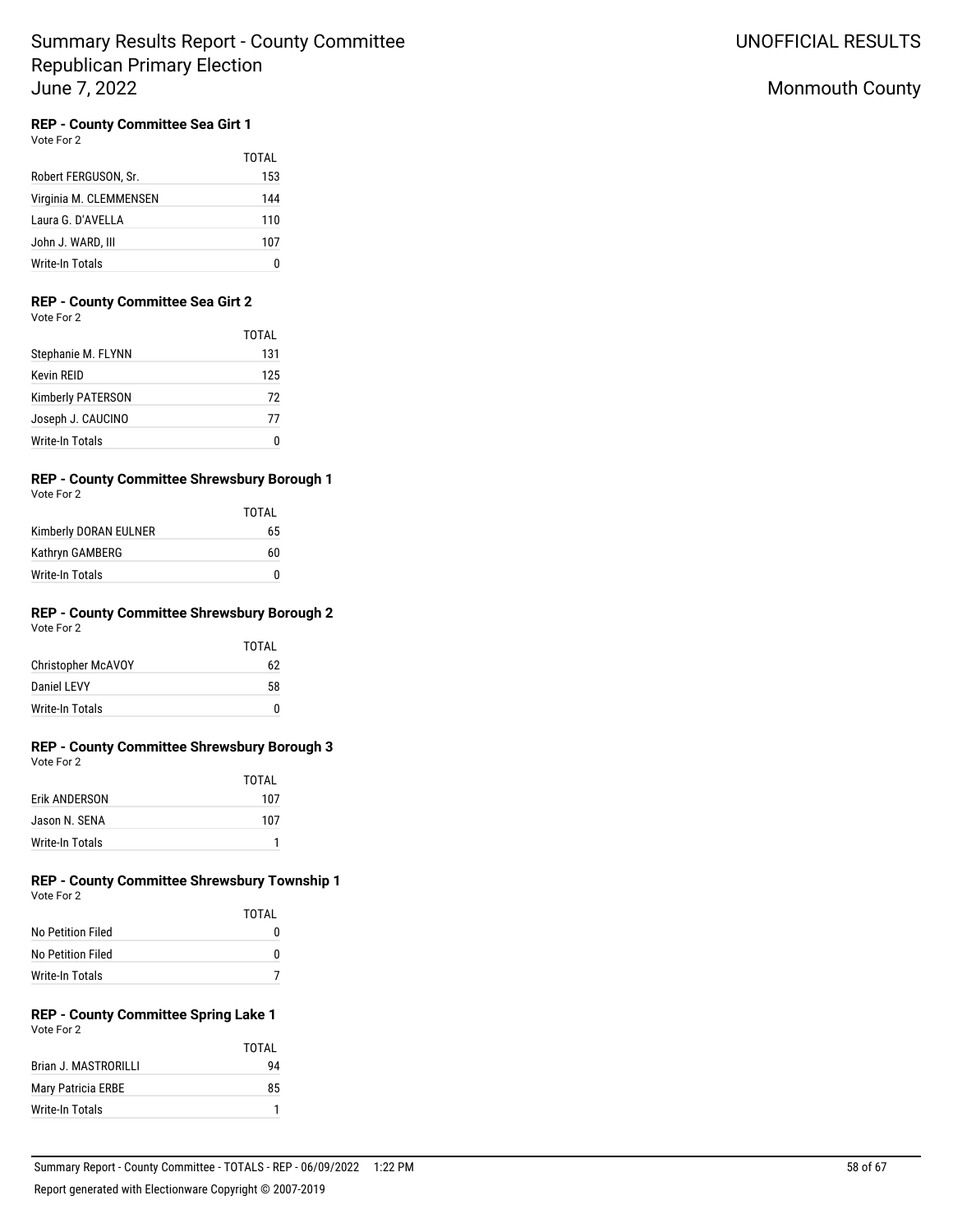UNOFFICIAL RESULTS

## Monmouth County

#### **REP - County Committee Spring Lake 2** Vote For 2

|                 | <b>TOTAL</b> |
|-----------------|--------------|
| Edwin J. HALE   | 85           |
| John FUDGE      | 83           |
| Write-In Totals |              |

### **REP - County Committee Spring Lake 3** Vote For 2

|                              | TOTAL |
|------------------------------|-------|
| Joanne L. REILLY             | 75    |
| <b>Francis Bret KAUFMANN</b> | 70    |
| Write-In Totals              | n     |

### **REP - County Committee Spring Lake 4** Vote For 2

|                 | TOTAI |
|-----------------|-------|
| Susan M. SAUTER | 72    |
| Kevin A. SAUTER | 72    |
| Write-In Totals | ঽ     |

#### **REP - County Committee Spring Lake Heights 1** Vote For 2

|                             | TOTAI |
|-----------------------------|-------|
| Christopher M. CAMPION, Jr. | 77    |
| No Petition Filed           | U     |
| Write-In Totals             |       |

# **REP - County Committee Spring Lake Heights 2**

|                      | TOTAI |
|----------------------|-------|
| Michele DEGNAN-SPANG | 101   |
| Denis WALSH          | ٩q    |
| Write-In Totals      | 0     |

### **REP - County Committee Spring Lake Heights 3** Vote For 2

|                           | TOTAI |
|---------------------------|-------|
| <b>Christopher WILLMS</b> | 85    |
| Alison V. KFLLY           | 84    |
| Write-In Totals           |       |

#### **REP - County Committee Spring Lake Heights 4** Vote For 2

|                 | TOTAL |
|-----------------|-------|
| Sara KING       | 64    |
| Peter A. GALLO  | 68    |
| Write-In Totals | U     |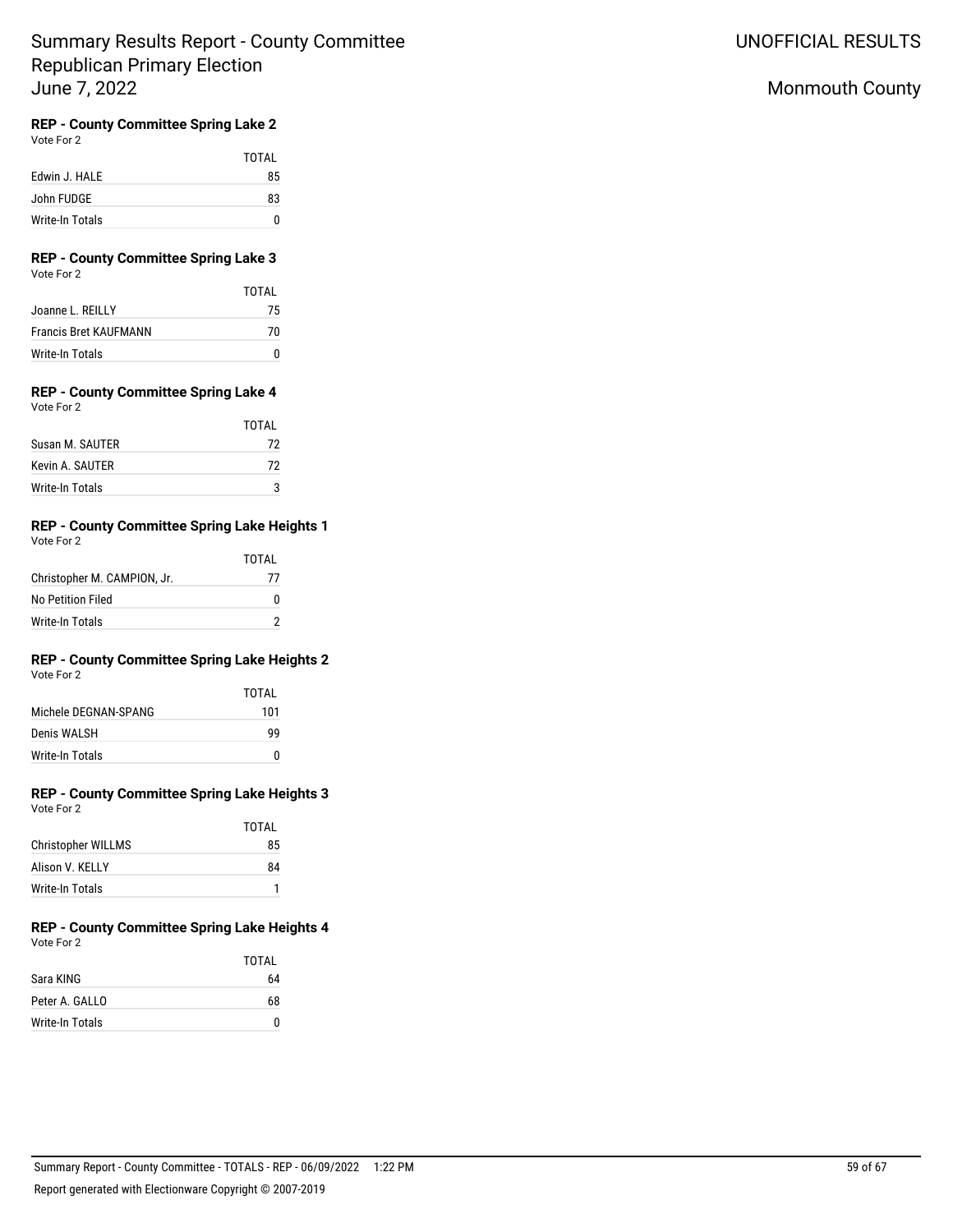**REP - County Committee Spring Lake Heights 5** Vote For 2

|                   | TOTAI |
|-------------------|-------|
| Patricia Van NESS | 83    |
| Leonard CAPRISTO  | 81    |
| Write-In Totals   | n     |

### **REP - County Committee Tinton Falls 1** Vote For 2

|                 | TOTAI |
|-----------------|-------|
| Michael SKUDERA | 95    |
| Nadia SKUDERA   | 55    |
| Michael CLANCY  | 75    |
| Write-In Totals |       |

### **REP - County Committee Tinton Falls 2** Vote For 2

|                   | TOTAI |
|-------------------|-------|
| Michael MII FS    | 56    |
| No Petition Filed | O     |
| Write-In Totals   | 10    |

### **REP - County Committee Tinton Falls 3** Vote For 2

|                        | TOTAL |
|------------------------|-------|
| No Petition Filed      |       |
| No Petition Filed      | O     |
| <b>Write-In Totals</b> |       |

#### **REP - County Committee Tinton Falls 4** Vote For 2

|                   | TOTAL |
|-------------------|-------|
| No Petition Filed | N     |
| No Petition Filed | n     |
| Write-In Totals   |       |

### **REP - County Committee Tinton Falls 5** Vote For 2

|                   | TOTAI |
|-------------------|-------|
| No Petition Filed |       |
| No Petition Filed |       |
| Write-In Totals   |       |

### **REP - County Committee Tinton Falls 6** Vote For 2

|                        | TOTAI |
|------------------------|-------|
| Ron WOLLNER            | 57    |
| <b>Richard WOLLNER</b> | 56    |
| Write-In Totals        |       |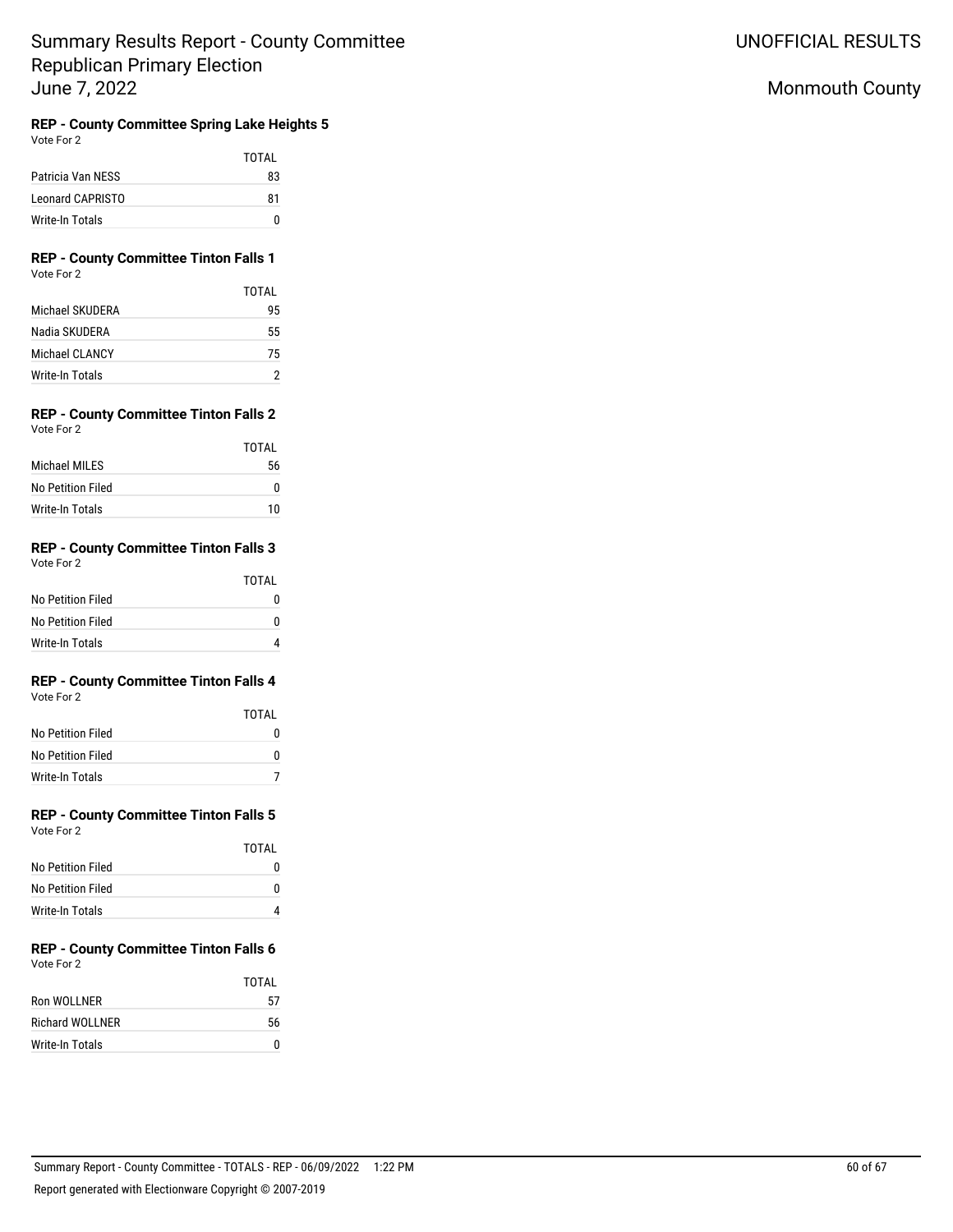## Monmouth County

# **REP - County Committee Tinton Falls 7**

| Vote For 2 |  |
|------------|--|
|            |  |

|                   | TOTAI    |
|-------------------|----------|
| No Petition Filed | $^{(1)}$ |
| No Petition Filed | O        |
| Write-In Totals   |          |

### **REP - County Committee Tinton Falls 8** Vote For 2

|                      | TOTAI |
|----------------------|-------|
| <b>Brock SIEBERT</b> | 29    |
| No Petition Filed    |       |
| Write-In Totals      |       |

### **REP - County Committee Tinton Falls 9** Vote For 2

|                        | TOTAI |
|------------------------|-------|
| Theresa TRENTACOSTA    | 60    |
| <b>Christine BARRY</b> | 60    |
| Write-In Totals        |       |

### **REP - County Committee Tinton Falls 10** Vote For 2

|                   | TOTAI |
|-------------------|-------|
| No Petition Filed | 0     |
| No Petition Filed | O     |
| Write-In Totals   | n     |

### **REP - County Committee Tinton Falls 11** Vote For 2

|                   | TOTAI |
|-------------------|-------|
| No Petition Filed |       |
| No Petition Filed | n     |
| Write-In Totals   |       |

#### **REP - County Committee Tinton Falls 12** Vote For 2

| <b>VOLE FOI Z</b> |  |  |
|-------------------|--|--|
|                   |  |  |
|                   |  |  |

| No Petition Filed | O |
|-------------------|---|
| No Petition Filed | O |
| Write-In Totals   | n |

### **REP - County Committee Tinton Falls 13** Vote For 2

|                      | TOTAI |
|----------------------|-------|
| Joseph T. ABBRUSCATO | 45    |
| No Petition Filed    |       |
| Write-In Totals      |       |

TOTAL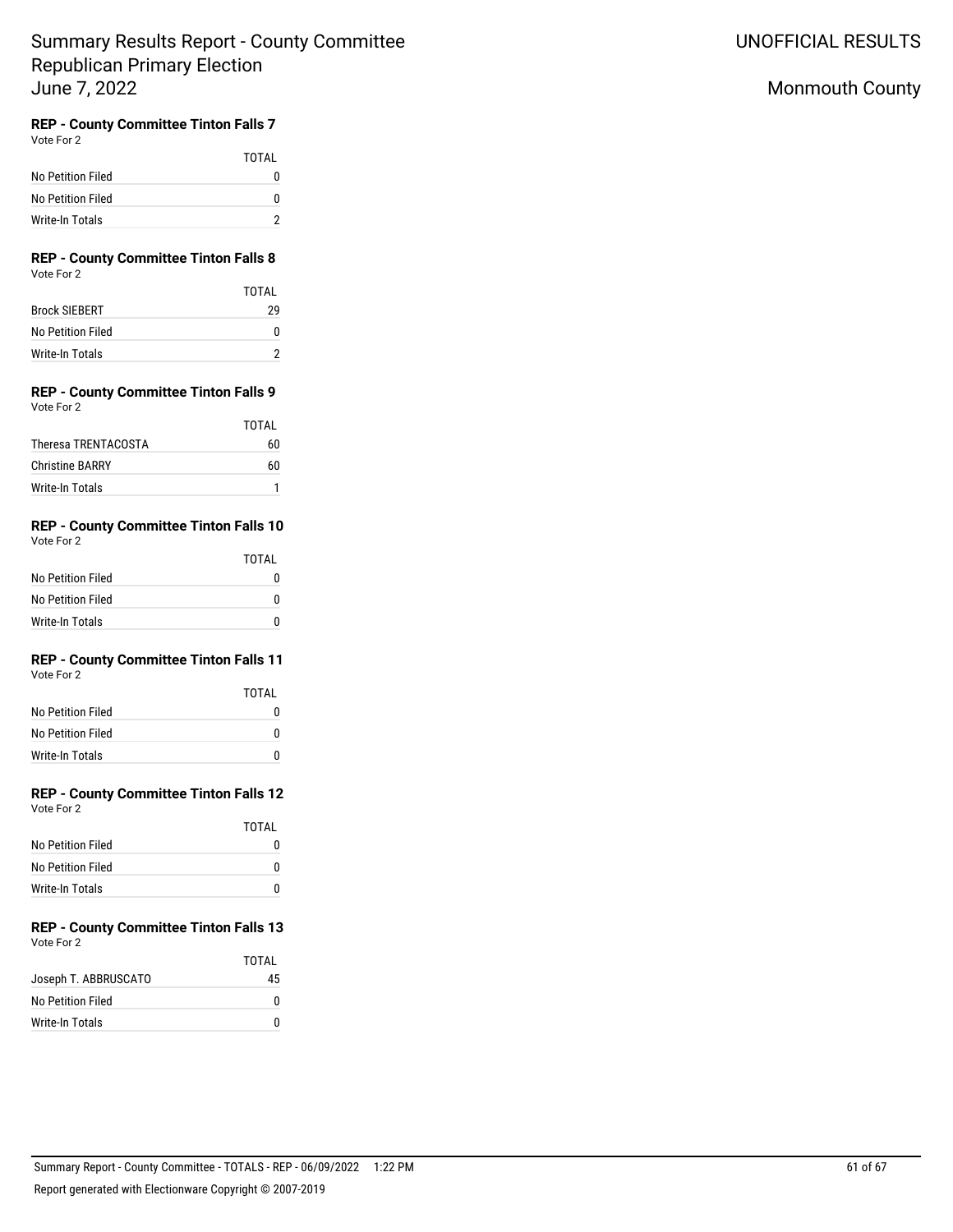UNOFFICIAL RESULTS

## Monmouth County

#### **REP - County Committee Tinton Falls 14** Vote For 2

|                   | TOTAI |
|-------------------|-------|
| No Petition Filed |       |
| No Petition Filed |       |
| Write-In Totals   |       |

### **REP - County Committee Tinton Falls 15** Vote For 2

|                   | TOTAI |
|-------------------|-------|
| No Petition Filed |       |
| No Petition Filed | O     |
| Write-In Totals   | ঽ     |

### **REP - County Committee Union Beach 1** Vote For 2

|                 | TOTAI |
|-----------------|-------|
| Veronica DWYER  | 38    |
| John R. DWYFR   | 38    |
| Write-In Totals |       |

### **REP - County Committee Union Beach 2** Vote For 2

|                     | TOTAI |
|---------------------|-------|
| <b>Sharon SMITH</b> | 59    |
| Louis RICCARDI      | 59    |
| Write-In Totals     |       |

### **REP - County Committee Union Beach 3** Vote For 2

|                    | TOTAI |
|--------------------|-------|
| Charles W. COCUZZA | 40    |
| Angela COCUZZA     | 39    |
| Write-In Totals    |       |

#### **REP - County Committee Union Beach 4** Vote For 2

| Vote For 2 |  |
|------------|--|
|            |  |
|            |  |

| TOTAI |
|-------|
| 61    |
| 60    |
| O     |
|       |

### **REP - County Committee Union Beach 5** Vote For 2

|                 | TOTAI |
|-----------------|-------|
| Cherlanne ROCHE | 67    |
| John ROCHE      | 68    |
| Write-In Totals |       |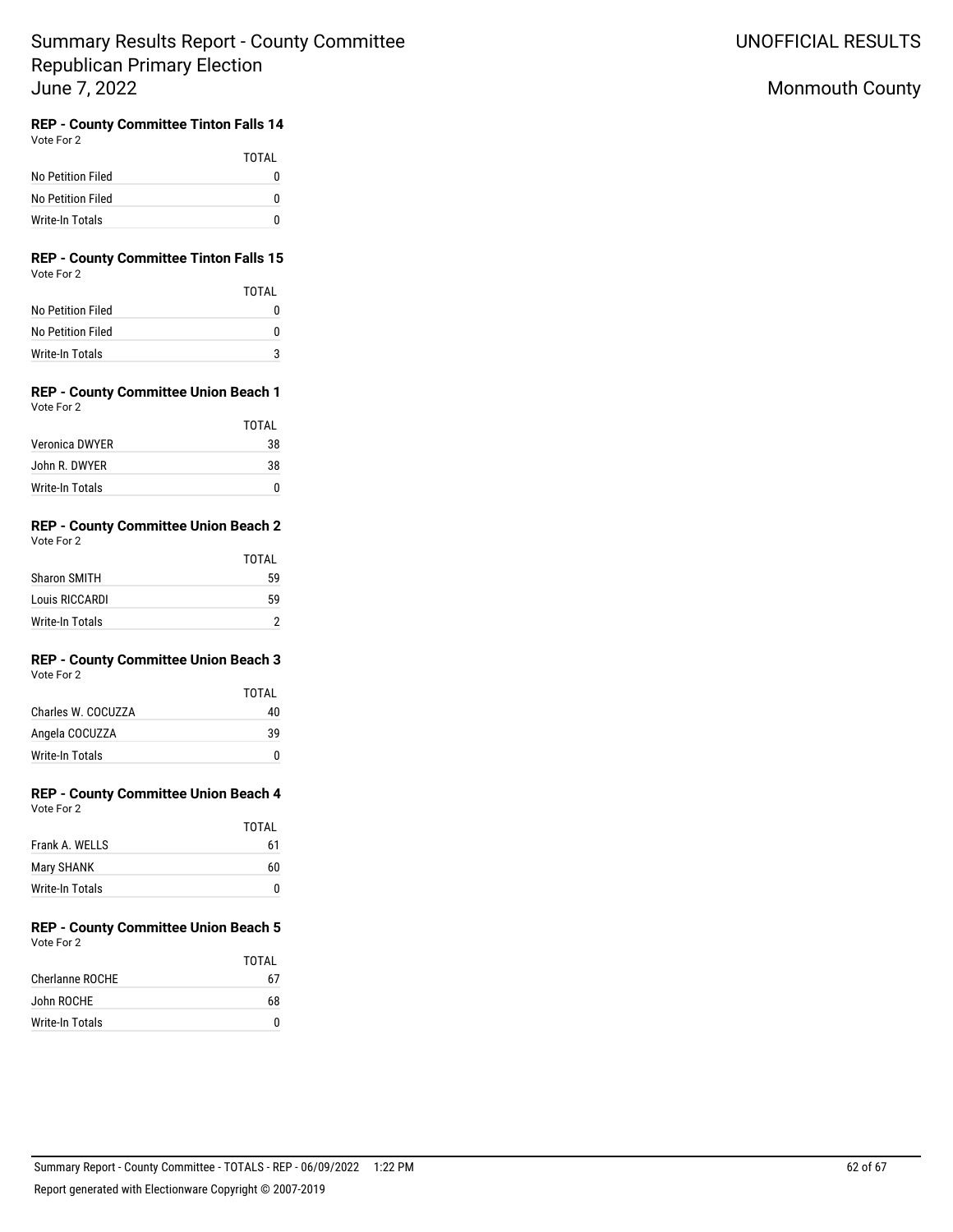## Monmouth County

# **REP - County Committee Upper Freehold 1**

| Vote For 2 |  |
|------------|--|
|            |  |

|                       | TOTAI |
|-----------------------|-------|
| Charles Mark RINGWALD | 104   |
| Sherry L. WRIGHT      | 106   |
| Write-In Totals       |       |

### **REP - County Committee Upper Freehold 2** Vote For 2

|                    | TOTAI |
|--------------------|-------|
| Stephen MURPHY     | 95    |
| Shannon FRFIBERGER | 95    |
| Write-In Totals    |       |

### **REP - County Committee Upper Freehold 3** Vote For 2

|                     | TOTAI |
|---------------------|-------|
| A. Anthony GARAGUSO | 148   |
| Rooza GURRERE       | 142   |
| Write-In Totals     | O     |

#### **REP - County Committee Upper Freehold 4** Vote For 2

| VULCIUI <i>L</i>        |       |
|-------------------------|-------|
|                         | TOTAL |
| Robert G. RYAN          | 183   |
| Patricia A. CHRISTENSON | 182   |
| Write-In Totals         |       |

## **REP - County Committee Wall 1**

Vote For 2

|                        | TOTAI |
|------------------------|-------|
| Joan SMITH SCHI OFDER  | 62    |
| John SCHI OFDER        | 64    |
| <b>Write-In Totals</b> | U     |

## **REP - County Committee Wall 2**

Vote For 2

|                    | TOTAI |
|--------------------|-------|
| Ralph ADDONIZIO    | 72    |
| Wilma J. MORRISSEY | 84    |
| Write-In Totals    | 5     |

# **REP - County Committee Wall 3**

Vote For 2

|                    | TOTAI |
|--------------------|-------|
| Jeffrey L. KNIFFIN | 75    |
| Kara D. KNIFFIN    | 75    |
| Write-In Totals    | U     |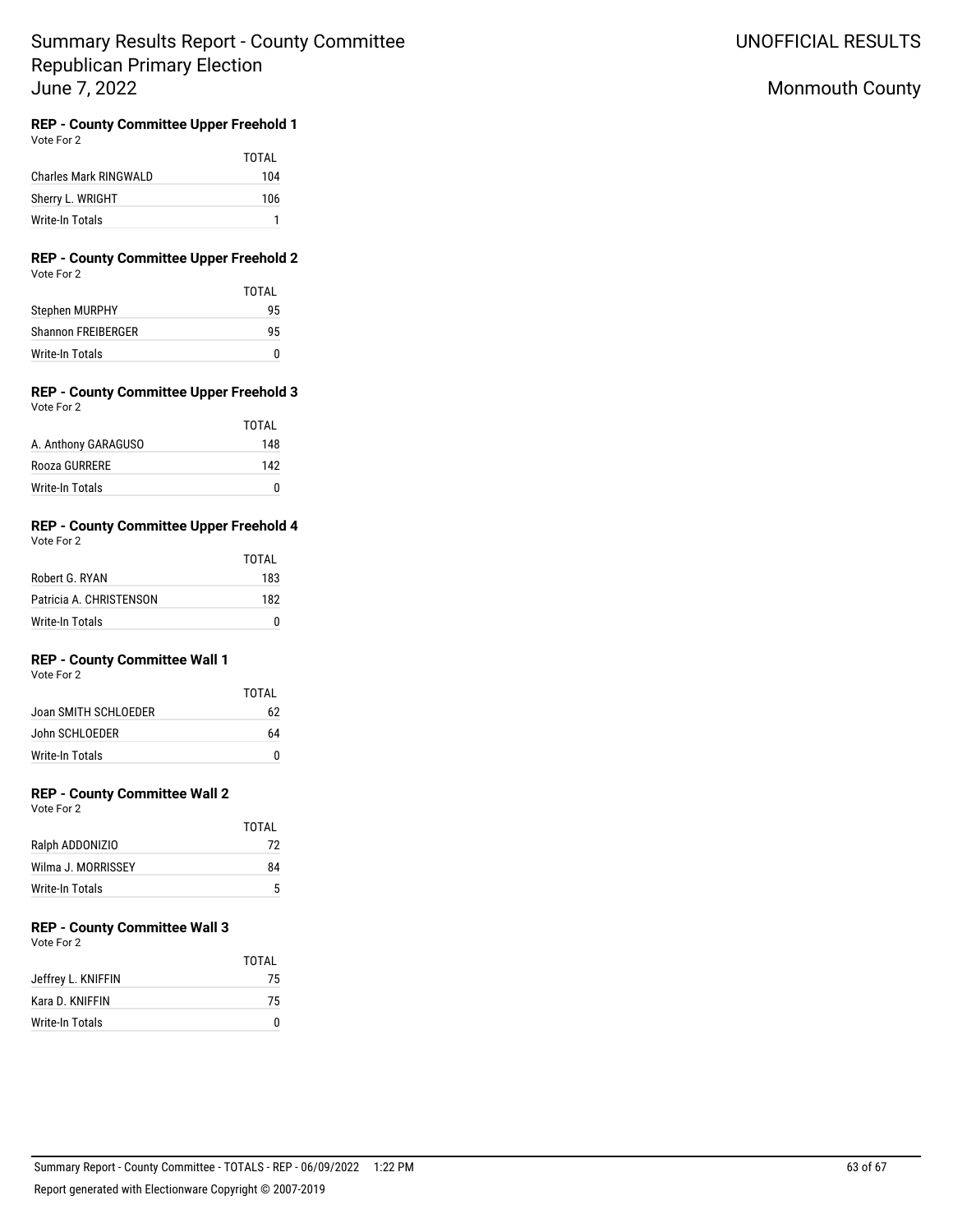## **REP - County Committee Wall 4**

Vote For 2

|                  | TOTAL |
|------------------|-------|
| Joseph A. SEXTON | 112   |
| Walter E. KIMM   | 109   |
| Write-In Totals  |       |

## **REP - County Committee Wall 5**

Vote For 2

|                   | <b>TOTAL</b> |
|-------------------|--------------|
| John T. LANE, Jr. | 89           |
| Mary F. LANE      | 91           |
| Write-In Totals   | n            |

## **REP - County Committee Wall 6**

| Vote For 2             |  |
|------------------------|--|
| Harold W. BREINER, Jr. |  |

| 89 |
|----|
|    |
|    |

TOTAL

## **REP - County Committee Wall 7**

Vote For 2

|                      | TOTAI |
|----------------------|-------|
| Christopher R. KURTH | 79    |
| Kathleen M. KURTH    | 80    |
| Write-In Totals      |       |

## **REP - County Committee Wall 8**

Vote For 2

|                   | TOTAI |
|-------------------|-------|
| Thomas J. CATI FY | 102   |
| Daniel F. BECHT   | 102   |
| Write-In Totals   | n     |

### **REP - County Committee Wall 9**

Vote For 2

|                 | TOTAI |
|-----------------|-------|
| Kathryn M. FELL | 108   |
| Brian M. FELL   | 108   |
| Write-In Totals | O     |

# **REP - County Committee Wall 10**

Vote For 2 TOTAL Edward H. THOMSON, III 132 Sandra S. THOMSON 134 Write-In Totals 0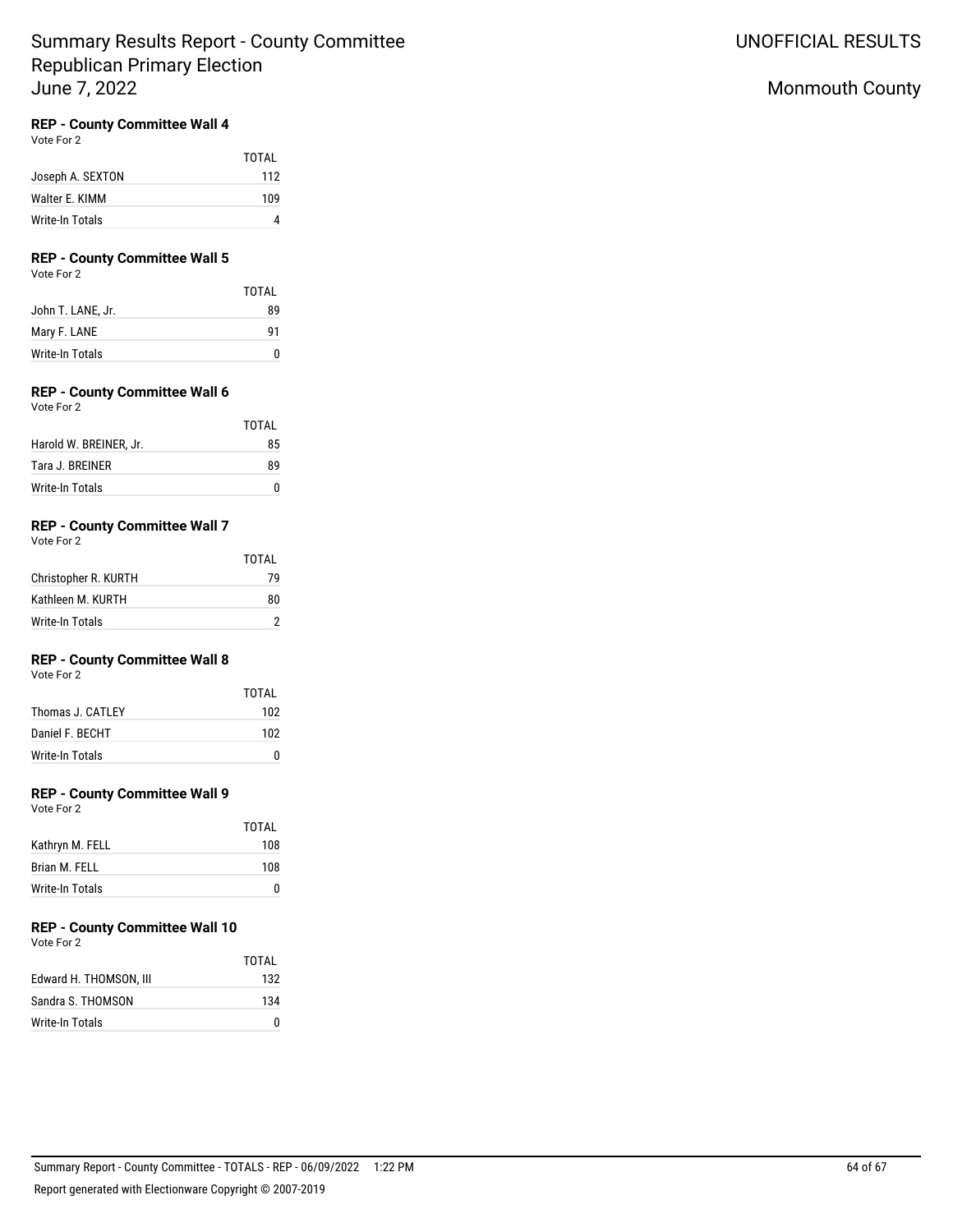## **REP - County Committee Wall 11**

Vote For 2

|                    | <b>TOTAL</b> |
|--------------------|--------------|
| Geoffrey S. CRAMER | 142          |
| Elena T. BLEWITT   | 138          |
| Write-In Totals    | n            |

## **REP - County Committee Wall 12**

Vote For 2

| TOTAI |
|-------|
| 93    |
| 90    |
|       |
|       |

## **REP - County Committee Wall 13**

| Vote For |  | 2 |
|----------|--|---|
|----------|--|---|

|                    | TOTAI |
|--------------------|-------|
| <b>Fred RUMMEL</b> | 104   |
| Mary K. DORRER     | 100   |
| Write-In Totals    | 0     |

#### **REP - County Committee Wall 14** Vote For 2

| VULE FULZ                  |       |
|----------------------------|-------|
|                            | TOTAL |
| Christopher M. San FILIPPO | 67    |
| Kendy J. KER               | 66    |
| Write-In Totals            |       |

## **REP - County Committee Wall 15**

Vote For 2

|                     | TOTAI |
|---------------------|-------|
| Antonella BENEDETTO | 10    |
| No Petition Filed   | n     |
| Write-In Totals     | n     |

### **REP - County Committee Wall 16**

Vote For 2

|                    | TOTAI |
|--------------------|-------|
| Diane R. CONSIDINE | ٩q    |
| Sean T. KFAN       | 95    |
| Write-In Totals    |       |

#### **REP - County Committee Wall 17** Vote For 2

|                     | <b>TOTAL</b> |
|---------------------|--------------|
| Kathy A. MIDDLETON  | 76           |
| Kenneth F. WONDRACK | 76           |
| Write-In Totals     |              |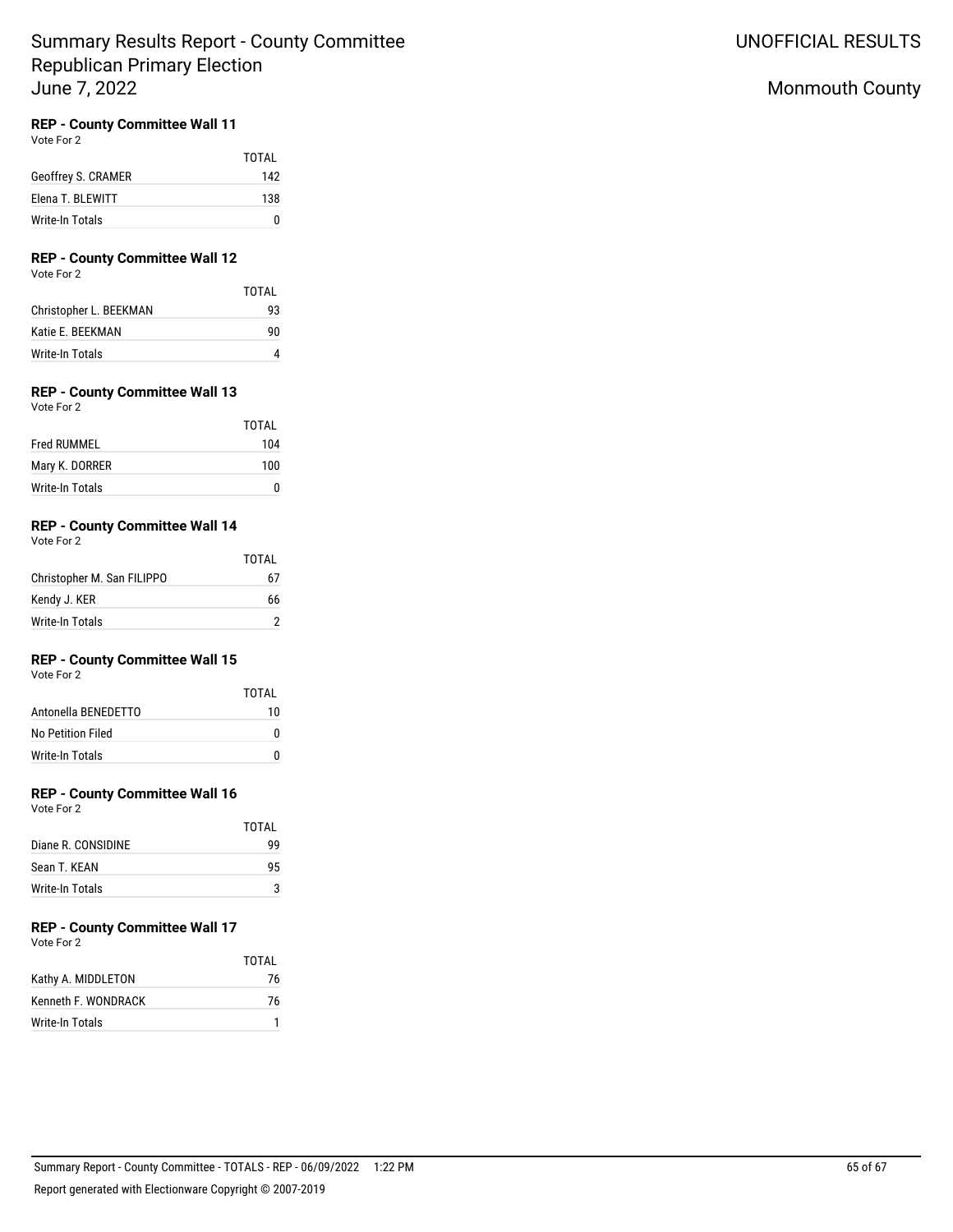## **REP - County Committee Wall 18**

Vote For 2

|                    | TOTAI |
|--------------------|-------|
| Leo H. WAGNER      | 129   |
| Rosalie J. MINOTTI | 127   |
| Write-In Totals    | n     |

## **REP - County Committee Wall 19**

Vote For 2

|                      | TOTAI |
|----------------------|-------|
| William J. CONNELLAN | 83    |
| Frin M. MANGAN       | 83    |
| Write-In Totals      | n     |

## **REP - County Committee Wall 20**

| Vote For 2        |       |
|-------------------|-------|
|                   | TOTAL |
| Robert E. McALLAN | 47    |
| No Petition Filed | n     |

## **REP - County Committee Wall 21**

Vote For 2

|                   | TOTAI |
|-------------------|-------|
| No Petition Filed |       |
| No Petition Filed |       |
| Write-In Totals   |       |

Write-In Totals 7

## **REP - County Committee Wall 22**

Vote For 2

|                            | TOTAI |
|----------------------------|-------|
| Gregory W. VELLA           | 82    |
| <b>Christopher PLEVIER</b> | 82    |
| Write-In Totals            | 2     |

### **REP - County Committee Wall 23**

Vote For 2

|                  | TOTAI |
|------------------|-------|
| Jacqueline RIBLE | 71    |
| Francis W. ADAM  | 72    |
| Write-In Totals  |       |

### **REP - County Committee West Long Branch 1** Vote For 2

|                   | TOTAI |
|-------------------|-------|
| No Petition Filed |       |
| No Petition Filed | 0     |
| Write-In Totals   |       |